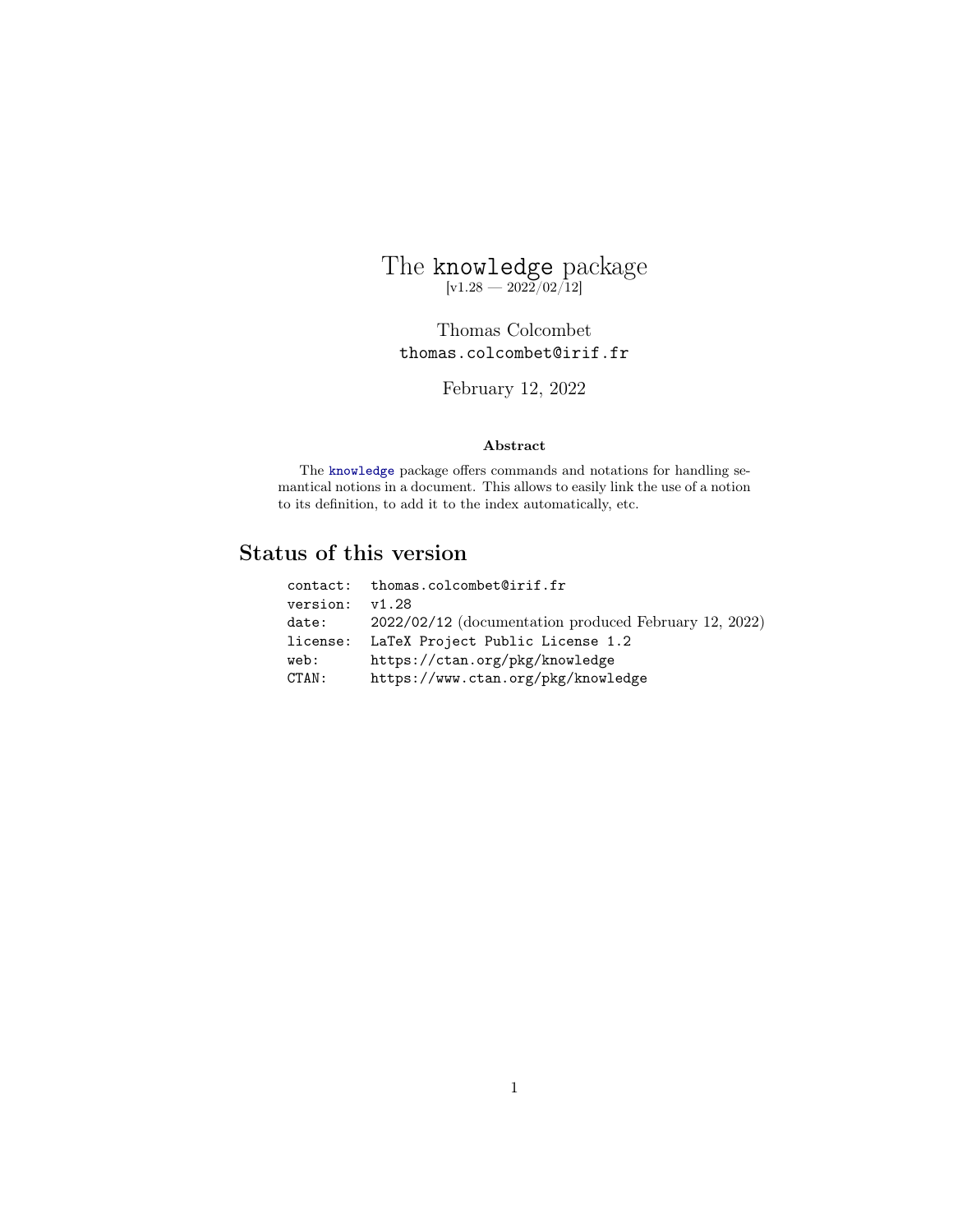# Contents

| 1                                   | History |             |                                                                                       | $\overline{\mathbf{4}}$ |
|-------------------------------------|---------|-------------|---------------------------------------------------------------------------------------|-------------------------|
| $\overline{2}$                      |         | Quick start |                                                                                       | 8                       |
|                                     | 2.1     |             | Linking to outer documents/urls, and to labels $\dots \dots \dots$                    | 8                       |
|                                     | 2.2     |             | Linking inside a document $\dots \dots \dots \dots \dots \dots \dots \dots$           | 10                      |
|                                     | 2.3     |             |                                                                                       | 13                      |
| Usage of the knowledge package<br>3 |         |             |                                                                                       | 15                      |
|                                     | $3.1\,$ |             |                                                                                       | 15                      |
|                                     |         | 3.1.1       |                                                                                       | 15                      |
|                                     |         | 3.1.2       |                                                                                       | 15                      |
|                                     |         | 3.1.3       | Automatic loading of other packages                                                   | 16                      |
|                                     |         | 3.1.4       | Configuring and \knowledgeconfigure                                                   | 17                      |
|                                     |         | 3.1.5       |                                                                                       | 18                      |
|                                     | 3.2     |             | What is a knowledge? $\ldots \ldots \ldots \ldots \ldots \ldots \ldots \ldots \ldots$ | 18                      |
|                                     | 3.3     |             |                                                                                       | 19                      |
|                                     |         | 3.3.1       | General description of the \knowledge command                                         | 19                      |
|                                     |         | 3.3.2       | Targeting and the corresponding directives $\ldots \ldots \ldots$                     | 19                      |
|                                     |         | 3.3.3       |                                                                                       | 21                      |
|                                     |         | 3.3.4       | Knowledge styles and the \knowledgestyle command                                      | 23                      |
|                                     |         | 3.3.5       | New directives: the \knowledgedirective command                                       | 23                      |
|                                     |         | 3.3.6       | \knowledgestyle versus \knowledgedirective                                            | 24                      |
|                                     |         | 3.3.7       | Default directives: the \knowledgedefault command                                     | 24                      |
|                                     | 3.4     |             |                                                                                       | 25                      |
|                                     |         | 3.4.1       | The standard syntax $\dots \dots \dots \dots \dots \dots \dots \dots$                 | 25                      |
|                                     |         | 3.4.2       | The quotation notation $\ldots \ldots \ldots \ldots \ldots \ldots \ldots$             | $25\,$                  |
|                                     |         | 3.4.3       |                                                                                       | 27                      |
|                                     |         | 3.4.4       |                                                                                       | 27                      |
|                                     |         | 3.4.5       |                                                                                       | 29                      |
|                                     | $3.5\,$ |             |                                                                                       | 31                      |
|                                     |         | 3.5.1       |                                                                                       | 31                      |
|                                     |         | 3.5.2       |                                                                                       | 32                      |
|                                     |         | 3.5.3       | What is the structure of scopes in a document $\ldots \ldots$                         | $33\,$                  |
|                                     |         | 3.5.4       | How is chosen the scope of a knowledge? $\dots \dots \dots$                           | 33                      |
|                                     |         | 3.5.5       | Naming scopes: the \knowledgeimport, \knowledgescop-                                  |                         |
|                                     |         |             |                                                                                       | 34                      |
|                                     |         | 3.5.6       | Managing scoping environments                                                         | $35\,$                  |
|                                     | $3.6\,$ |             |                                                                                       | 36                      |
|                                     | 3.7     |             | The diagnose file $\ldots \ldots \ldots \ldots \ldots \ldots \ldots \ldots \ldots$    | 37                      |
|                                     | 3.8     |             |                                                                                       | 38                      |
|                                     |         | 3.8.1       |                                                                                       | 38                      |
|                                     |         | 3.8.2       |                                                                                       | 38                      |
|                                     |         | 3.8.3       | The makeidx and imakeidx options                                                      | 43                      |
|                                     |         | 3.8.4       |                                                                                       | 44                      |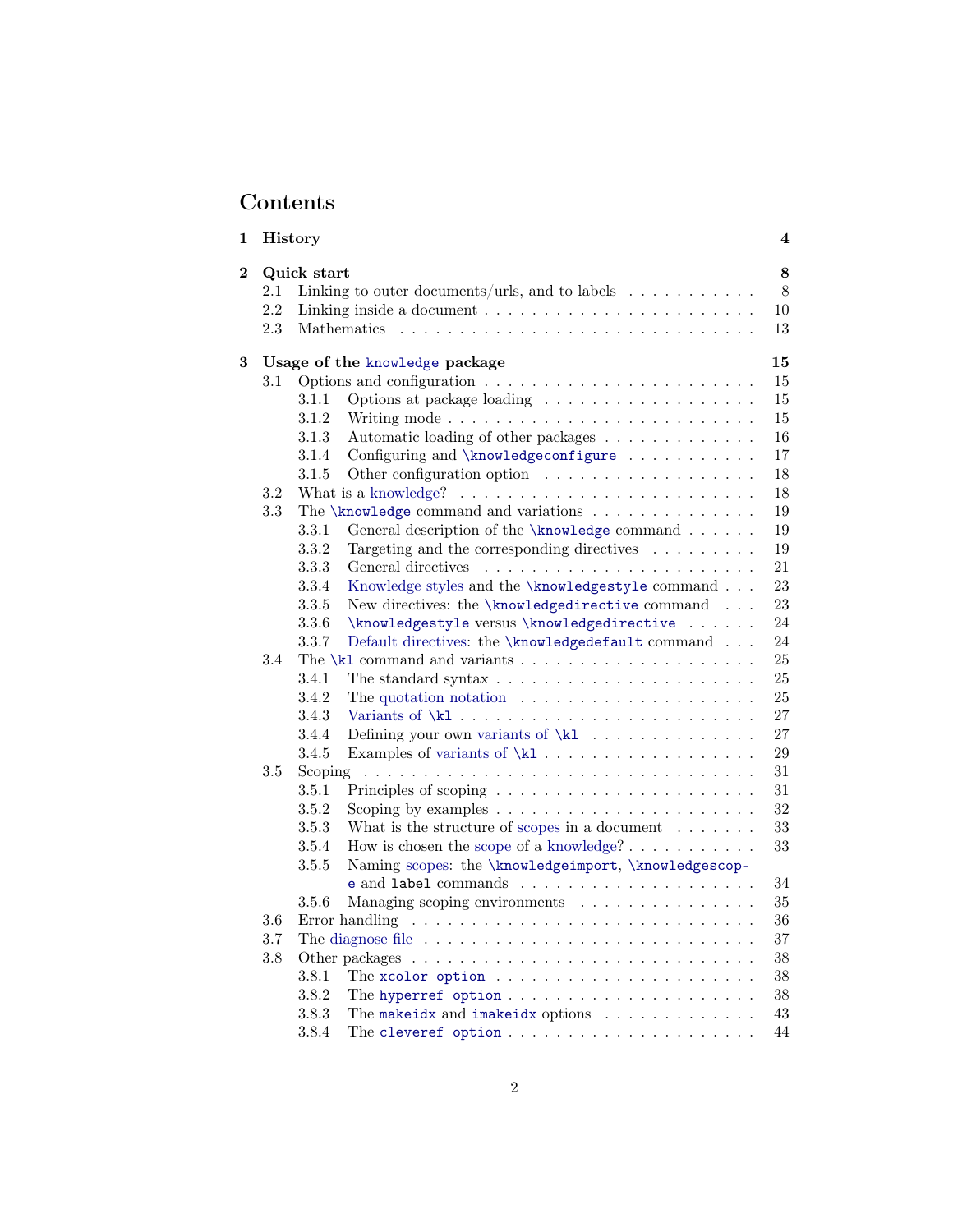|   | 3.9 | Dealing with math $\dots \dots \dots \dots \dots \dots \dots \dots \dots \dots$       | 44     |
|---|-----|---------------------------------------------------------------------------------------|--------|
|   |     | 3.9.1<br>Defining knowledge-aware macros                                              | 44     |
|   |     | The combination $\width{ \label{thm:ll} \cmdk1 \ldots \ldots \ldots \ldots$<br>3.9.2  | 46     |
|   |     | Defining macros for math: the math command package $\ldots$ .<br>3.9.3                | 47     |
|   |     | Mathematical objects that are singly introduced<br>3.9.4                              | 48     |
|   |     | 3.9.5<br>Context dependent variables                                                  | 49     |
|   |     |                                                                                       | 50     |
|   |     |                                                                                       | 50     |
|   |     |                                                                                       | 50     |
| 4 |     | Some questions and some answers                                                       | 51     |
|   | 4.1 | How to compile? $\ldots \ldots \ldots \ldots \ldots \ldots \ldots \ldots \ldots$      | 51     |
|   | 4.2 |                                                                                       | 51     |
|   | 4.3 | Knowledges and moving arguments (table of contents, $\dots$ ). $\dots$                | 51     |
|   | 4.4 | Problems with tikzcd and other issues with the quotation notation                     | $53\,$ |
|   | 4.5 |                                                                                       | $53\,$ |
|   | 4.6 |                                                                                       | 54     |
|   | 4.7 | Name clash (eg with the complexity package) $\dots \dots \dots$                       | 54     |
|   | 4.8 | Incorrect display $\dots \dots \dots \dots \dots \dots \dots \dots \dots \dots \dots$ | 54     |
|   |     | Incorrect breaking at the end of lines (in arXiv for instance)<br>4.8.1               | 54     |
|   | 4.9 | Display errors in pdf output, in particular $arXiv$                                   | 54     |
|   |     | 4.9.1                                                                                 | 55     |
|   |     | 4.9.2<br>Incorrect color for links in paper mode (e.g. red in with                    |        |
|   |     |                                                                                       | 55     |
|   |     | 4.9.3<br>Unexepected color in margin paragraph $\ldots \ldots \ldots$                 | 55     |
|   |     |                                                                                       | 55     |
|   |     | 4.10.1 Problems in combination with \bibitem and thebibliography 55                   |        |
|   |     |                                                                                       | 56     |
|   |     |                                                                                       | 56     |
|   |     |                                                                                       | 56     |
| 5 |     | <b>Resources</b>                                                                      | 57     |
|   | 5.1 |                                                                                       | 57     |
|   | 5.2 |                                                                                       | 57     |
|   | 5.3 |                                                                                       | $57\,$ |
|   | 5.4 |                                                                                       | 58     |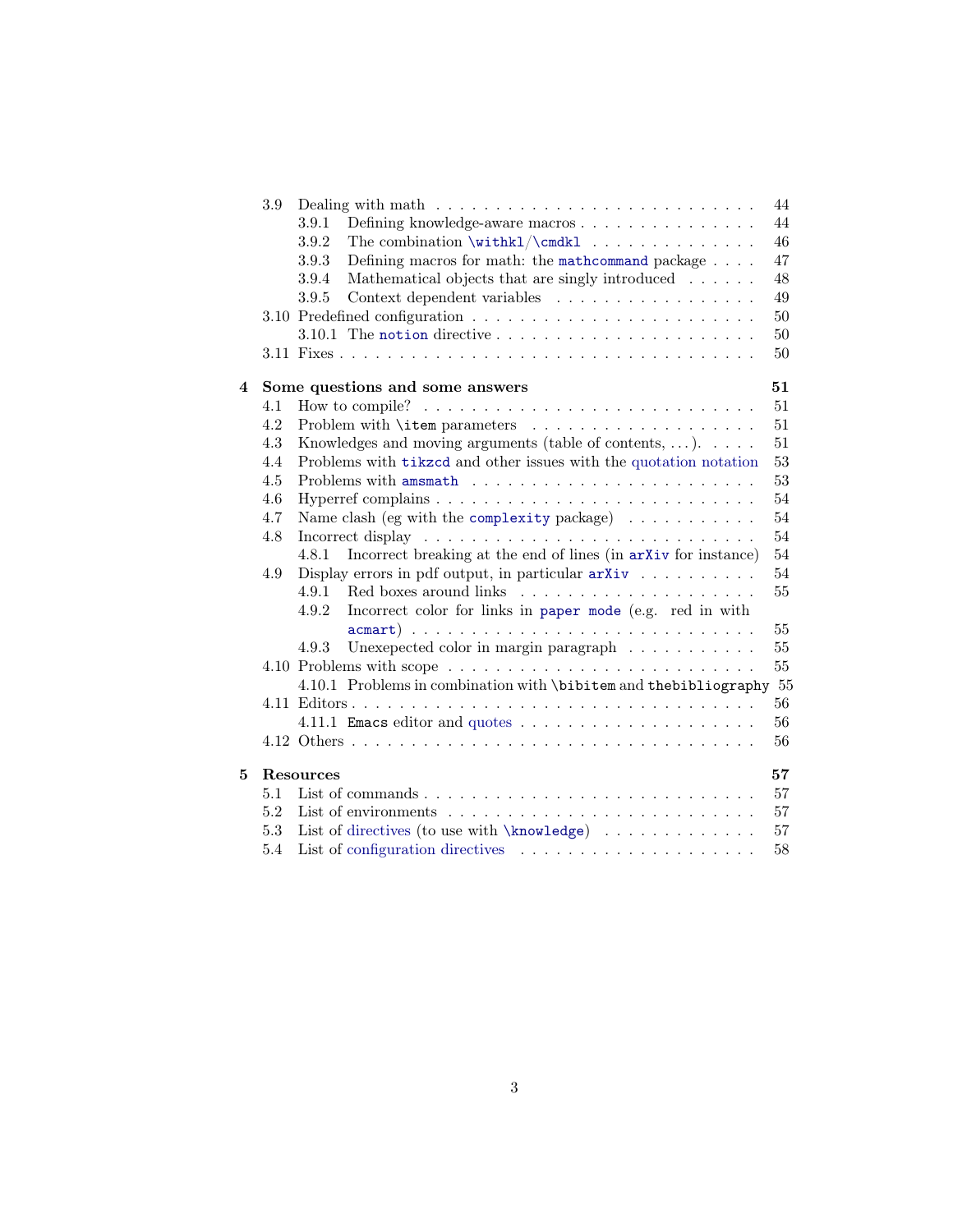# <span id="page-3-0"></span>1 History

2016-06-07 \knowledgemacro is now renamed to [\knowledgedirective](#page-22-1).

- 2017-01-13 [\AP](#page-40-0) has been recoded, and is now more properly aligned in the margin. The [visible anchor points](#page-41-0) option has also been made usable without the [xcolor](https://www.ctan.org/pkg/xcolor) package.
- 2017-01-13 The package [scope option](#page-32-2) can now be omitted. This in particular avoid clashes with the over-restriction on the structure of the document it entails. It should be improved to stop overloading the \begin command.
- 2017-01-14 The overloading of \begin and \end was done as protected commands, which should not be the case to be consistent with the behaviour of LaTeX (for instance, this was giving an extra line in the title in the conference mode of the class IEEEtran). Corrected: these commands are not protected anymore.
- 2017-01-15 A workaround for an incompatibility between the [hyperref](https://www.ctan.org/pkg/hyperref) and the twocolumn mode as been added in the macro \knowledgeFixHyperrefTwocolumn- (thanks to Daniela Petrişan).
- 2017-01-15 Added the [directive](#page-18-3) [synonym](#page-21-0).
- 2017-01-15 Added the noknowledge package for minimizing the effects of not having [knowledge](#page-0-0) activated.
- 2017-01-17 Changed the way options are handled, decoupling the package options (options of \usepackage) from the configuration options (see [\knowledgeconfigure](#page-16-0)).
- 2017-01-17 Proper treatment of 'final' option and [composition](#page-14-4) options.
- 2017-01-17 Added \IfKnowledgeFinalMode[TF] commands for the user.
- 2017-01-17 Added the option fix hyperref two column as a shorthand for calling  $\kappa$ nowledgeFixHyperrefTwocolumn (thanks to Daniela Petrişan and Luca Reggio).
- 2017-01-18 Added the configuration option [notion](#page-49-4) that offers a basic configuration compatible with [xcolor](https://www.ctan.org/pkg/xcolor) or not, and final and [composition](#page-14-4) modes.
- 2017-01-19 Added [\phantomintro](#page-39-0) and an explanation on how to deal with align\*.
- 2017-02-20 Removed the warnings of latex for unknown labels in [autoref](#page-38-0).
- 2017-02-20 Removed nasty error making [\AP](#page-40-0) not operative when anchor points were not visible.
- 2017-02-21 Added the [protect link](#page-38-1) directive.
- 2017-02-21 Added the [hyperlinks=](#page-38-2) configuration.
- 2017-02-27 [visible anchor points](#page-41-0) is active by default now.
- 2017-02-27 A simple example is now included.
- 2017-02-28 Minor changes on the documentation.
- 2017-02-28 Added the [scope](#page-32-3) environment.
- 2017-02-28 Added the [protect link](#page-16-1) and [unprotect link](#page-16-1) [configuration directives.](#page-16-0)
- 2017-02-28 Added the [\knowledgeconfigureenvironment](#page-34-1) command.
- 2017-03-03 Added the breaklinks faq (thanks to Luca Reggio for the request).
- **2017-03-10** Added the " $\cdots$ " and "" $\cdots$ " notations and the [quotation](#page-24-2) mode (requested by Gabriele Puppis and Andreas Krebs).
- 2017-03-11 Added the " $\cdots$   $\mathbb{Q}$   $\cdots$  " and "" $\cdots$   $\mathbb{Q}$   $\cdots$ "" notations.
- 2017-03-13 Corrected for being compatible with version of expl3 posterior to Mars 2015 (\c\_sys\_jobname\_str does not exist anymore). (Thanks to Jean-Éric Pin).
- 2017-03-14 Corrected that the @ letter was left a letter after \knowledgeFixHyperrefTwocolumn.
- 2017-04-09 Internal change of code, for [scope](#page-17-2) handling and for the [quotation notation:](#page-24-2) slowly going toward an extended [quotation notation](#page-24-2) that can make the [scope](#page-17-2) of search explicit.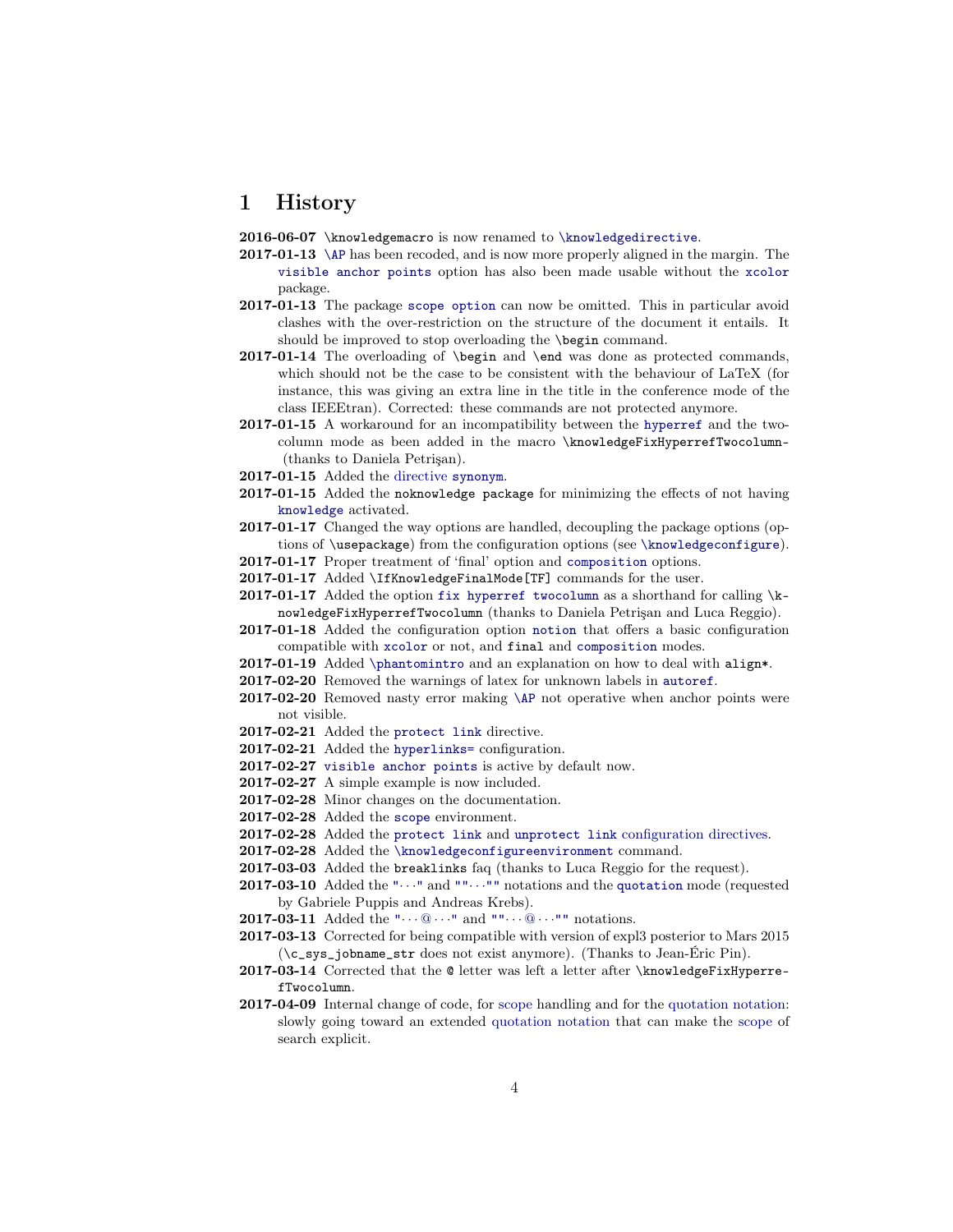- 2017-04-09 Added the [protect quotation](#page-25-4) configure option, that is given a list of environments, and deactivates automatically the [quotation notation](#page-24-2) when in there environments. This is a simple code for the moment. Typically, one can use [\knowledgeconfigure{](#page-16-0)[protect quotation=](#page-25-4)tikzcd} . For the moment, it is not explained in the document.
- 2017-04-19 Changed the display code such that nested knowledges behave properly: before, the introduction would be performed for the object and the subobjects.
- 2017-04-20 The [electronic mode](#page-14-5) has been added, and the 'final mode' is now renamed into [paper mode](#page-14-6). The [\knowledgepackagemode](#page-15-1) configuration variable is also available for easier scripting.
- 2017-06-06 FAQ on deactivating the quote in Emacs (thanks to Sylvain Perifel).
- 2017-06-08 Removed the noknowledge package and all references to it.
- 2017-06-08 Removed the knowledgeutils.sty and scopearticle.sty which are now integrated in the main file.
- 2017-06-08 The file knowledge-example.tex has been improved.
- 2017-06-09 First release of version 1.0 on [CTAN.](https://www.ctan.org/)
- 2017-06-10 Corrected the [quotation notation](#page-24-2) to make it expandable for avoiding problems in table of contents (the @ was not working).
- 2017-06-11 Corrected a bug linked to changes of expl3 on recent distributions (pointed by Murray Eisenberg). Release of v1.01 on CTAN.
- 2017-06-27 Overloaded labels now perform an expansion of the argument (this was causing problems with biblatex).
- 2017-06-28 Options log-declarations of [xparse](https://www.ctan.org/pkg/xparse) package removed (causing clash with other packages, as pointed by Juliusz Chroboczek). Release of v1.02 on CTAN.
- 2017-06-30 added the field labelizable\_bool to areas. Coded missing features of scoping. Now the [scope=](#page-19-0) directive works with as parameter an enclosing area, or a label.
- 2017-06-30 Added in the source a Regression subdirectory containing files to be tested (so far only one: regression-scope.tex)
- 2017-07-01 Corrected a conflict between the [scope](#page-32-2) and [makeidx](#page-42-1) option.
- 2017-07-03 Scoping becomes operational.
- 2017-07-04 The documentation for [notion](#page-49-5) and [intro notion](#page-49-6) are added (thanks to Fabian Reiter).
- 2017-07-09 Added boolean environment\_bool field to areas, in order to resolve an incompatibility with the package [standalone](https://www.ctan.org/pkg/standalone) noticed by Fabian Reiter.
- 2017-07-20 [Scoping](#page-30-0) becomes fully operational, with the parenthesis notation of  $\kappa$ and [\intro](#page-38-0). The use of scope has been recoded. Now scope links reuse implicitly the key as a link. Documentation updated.
- 2017-07-26 File and line numbers added in the [kaux file.](#page-36-0) Added the option [diagnose](#page-37-3) [line=](#page-37-3) to deactivate it.
- 2017-07-26 Corrections to the documentation. Version 1.03 on CTAN.
- 2017-07-28 Corrected a bug of scoping in the context of synonyms. Added ctan for producing the ctan zip file.
- 2017-08-06 Now passes the compliance test check-declarations of [expl3](https://www.ctan.org/pkg/expl3) (thanks to Marc Zeitoun)
- 2017-09-12 The hidelinks option of [hyperref](https://www.ctan.org/pkg/hyperref) is now always activated.
- 2017-09-25 Ancient version of [xparse](https://www.ctan.org/pkg/xparse) does not have \NewExpandableDocumentCommand. Corrected. Version 1.05 on [CTAN.](https://www.ctan.org/)
- 2017-10-10 Bug in the implementation of [\knowledgenewvariant](#page-26-2) (that was invisible for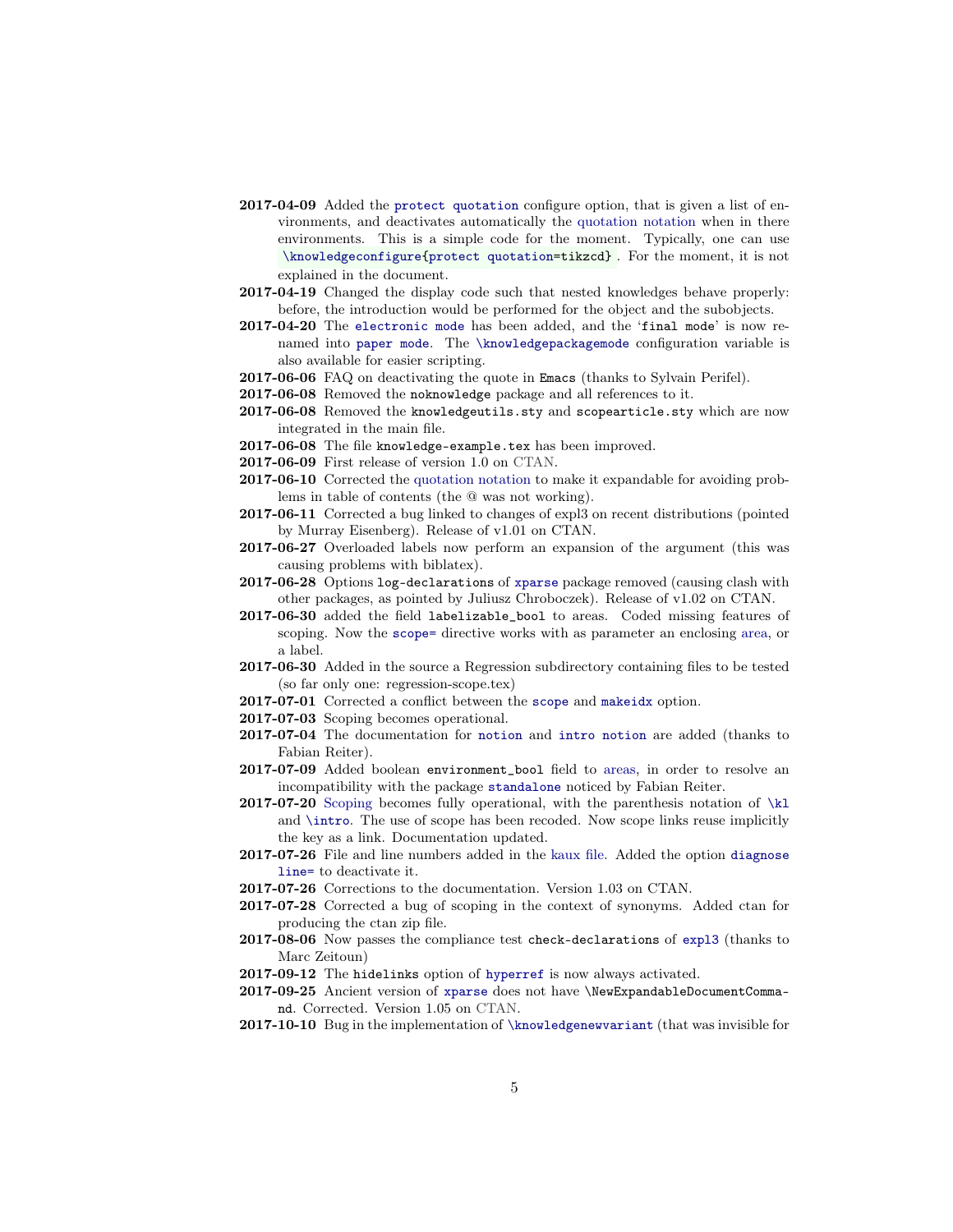older versions of [expl3](https://www.ctan.org/pkg/expl3)). Found and corrected (thanks to Marc Zeitoun). Version 1.06 on [CTAN.](https://www.ctan.org/)

- 2017-10-15 Diagnose extended (suggested by Fabian Reiter). Minor corrections. Version 1.07 on [CTAN.](https://www.ctan.org/)
- 2017-10-17 Added [cyclic color](#page-37-4) and [cyclic colors=](#page-37-4). Reorganization of the structure of the code for producing a better [CTAN](https://www.ctan.org/) archive. Version 1.08 on [CTAN.](https://www.ctan.org/)
- 2018-01-31 Added the [strict](#page-17-3) configuration option.
- 2018-02-05 Added the [smallcaps](#page-20-1) formatting directive.
- 2018-02-17 Corrected incompatibility with latest version of [expl3](https://www.ctan.org/pkg/expl3). Version 1.10 on [CTAN.](https://www.ctan.org/)
- 2018-02-21 Bug correction concerning the activation of scopes.
- 2018-02-21 Documentation improvement for Emacs (thanks to Michaël Cadilhac).
- 2018-02-24 Documentation improvement for the environment thebibliography.
- 2018-05-17 Correction to be compatible with the latest version of [expl3](https://www.ctan.org/pkg/expl3) (thanks to Leo Stefanesco).
- 2018-07-26 Compatibility with utf8 symbols in labels (thanks to Yves Guiraud).
- 2018-11-22 Corrected bug for [makeidx](#page-42-1) (thanks to Sylvain Schmitz). V1.14 on [CTAN.](https://www.ctan.org/)
- 2019-01-27 Minor improvement of the doc, and hiding links in it. V1.15.
- 2019-02-15 Correction of a placement problem with [\AP](#page-40-0). V1.16.
- 2019-05-23 Adding of the ['|'-notation](#page-18-4) for the [\knowledge](#page-18-1) command. [Explicit scopes](#page-31-0) are introduced. Updating of the documentation. [up](#page-20-2) directive in math mode now silently does nothing, and [\knowledgedirective](#page-22-1) now forbids redefinitions by default (thanks to Léo Stefanesco).
- 2019-07-02 Removing the 'kl' and 'intro' styles that prevented a proper configuration of [intro notion](#page-49-6) (thanks to Léo Stefanesco).
- 2019-10-03 Update of the documentation, and V1.17.
- 2019-10-27 Bug correction and added the 'patch label' configuration directive (thanks to [Rebecca Turner\)](https://becca.ooo/). V1.18.
- 2019-11-19 Now the labels are evaluated before being written to the [kaux file](#page-36-0) in a \KAuxNewLinkScopetagInstance command (bug fix). V1.19.
- 2019-11-29 Help added in the [diagnose file.](#page-36-0) bar suggestion (still working) renamed to [diagnose bar](#page-37-5), and activated by default. patch label is renamed into [label](#page-33-1) [scope](#page-33-1).
- 2019-12-02 The [kaux file](#page-36-0) is now checked for completeness before being used. This should avoid errors when the previous compilation failed.
- 2019-12-03 Corrected bug in the scope access. V1.20.
- 2020-01-25 Corrected bug when [knowledge](#page-0-0) is used without [hyperref](https://www.ctan.org/pkg/hyperref) (thanks to Rémi Nollet).
- 2020-01-25 Corrected bug that made the kaux file not stabilize (thanks to Rémi Nollet). V1.21 on CTAN.
- 2020-03-05 Now hidelinks and breaklinks are automatically activated unless the new option [no patch](#page-17-4) is activated. Doc update. V1.22 on CTAN.
- 2020-04-25 Made the package compatible with 2016 versions of LaTeX. Useful when knowledge.sty is included with and compile in arXiv. V1.23 on CTAN.
- 2020-05-02 Doc update ([acmart](https://www.ctan.org/pkg/acmart) colors, thanks to Daniela Petrişan).
- 2020-09-22 Adding the [silent](#page-17-5) option as suggested by Patrick Lambein-Monette. V1.24.
- 2021-03-31 Correcting a bug caused by a change of semantics in [expl3](https://www.ctan.org/pkg/expl3). V1.25.
- 2021-05-25 Added the [\kref](#page-26-3), [\kpageref](#page-26-4), [\kcref](#page-43-0), and [\kCref](#page-43-0) commands as suggested by Ziv Scully.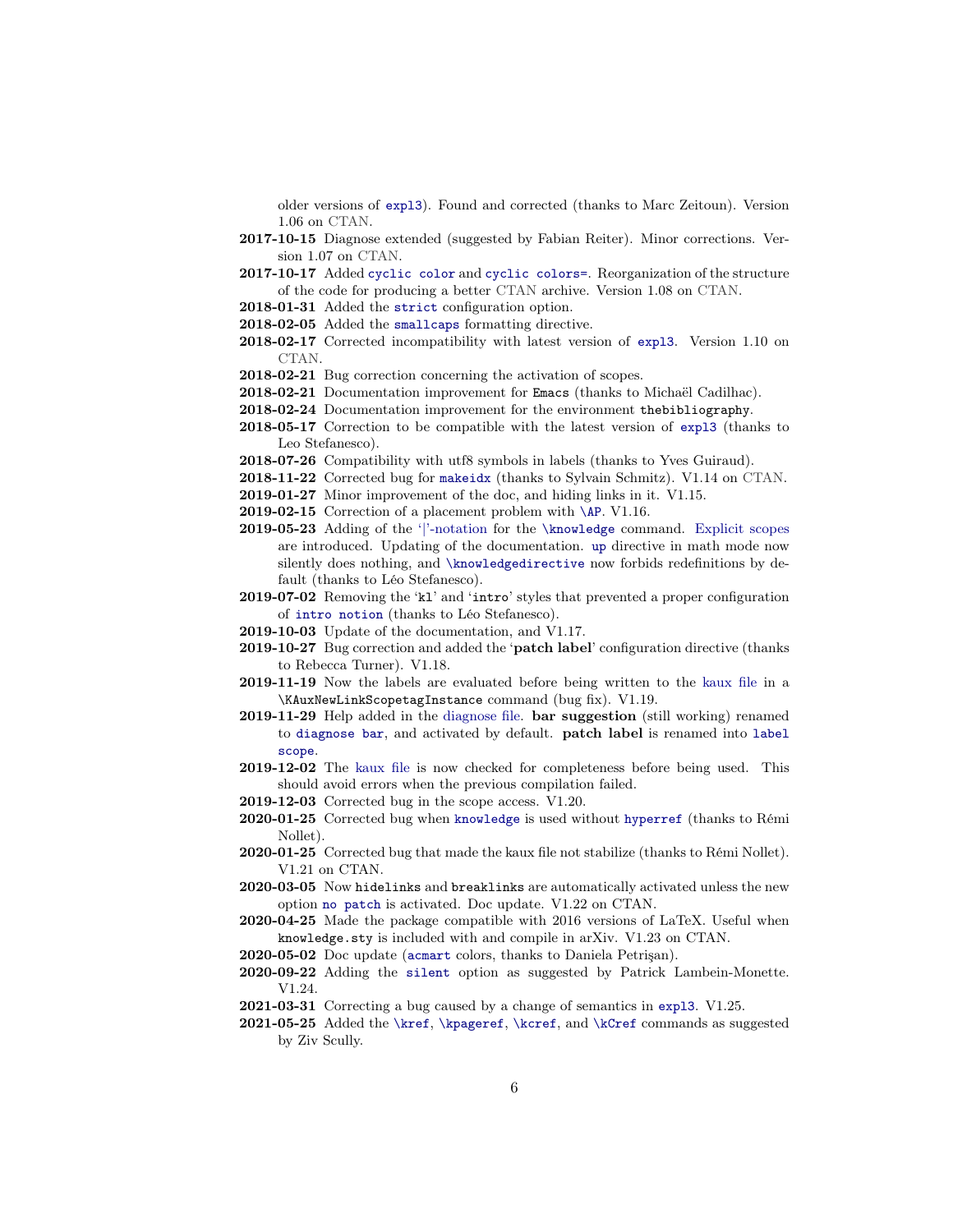- 2021-05-26 Corrected wrongly used default parameter in [\knowledgedirective](#page-22-1).
- 2021-05-27 The explicit text given in a [\kl](#page-24-1)-command now overrides the [text=](#page-21-1) directive.
- 2021-07-18 Adding the [no index](#page-42-2) directive.
- 2021-12-20 Adding options [anchor point shape](#page-41-1), [anchor point color](#page-41-2), [anchor point](#page-41-1) [shift](#page-41-1) (request of Rémi Morvan).
- 2021-12-27 Bug correction for corner shape, and doc update (thanks to Rémi Morvan).
- 2022-01-12 Minor changes. Removing dead link for the webpage. V1.27
- 2022-02-12 Adding support of [imakeidx](https://www.ctan.org/pkg/imakeidx) and the directive [index name=](#page-42-3) (request and code change by Maximilian Keßler). V1.28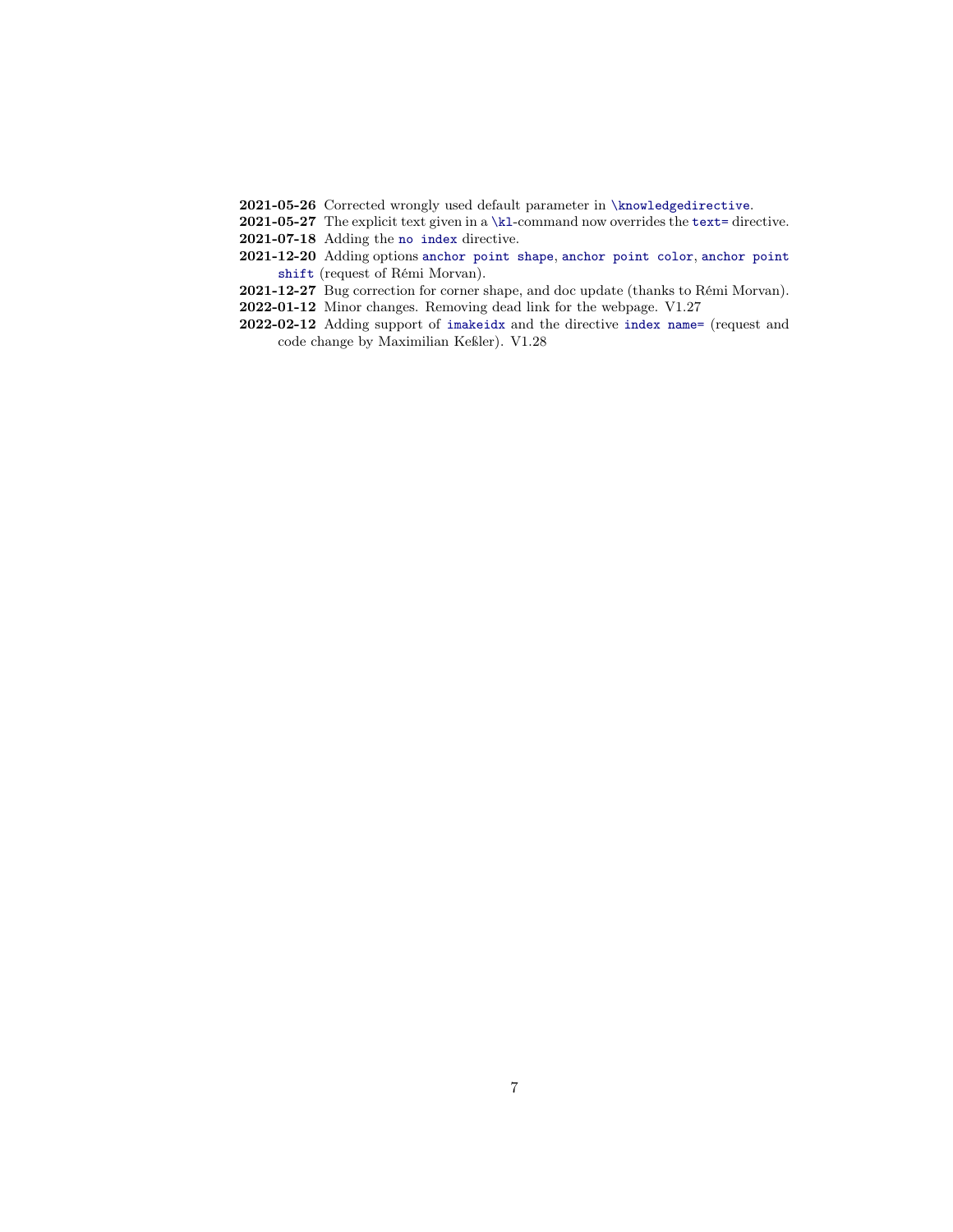# <span id="page-7-0"></span>2 Quick start

The [knowledge](#page-0-0) package offers several capabilities for handling colors, changing the display style, defining internal and external hyperlinks, producing an index, etc... All these possibilities arise from defining explicitly or implicitly [knowledges](#page-17-1) associated to terms in plain english (or other languages).

We start by describing a certain number of problems/scenarii that a user may be confronted to, and show how to solve them. In the subsequent sections, a more detailed account of how the [package](#page-0-0) works and can be parameterized is given.

There is also a file knowledge-example.tex that can be used as a starting point.

# <span id="page-7-1"></span>2.1 Linking to outer documents/urls, and to labels

The problem 1 I have a lot of external url's that I would like to [[very] often] have a link to, but I do not want to always type the full url. I do not want to remember weird labels/internal references/macro names either.

A solution is as follows. One first loads the [knowledge](#page-0-0) package with option [hyperref](#page-37-6) using either:

```
\usepackage[hyperref,quotation]{knowledge}
or equivalently:
\usepackage{hyperref}
\u[quotationa{knowledge}
```
<span id="page-7-2"></span><sup>a</sup>If you want to use the " $\cdots$ " notation.

Then, in the preamble (or in an external file), one uses commands of the form either:

```
\knowledge{url={https://en.wikipedia.org/wiki/LaTeX}}
```
| latex

This configures the text 'latex' to be associated with the sole directive [url=](#page-38-1), which means an hyperreference to this address.

Finally in the body of the paper, the sole extra command  $\kappa$  (or the "-symbol" if the [quotation](#page-24-2) option is activated) is used, with as parameter a text. This text is searched for, and the directives attached to it (here [url=](#page-38-1)), are used for formatting its printing<sup>[1](#page-7-3)</sup>. Hence:

```
\kl{latex}.
or, if the quotation option is activated,
```
Hint. You may use other options like [xcolor](#page-37-1) for allowing debugging with colors (for undefined knowledges).

Hint. If the knowledge is not defined, this does not make the compilation fail. In fact, it is good practice to use many [\kl](#page-24-1) commands or "[· · ·](#page-25-0)" notations while writing a text, and only resolve these questions at the end (see also the [diagnose file\)](#page-36-0).

<span id="page-7-3"></span><sup>&</sup>lt;sup>1</sup>This resembles a lot a macro so far. It nevertheless differs in that: (a) if not defined, it does not make the compilation fail as a macro would, and thus does not interfere with the writing process, (b) any text can be used and not only alphabetic letters as in default TFX, (c) you do not have to care about the space after, and (d) in fact the machinery for resolving the meaning of a knowledge is much more powerful than simple macro expansion.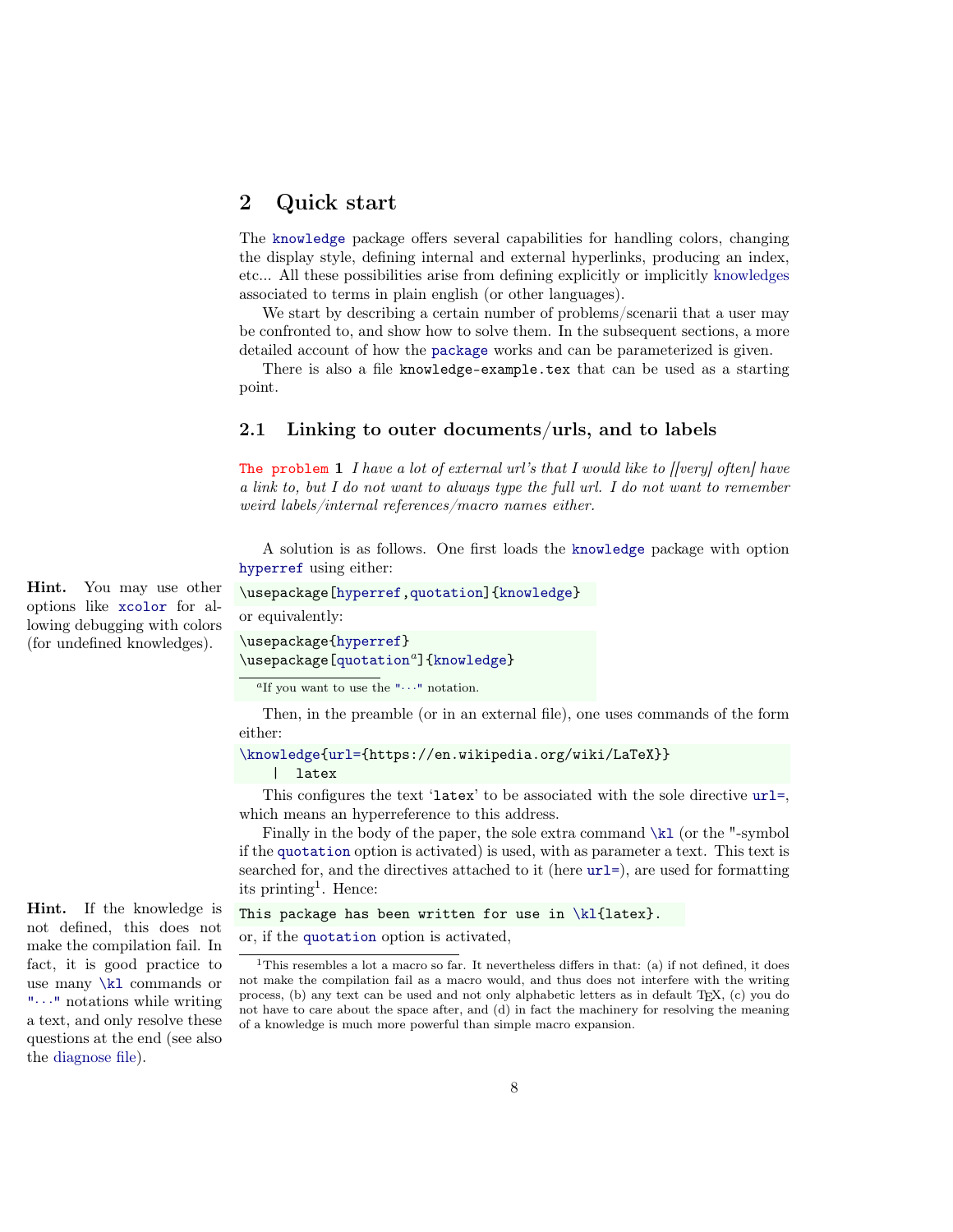This package has been written for use in "latex". yields

This package has been written for use in [latex.](https://en.wikipedia.org/wiki/LaTeX)

Variation. But in fact, I would like 'latex' to also be properly typeset LATEX, and in gray. This requires to load the package with the [xcolor](#page-37-1) option (for being able to use colors, obviously), or by loading the package [xcolor](https://www.ctan.org/pkg/xcolor) before, and then modify the [\knowledge](#page-18-1) command using extra directives:

```
\knowledge{url={https://en.wikipedia.org/wiki/LaTeX},
         text=\LaTeX, color=gray}
    | latex
```
yields with the same text

This package has been written for use in LAT<sub>EX</sub>.

The [directives](#page-18-3) [text=](#page-21-1) and [color=](#page-37-7) have quite obvious meaning. Directives can also control the style using [emphasize](#page-20-3), [boldface](#page-20-4), [italic](#page-20-2), [typewriter](#page-20-5) and so on. See Section [5.3](#page-56-3) for a complete list of [directives.](#page-18-3)

Variation (synonyms). It happens very often that there are several ways to name a notion, because of capitalized letters, conjugacy, grammar, or simply because it is not explicitly named in the text. There are two ways to resolve this issue. The first is to use the syntax

 $\kappa$ la [knowledge ]{text} or "text [@](#page-24-2)knowledge"

the result is that the text 'text' is displayed, but urls, colors, etc from 'knowledge' are used.

Another more systematic way to do it is to declare synonyms. This obtained by adding the corresponding lines:

[\knowledge](#page-18-1)[{url=.](#page-38-1)..} | Donald Ervin Knuth | Donald Knuth | D. Knuth | Knuth

would allow

 $\k1\{Knuth\}$  as well as  $\k1\{Donald Knuth\}$ , or simply "Knuth" as well as "Donald Knuth" and so on

to all point to the same web address. It is even more convenient to use it for nouns that are sometimes in plural form or at the beginning of a sentence. There is also a scoping feature that helps distinguishing the same names in a different context. For instance: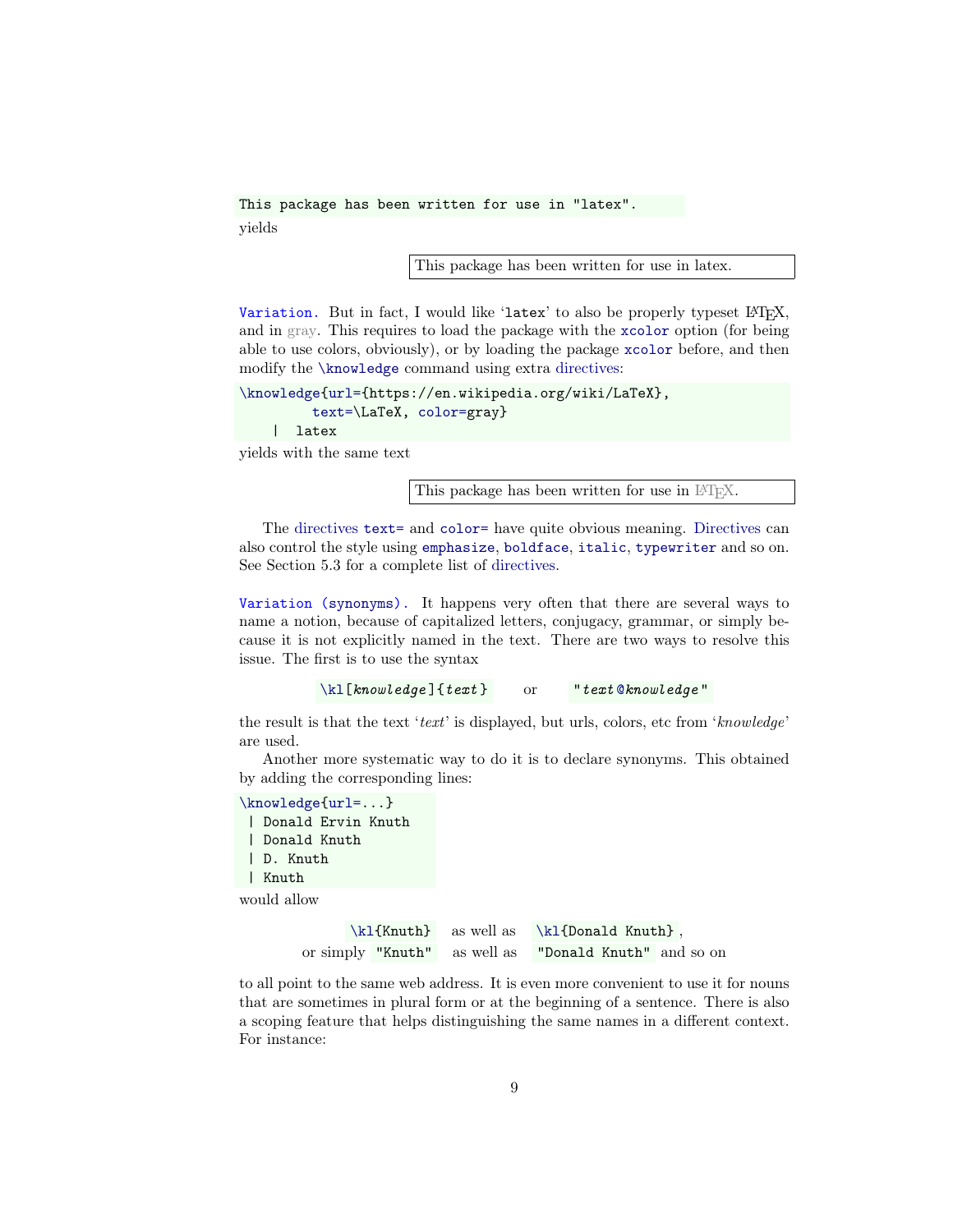```
\knowledge{url=https://en.wikipedia.org/wiki/Group_(mathematics)}
   | group
   | groups
   | Groups
   | group morphism
   | group morphisms
   | Group morphisms
   | morphism@GROUP
   | morphisms@GROUP
   | Morphisms@GROUP
```
makes it possible to use the notions in many contexts:

```
"Groups" form a category when equipped with "group morphisms".
Consider now some "morphism@@GROUP" $\alpha$ ...
```
In the above code all quoted parts send the reader to the same wikipedia page about groups. Note in particular that "morphism@@GROUP" simply displays 'morphism' at compilation. The GROUP part is a [scope.](#page-17-2) In another part of the document, "morphism@@RING" can be safely used whereas using an generic "morphism" would become quickly unmanageable.

## <span id="page-9-0"></span>2.2 Linking inside a document

The problem  $2$  I am writing a scientific document with many different definitions,  $typically a journal article, a PhD thesis<sup>2</sup>, or a book.$  $typically a journal article, a PhD thesis<sup>2</sup>, or a book.$  $typically a journal article, a PhD thesis<sup>2</sup>, or a book.$ 

I would like all the notions to be linked inside the document for being able in one click, whenever something is used, to jump to its definition. I also want to easily write an index. However, I do not want it to be a hassle when writing.

A solution is as follows. First load the [knowledge](#page-0-0) package in the preamble:

\usepackage[\[xcolor,](#page-37-1)[hyperref,](#page-37-6)[notion,](#page-49-4)[quotation\]](#page-24-2)[{knowledge}](#page-0-0)

with suitable options: [hyperref](#page-37-6) for links, [xcolor](#page-37-1) for colors (if required, but always advised), [quotation](#page-24-2) for using the [quotation notation](#page-24-2) and [notion](#page-49-4) for automatic configuration of the [notion](#page-49-7) directive.

Then write the document using  $\int$  or "" $\cdots$ " if [quotation](#page-24-2) is activated) when a notion is defined/introduced, and  $\kappa$  (or " $\cdots$ " if [quotation](#page-24-2) is activated) when it is used. For instance:

```
\AP A \intro{semigroup} is an ordered pair $(S,\cdot)$ in which
$S$ is a set and $\cdot$ is an associative binary operator
over $S$. A \intro{semigroup morphism} is [...]
[...]
Consider a \kl{semigroup morphism} between \kl{semigroups} $S$
and $T$. [...]
```
Hint. Using an [\AP](#page-40-0) command is strongly advised, and allows to control more precisely where the target of hyperreferences is: at the beginning of a paragraph is better than the beginning of the section several pages before...

<span id="page-9-1"></span><sup>2</sup>Reviewers should appreciate...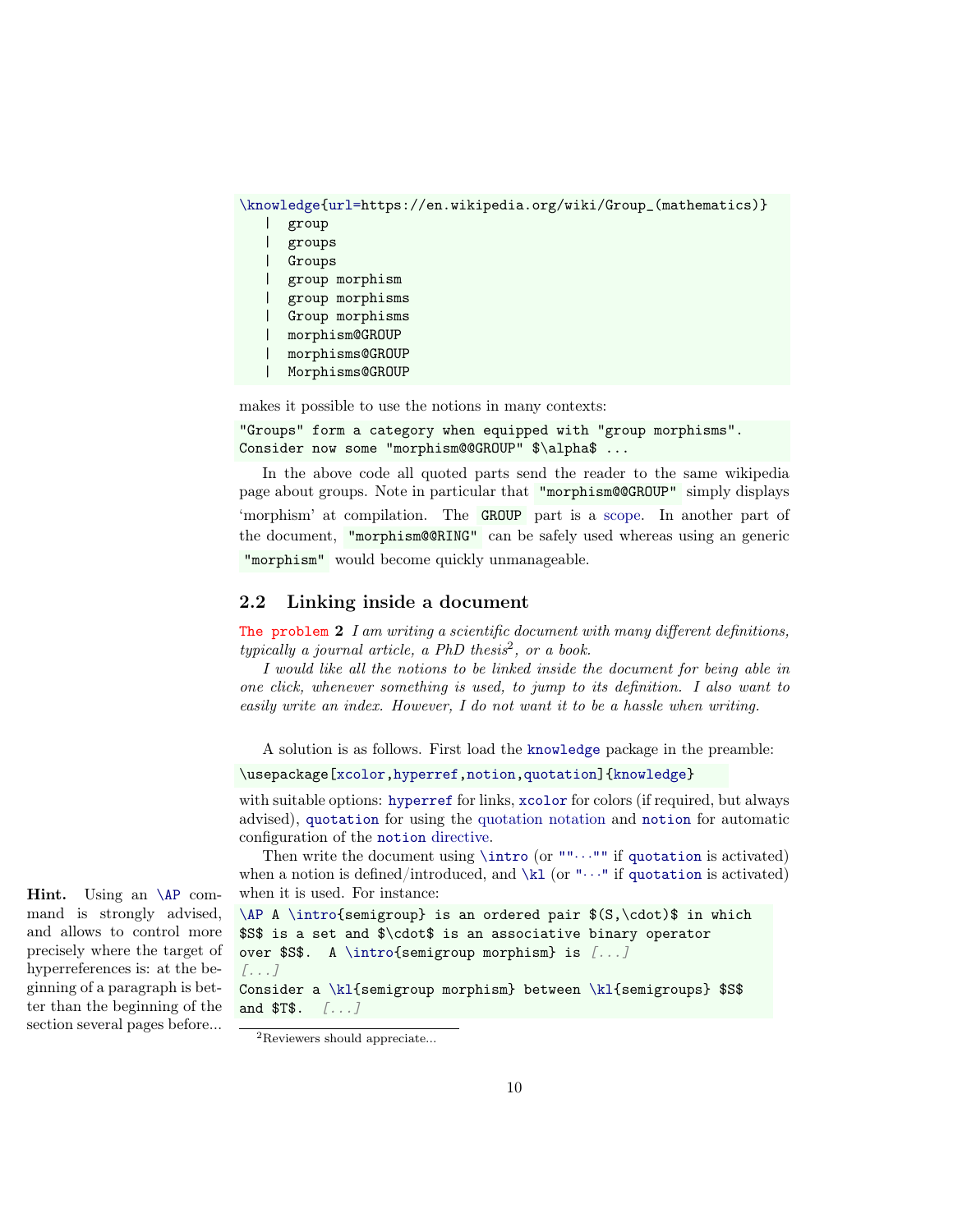or when the [quotation notation](#page-24-2) is activated:

```
\AP A ""semigroup"" is an ordered pair $(S,\cdot)$ in which $S$
is a set and $\cdot$ is an associative binary operator over $S$.
\AP A ""semigroup morphism"" is [...]
[...]
Consider a "semigroup morphism" between "semigroups" $S$ and $T$.
[...]
```
Note that the  $\Delta P$  command This yields is made visible thanks to a red corner. This red corner is shifted left in order to fall in the margin.

[Undefined knowledges](#page-36-1) also yield warnings during the compilation. These can be avoided using the [silent](#page-17-5) option.

A semigroup is an ordered pair  $(S, \cdot)$  in which S is a set and  $\cdot$  is an associative binary operator over S. A semigroup morphism is  $\left[\ldots\right]$  $\left[\ldots\right]$ Consider a semigroup morphism between semigroups  $S$  and  $T$ . [...]

[Undefined knowledges](#page-36-1) are displayed in orange the first time, and in brown the subsequent ones (it is an important feature that the compilation does not fail: undefined knowledges should not interfere with the main activity of the writer which is writing). One can now see the list of such problems in the file ['filename.diagnose'](#page-36-0), in particular in the ['Undefined knowledges' section:](#page-36-1)

\knowledge{ignore}

| semigroup  |
|------------|
| semigroups |

| semigroup morphism

which means that the strings 'semigroup', 'semigroups' and 'semigroup morphism' are used but unknown knowledges.

To solve this, let us copy these four lines in the preamble<sup>[3](#page-10-0)</sup>, replacing ignore by the [notion](#page-49-7) directive and separating it into two blocks. We obtain:

```
\knowledge{notion}
   | semigroup
   | semigroups
\knowledge{notion}
   | semigroup morphism
```
This informally means that 'semigroup' and 'semigroups' are two strings that represent the same notion, and that 'semigroup morphism' is a different one. Note that the  $\Delta P$  command The result is then (after two compilations):

red corner.  $\left[ \begin{array}{ccc} A & semigroup \end{array} \right]$  is an ordered pair  $(S, \cdot)$  in which S is a set and  $\cdot$  is an associative binary operator over S. A semigroup morphism is  $\left[\ldots\right]$  $\left[\ldots\right]$ 

<span id="page-10-2"></span><span id="page-10-1"></span>Consider a [semigroup morphism](#page-10-1) between [semigroups](#page-10-2)  $S$  and  $T$ . [...]

is made visible thanks to a

<span id="page-10-0"></span><sup>3</sup> It is good practice to use a separate file, something like 'paper-knowledge.tex'.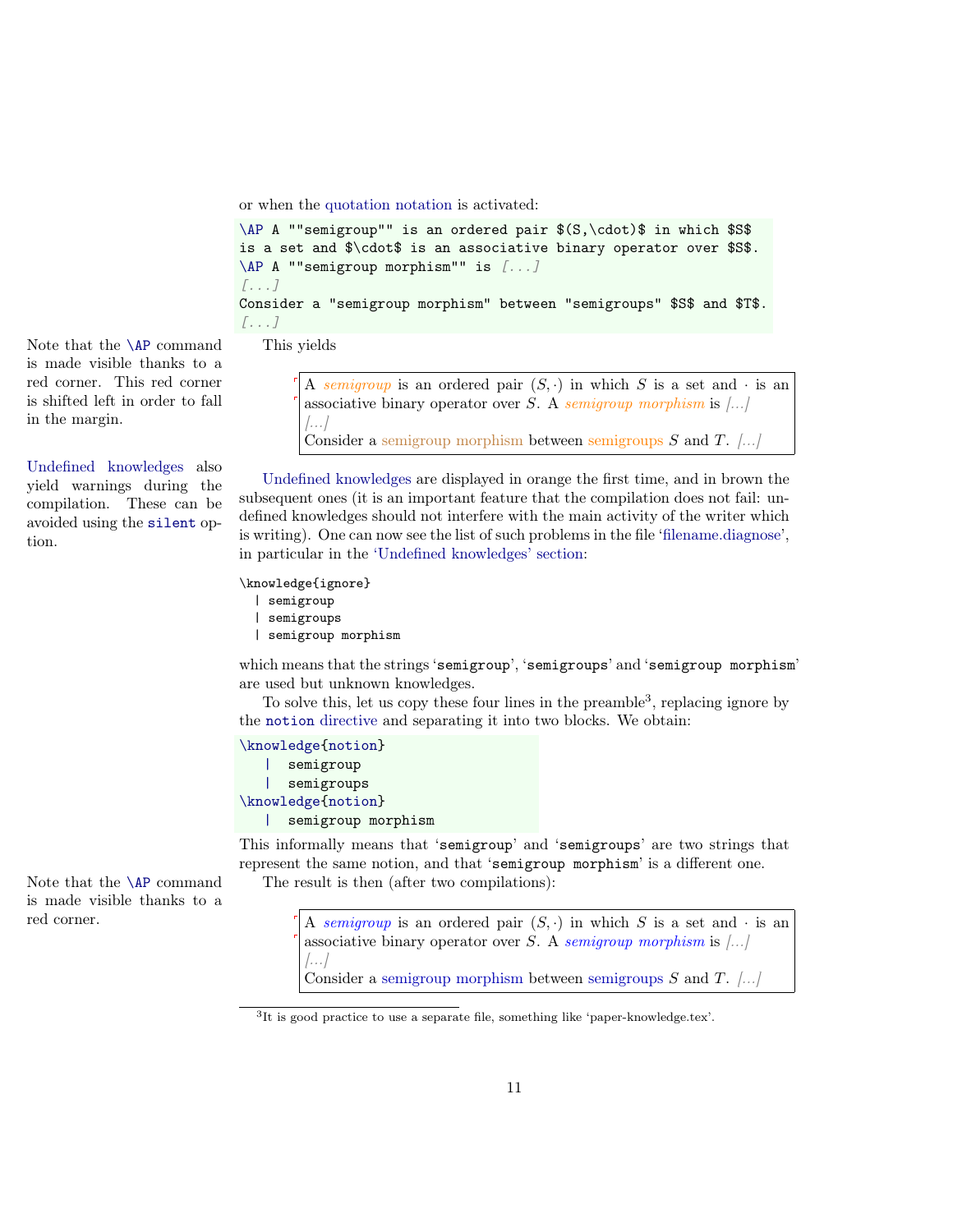Clicking on 'semigroups' now jumps to the place where it was introduced, and very precisely at the location of the red corner depicting the presence of the [\-](#page-40-0) [AP](#page-40-0)-command before. The same goes for 'semigroup morphism'. If now one adds the option [electronic](#page-14-5) while loading the package, then the red corners disappear as well as the undefined knowledges which become black. When using the option [paper](#page-14-6), the links are still there, but all texts are in black.

A more complete example would look as follows:

[\knowledge](#page-18-1)[{notion}](#page-49-7)

[|](#page-18-4) semigroup [|](#page-18-4) semigroups [|](#page-18-4) Semigroups [\knowledge](#page-18-1)[{notion}](#page-49-7) [|](#page-18-4) semigroup morphism semigroup morphisms [|](#page-18-4) morphism@SG [|](#page-18-4) morphisms@SG

The most interesting part consists of the two last lines. These define 'morphism' and 'morphisms' to represent the same notion as 'semigroup morphism' when in the scope 'SG' (a convenient abbreviation chosen by the writer for meaning 'semigroup'). This is particularly useful for separating morphisms of semigroups from, say, ring morphisms. Now, using Take a [\kl{](#page-24-1)morphism} ... would yield an unknown knowledge. However, Take a [\kl\(](#page-24-1)SG){morphism} ... or Take a "morphism@@SG" ... would yield

Take a [morphism](#page-10-1) ...

which is properly linked to a semigroup morphism. One can in particular imagine that "morphism@@RG" would instead represent ring morphisms.

Sometimes, one does not want to expand the knowledge base because the word is not specific. For instance These  $\kappa \leq \frac{\kappa}{\kappa}$  (algebraic objects) [...], or These "algebraic objects@semigroup"} [...] , yields

These [algebraic objects](#page-10-2)  $\left\langle \ldots \right\rangle$ 

The term is properly linked to the definition of semigroups.

Another possibility is to refer to the location of the definition, using commands [\kref](#page-26-3), [\kpageref](#page-26-4), and even better their improvements [\kcref](#page-43-0), [\kCref](#page-43-0), etc (when using the [cleveref](#page-43-0) package). For instance,

```
"Semigroups" are introduced in \kCref{semigroup},
\kpageref{semigroup}.
```
yields:

[Semigroups](#page-10-2) are introduced in Section [2.2,](#page-10-2) Page [11.](#page-10-2)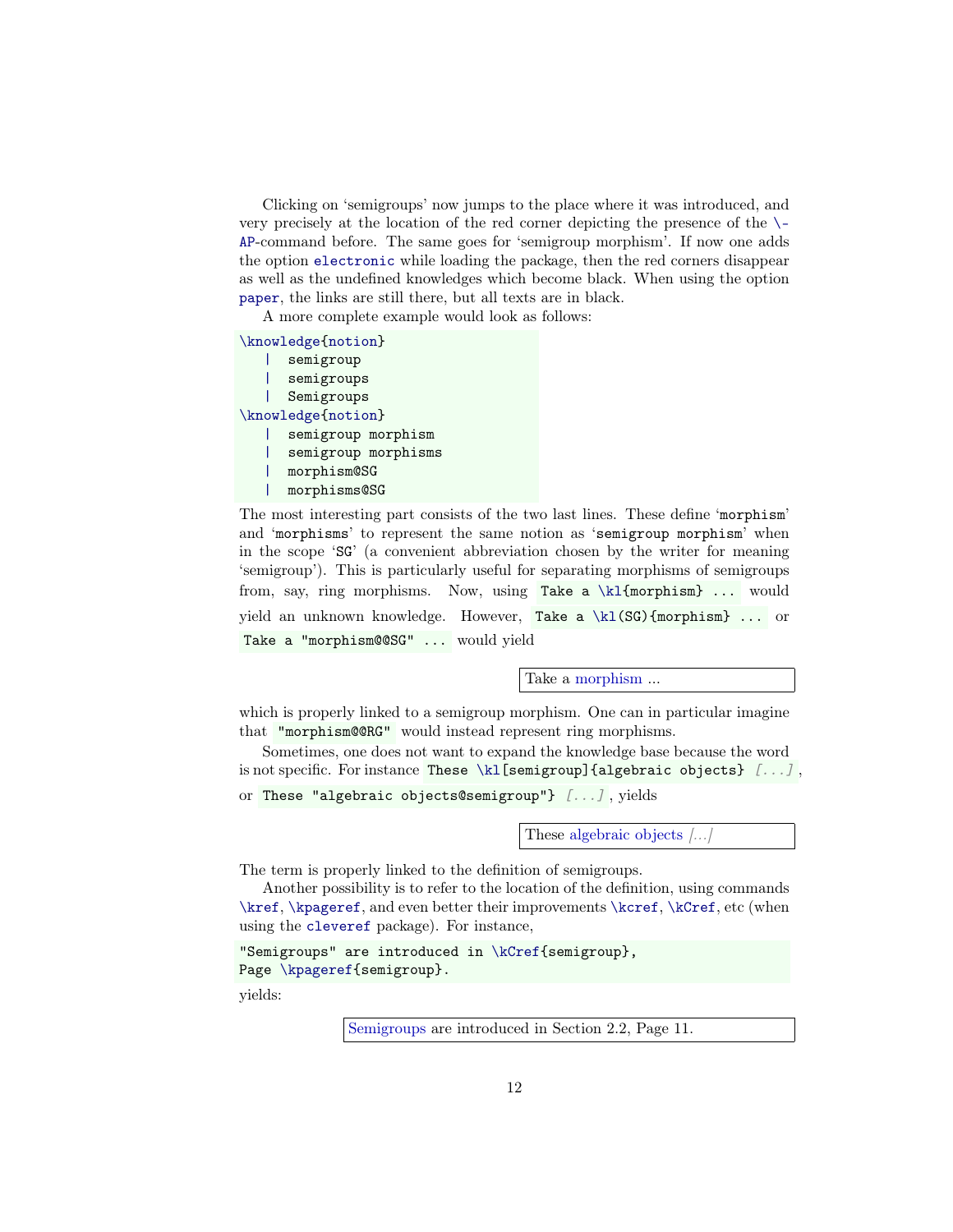Finally, in particular for large documents, it is good to have an index. For this, one should load the package [makeidx](https://www.ctan.org/pkg/makeidx) before [knowledge](#page-0-0). Then use it normally: putting \makeindex in the preamble and \printindex at the end of the document. Finally, the knowledge commands are adapted in a straightforward manner:

[\knowledge](#page-18-1)[{notion,](#page-49-7)[index=s](#page-42-4)emigroup}

| semigroup                                   |
|---------------------------------------------|
| semigroups                                  |
| Semigroups                                  |
| \knowledge{notion,index=semigroup morphism} |
| semigroup morphism                          |
| semigroup morphisms                         |
| morphism@SG                                 |
| morphisms@SG                                |
|                                             |

Now, the index (after running makeindex) contains all entries and references to the use of semigroups and semigroup morphisms.

See Section [3.8.3](#page-42-1) for more details on making an index.

# <span id="page-12-0"></span>2.3 Mathematics

The examples above show various techniques for using [knowledges](#page-17-1) for enhancing the information associated to terms. In fact, these techniques are not incompatible with mathematics. Some special syntax is even offered:

[\knowledgenewrobustcmd\](#page-44-0)closure[1][{\cmdkl{](#page-45-0)\langle}#[1\cmdkl{](#page-45-0)\rangle}}} [...]

The closure of \$X\$ under product is denoted [\\$\intro\\*](#page-38-0)\closure{X}\$. [...]

Consider now  $\clap{\delta, b, c}{\$ 

would yield:

<span id="page-12-1"></span>The closure of X under product is denoted  $\langle X \rangle$ .  $\left| \ldots \right|$ Consider now  $\langle \{a, b, c\}\rangle$ .

The problem 3 But I want more. I want to be able to introduce variables. Even better, I would like to be able to have variables hyperlinking to the place of their introduction, knowing that the same variable name may mean different things depending on the lemma or proof we are in. Hence, I want to properly control the scope of knowledges.

To be done, this requires to use [scoping.](#page-30-0) The principle of [scoping](#page-30-0) is that a knowledge can be attached to a particular context. This is particularly true when typesetting mathematics: a variable is meaningful inside a statement, and inside the proof of the statement. Furthermore, the same variable name may reappear elsewhere with a different meaning.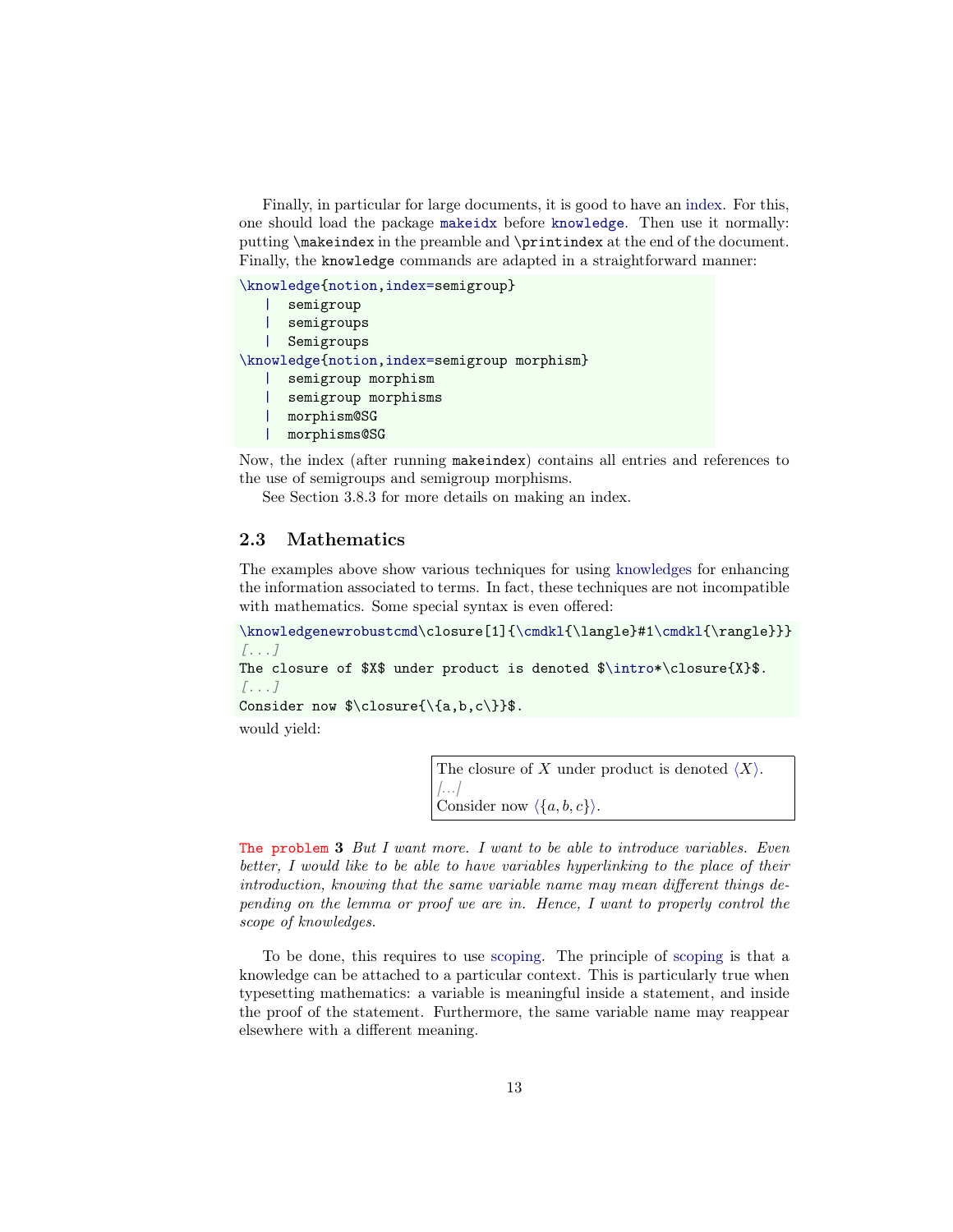The following code gives an idea of what is possible using [scoping:](#page-30-0)

```
\knowledgeconfigureenvironment{theorem,lemma,proof}{}
[...]
\begin{lemma}\label{theorem:main}
   \knowledge{n}{notion}
   $\intro n$, [...]
\end{lemma}
[...]
Here $\kl n$ is an undefined knowledge.
[...]
\begin{proof}[Proof of theorem˜{theorem:main}]
   \knowledgeimport{theorem:main}
   Inside the proof, $\kl n$ is hyperlinked to the theorem...
\end{proof}
```
More on [scoping](#page-30-0) can be found in Section [3.5.](#page-30-0)

The use of [variants of](#page-26-1) [\kl](#page-24-1) is also useful for typesetting mathematics. It allows for instance, to implicitly execute the [\knowledge](#page-18-1) command at the same time of the introduction. See [3.4.4](#page-26-1) for more detail.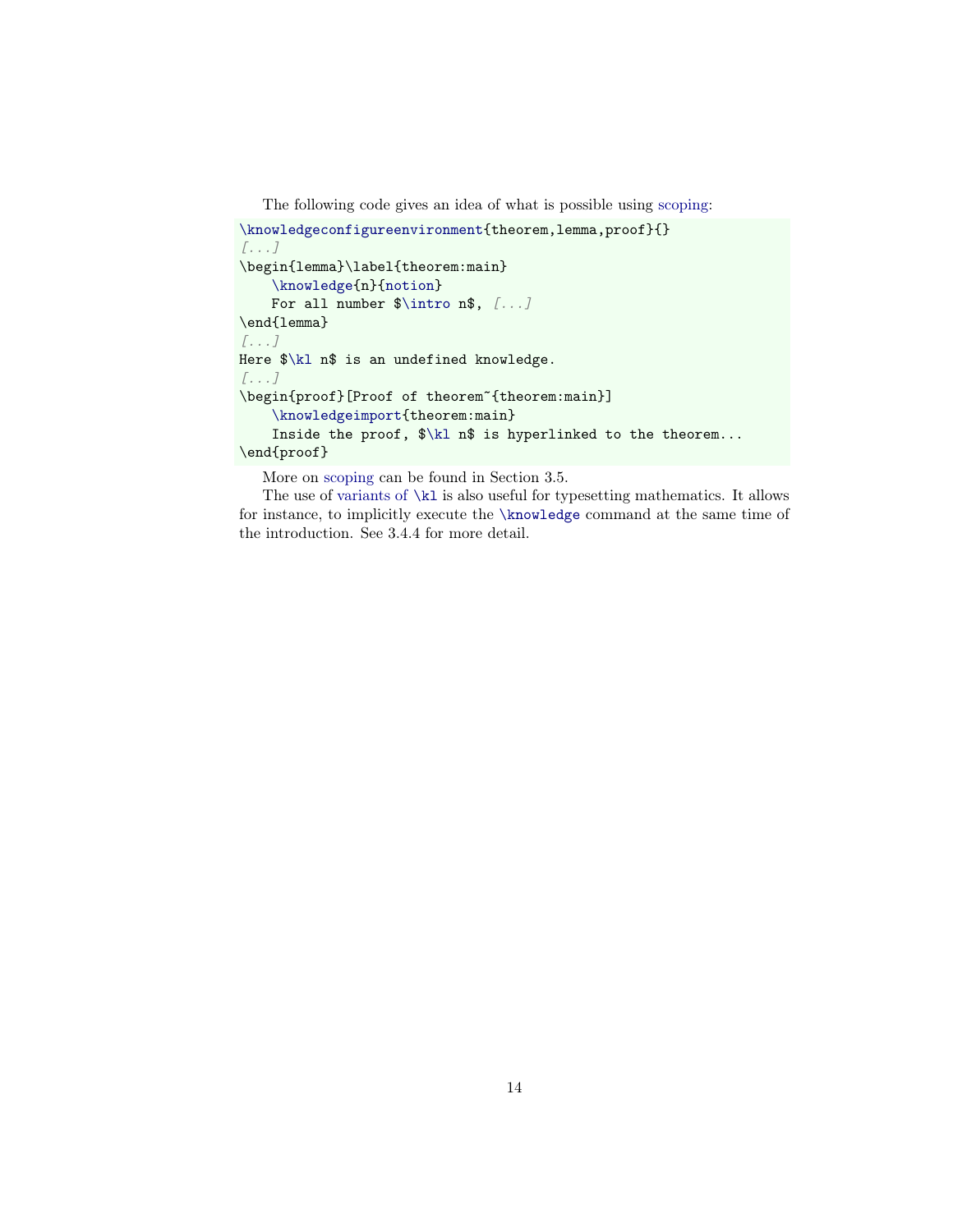# <span id="page-14-0"></span>3 Usage of the [knowledge](#page-0-0) package

# <span id="page-14-1"></span>3.1 Options and configuration

Options are used to activate some capabilities. Some options have to be used when loading the [knowledge](#page-0-0) package, while some others can also be used inside the document thanks to the use of [\knowledgeconfigure](#page-16-0). In this section, we review these *package options*.

#### <span id="page-14-2"></span>3.1.1 Options at package loading

The options that can be used in the optional parameter of \usepackage when loading the [knowledge](#page-0-0) package belong to the following classes:

- Writing mode The [paper](#page-14-6), [electronic](#page-14-5) or [composition](#page-14-4) modes are possible ([composition](#page-14-4) is by default) (see Section [3.1.2](#page-14-3) for more details). These modes change several rendering settings.
- Other packages some of the options concern the loading and the use of other packages ([hyperref](https://www.ctan.org/pkg/hyperref), [xcolor](https://www.ctan.org/pkg/xcolor), [makeidx](https://www.ctan.org/pkg/makeidx), [imakeidx](https://www.ctan.org/pkg/imakeidx), [cleveref](https://www.ctan.org/pkg/cleveref), ...). Note that these package can also be loaded before [knowledge](#page-0-0). This is explained in Section [3.1.3.](#page-15-0)
- Configuration options as used by the command [\knowledgeconfigure](#page-16-0) can be used when loading the package.
- Scoping The [scope](#page-32-2) [option](#page-14-1) makes the package aware at a fine level of the structure of the document (see Section [3.5](#page-30-0) for explanations). This provides, for instance, the possibility to define pieces of [knowledge](#page-17-1) that are attached to a sections of the document.
- Other The [no patch](#page-17-4) option prevents the [knowledge](#page-0-0) to apply some patches that are convenient by default.

#### <span id="page-14-3"></span>3.1.2 Writing mode

<span id="page-14-6"></span>There are three *writing modes* usable when loading the package [knowledge](#page-0-0):

- In paper mode, the paper is rendered as for printing: in particular, no informative colors are visible. Hyperlinks are nevertheless present.
- <span id="page-14-5"></span>• In electronic mode, the document has some colors witnessing the existence of the links for the reader to know that clicking is available.
- <span id="page-14-4"></span>• In composition mode (the default), the document has colors helping the writing: [undefined knowledges](#page-36-1) appear explicitly, [anchor points](#page-40-1) are displayed, and so on.

Activating the modes is obtained either at load time using one of: \usepackage[\[paper\]](#page-14-6)[{knowledge}](#page-0-0)

- or \usepackage[\[electronic\]](#page-14-5)[{knowledge}](#page-0-0)
- or \usepackage[\[composition\]](#page-14-4)[{knowledge}](#page-0-0)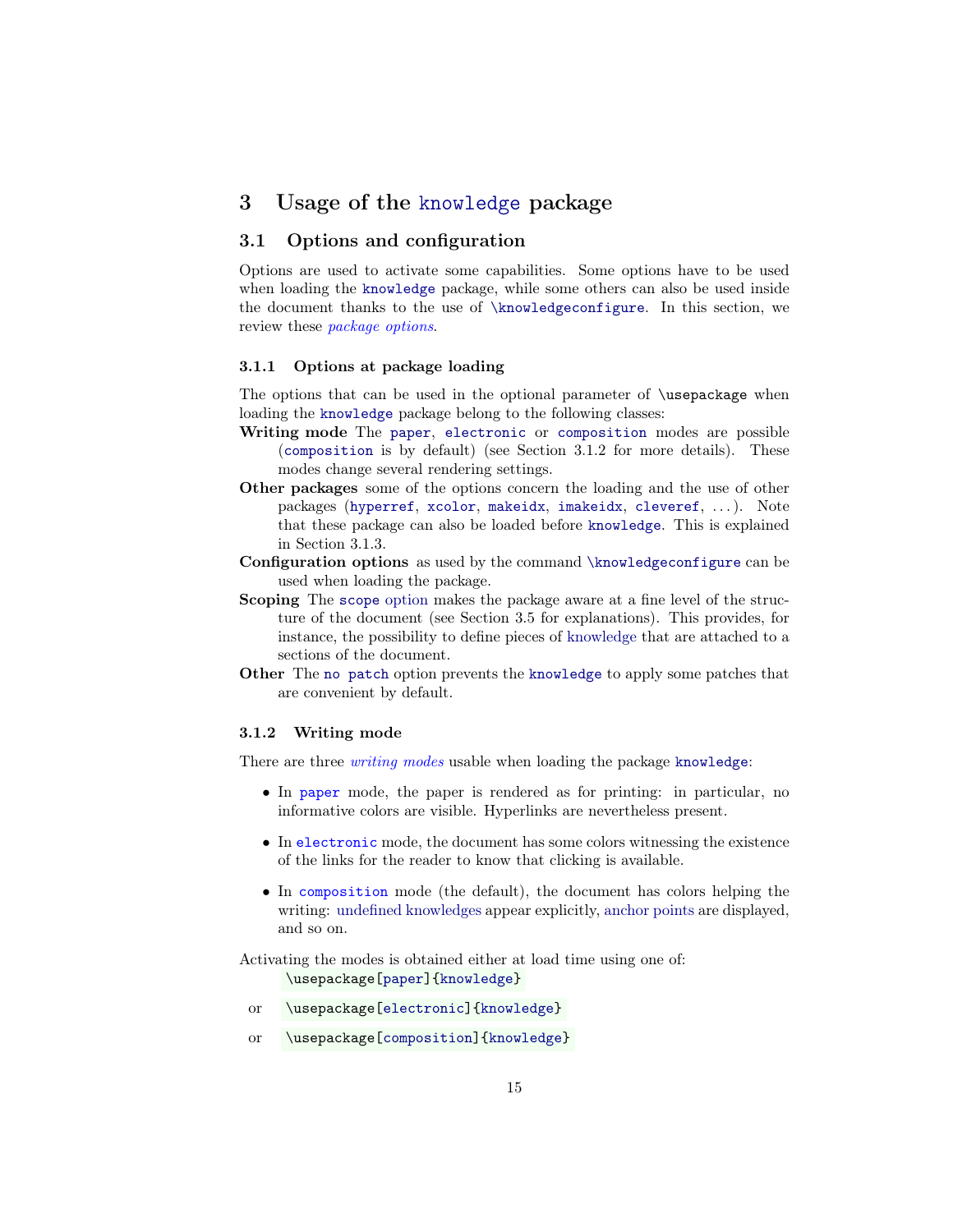<span id="page-15-1"></span>or by setting before loading the variable \knowledgepackagemode as in:

\de[f\knowledgepackagemode{](#page-15-1)[paper}](#page-14-6)

The idea is that this can be used in automatic compilation scripts. For instance, using in a terminal:

pdflatex "\de[f\knowledgepackagemode{](#page-15-1)[electronic}](#page-14-5)\input{file.tex}"

would result in compiling 'file.tex' using [knowledge](#page-0-0) in [electronic mode](#page-14-5).

The following primitives are available to the user for [writing mode-](#page-14-3)sensitive configuration:

```
\IfKnowledgePaperModeTF{true code}{false code}
\ifKnowledgePaperMode true code [\else false code] \fi
\IfKnowledgeElectronicModeTF{true code}{false code}
\ifKnowledgeElectronicMode true code [\else false code] \fi
\IfKnowledgeCompositionModeTF{true code}{false code}
\ifKnowledgeCompositionMode true code [\else false code] \fi
```
#### <span id="page-15-0"></span>3.1.3 Automatic loading of other packages

A certain number of [package options](#page-14-1) coincide with the loading of other packages. For the moment, the packages that are concerned are [hyperref](#page-37-6), [xcolor](#page-37-1), [makeidx](#page-42-1), and [imakeidx](#page-42-1).

For activating these functionalities, it is sufficient, either to load the package before the [knowledge](#page-0-0) package, or to name it explicitly as an [option](#page-14-1) for [knowledge](#page-0-0). Loading separately the package is convenient for setting options for it. For instance, a typical preamble may look like:

```
\documentclass{article}
\usepackage[svgnames]{xcolor}
\usepackage[draft]{hyperref}
\usepackage[makeidx]{knowledge}
```
Such a sequence will activate the [knowledge](#page-0-0) package using the features related to [xcolor](https://www.ctan.org/pkg/xcolor) configured with svgnames option, to [hyperref](https://www.ctan.org/pkg/hyperref) configured with draft option, and to [makeidx](https://www.ctan.org/pkg/makeidx) with its standard configuration.

In fact, the syntax when a package is loaded as an option of [knowledge](#page-0-0) is of the form 'package=choice' in which choice can take the following values:

- active The package will be loaded, and all the capabilities that it triggers are activated. This is the implicit meaning when nothing more is specified.
- inactive The package is not loaded, and no capabilities are activated (even if it had been loaded previously by another \usepackage command).
- compatibility The package is not loaded. The directives it uses do not cause any error, but have no effect.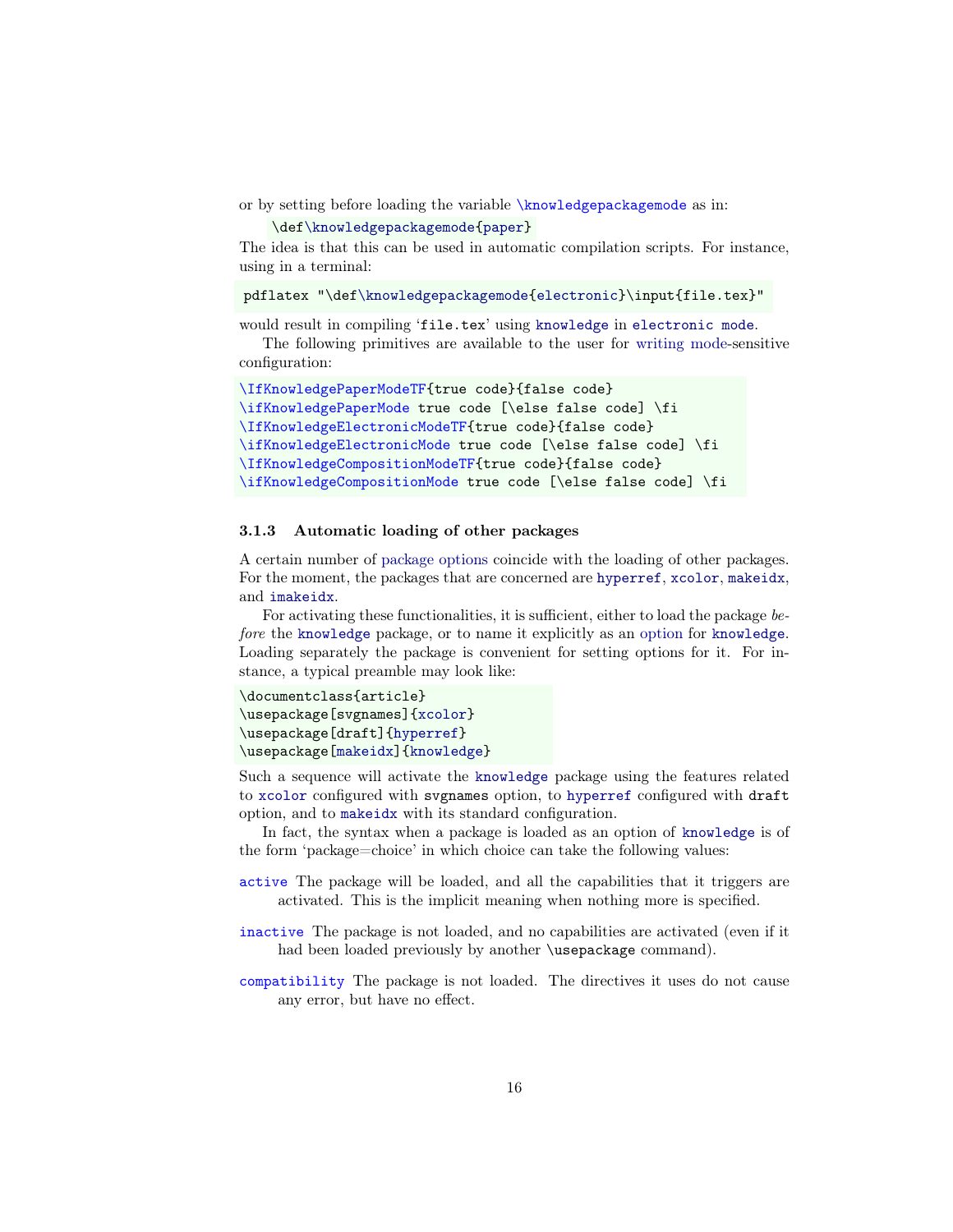auto If the package was loaded before, then the associated capabilities are activated. This is the default behavior when the package is not named while loading.

Currently, the packages that can be loaded are:

[hyperref](https://www.ctan.org/pkg/hyperref) which activates all the (auto)referencing capabilities.

[xcolor](https://www.ctan.org/pkg/xcolor) which activates coloring commands.

[makeidx](https://www.ctan.org/pkg/makeidx) and [imakeidx](https://www.ctan.org/pkg/imakeidx) for handling the index automatically.

#### <span id="page-16-0"></span>3.1.4 Configuring and [\knowledgeconfigure](#page-16-0)

Some part of the configuration can be done outside of the \usepackage command that loads the [knowledge](#page-0-0) package. This is done using the [\knowledgeconfigure](#page-16-0) command:

\knowledgeconfigure[{configuration directives}](#page-16-0)

Note that by default, the [configuration directives](#page-16-0) used by [\knowledgeconfig](#page-16-0)[ure](#page-16-0) can be used in the optional parameter of \usepackage when loading the [knowledge](#page-0-0) package, but the converse is not true. Configuration directives consists of a comma separated list of elements that can take the following values:

- [diagnose bar=](#page-37-5) (de)activates the ['|'-notation](#page-18-4) in the [diagnose file.](#page-36-0) True by default.
- diagnose help= can be set to true or false. It activates or deactivates the help in the [diagnose file.](#page-36-0) True by default.
- [diagnose line=](#page-37-3) can be set to true or false. It activates or deactivates the line numbering in the [diagnose file.](#page-36-0) False by default.
- [fix hyperref twocolumn](#page-49-3) triggers a hack that solves a known problem that may occur when [hyperref](https://www.ctan.org/pkg/hyperref) is used in two-columns mode.
- [label scope](#page-33-1) enables or disables the redefined \label command, which helps automatically define scopes (default is true).
- [notion](#page-49-4) configures the [notion](#page-49-7) directive which is a refined version of [autoref](#page-38-0).
- [protect quotation=](#page-25-4) is followed by a comma separated list of environments in which the [quotation notation](#page-24-2) will be automatically deactivated (surrounded by braces if more than one item in the list).
- <span id="page-16-1"></span>protect link and unprotect link starts and ends respectively a zone in which the [knowledge](#page-0-0) package do not create hyperlinks. These can be nested. This is typically useful around, e.g. the table of contents.
- [quotation](#page-24-2) activates the [quotation notation,](#page-24-2) which allows to use " $\cdots$ ", " $\cdots$  @  $\cdots$ " and  $\cdots \mathbb{Q} \cdots \mathbb{Q}$  instead of [\kl](#page-24-1) commands and  $\cdots$ ,  $\cdots$ ,  $\cdots \mathbb{Q} \cdots \mathbb{Q}$  and  $\cdots \mathbb{Q} \cdots \mathbb{Q} \cdots$ " instead of the [\intro](#page-38-0) command.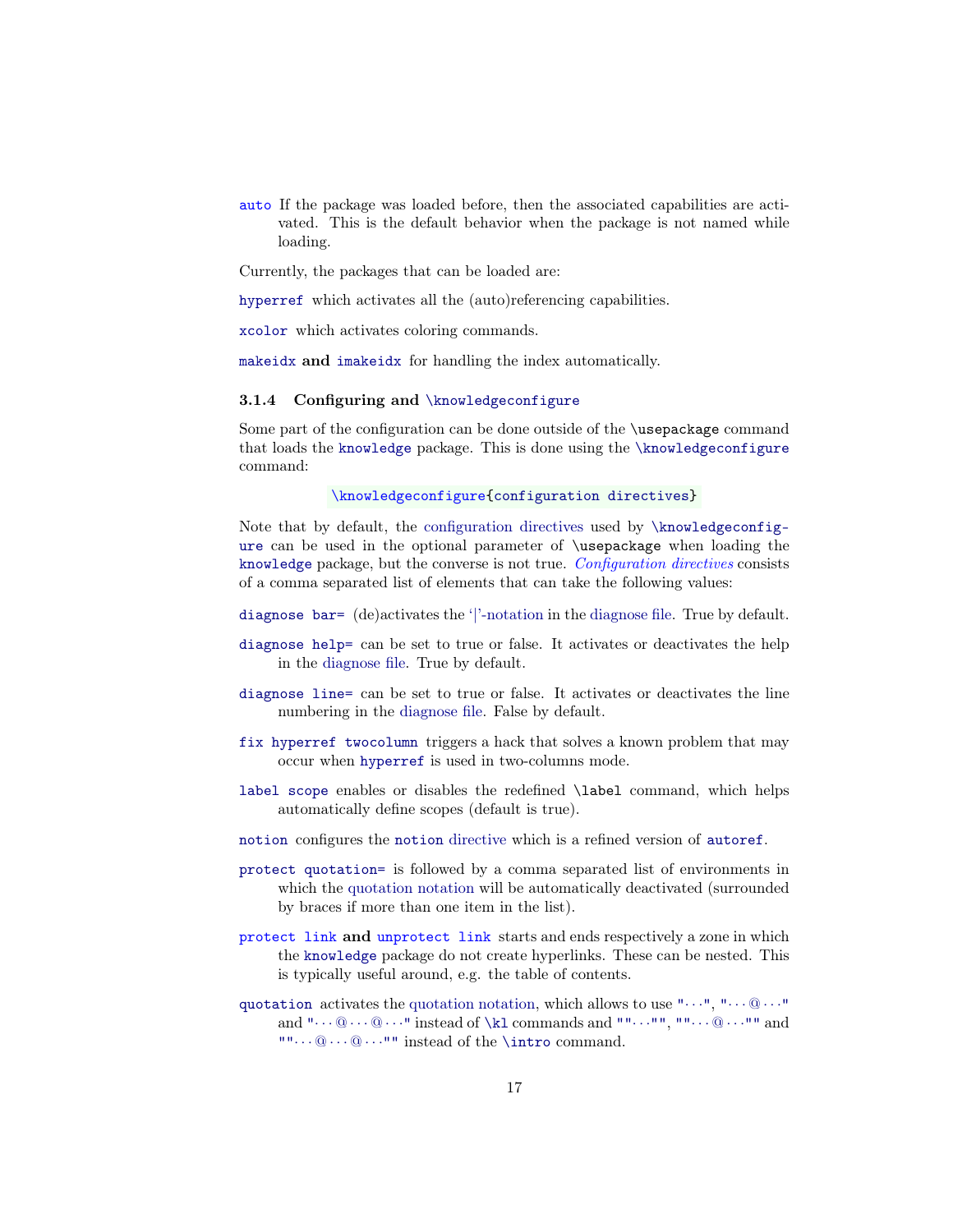- <span id="page-17-5"></span>silent is a Boolean option which, when activated, switches off all warnings during the compilation, but the recap ones at the end.
- <span id="page-17-3"></span>strict is a Boolean option which, when activated, turns some warnings (for instance when a knowledge is redefined) into errors.
- [visible anchor points](#page-41-0) is an option that makes visible or invisible the [anchor](#page-40-1) [points](#page-40-1) of the [\AP](#page-40-0) and [\itemAP](#page-40-2) commands. Usually, this is automatically set to true when the [composition mode](#page-14-4) is used (the default), and to false when the [paper mode](#page-14-6) or the [electronic mode](#page-14-5) are used.

#### <span id="page-17-0"></span>3.1.5 Other configuration option

<span id="page-17-4"></span>no patch deactivates some patches which otherwise are applied automatically. Currently, the option hidelinks and breaklinks of the package [hyperref](https://www.ctan.org/pkg/hyperref) are automatically applied, unless [no patch](#page-17-4) is used while loading the package. Without hidelinks the links in the document are surrounded by red or light blue boxes (it depends also on the pdf viewer): while this may be acceptable when links are seldom used, this becomes problematic in combination with the [knowledge](#page-0-0) package. Without breaklinks, links are not broken as normal text: this may corrupt the appearance of paragraphs, in particular in a multi column context.

### <span id="page-17-1"></span>3.2 What is a [knowledge?](#page-17-1)

A knowledge is often informally used in this document. Essentially, it captures what is an elementary concept in the document. Internally, a [knowledge](#page-17-1) is identified by three components:

- <span id="page-17-7"></span>The knowledge name is a T<sub>EX</sub> string that has almost no limitation (but being well balanced, and containing no  $\sharp$ ). It is the text entered by the user for defining and using the [knowledge.](#page-17-1)
- <span id="page-17-2"></span>The *scope* which is a simple string identifying where the [knowledge](#page-17-1) is usable. Scopes can be created by the user, or automatically generated by the system. For instance, internally, each section will be uniquely named 'section-1', 'section-2', and so on (this is invisible for the user). Each [knowledge](#page-17-1) is primarily valid in exactly one such [scope.](#page-17-2) [Knowledges](#page-17-1) defined in the preamble are given the [scope](#page-17-2) 'document'.
- <span id="page-17-6"></span>The namespace is a simple string that is used for avoiding clashes. It is most of the time simply 'default'. It is 'style' for [styles](#page-22-0) (that are internally as knowledges). It is a possibility available to a developer to, when creating a new set of functionalities, use a different [namespace](#page-17-6) for avoiding clashes of names (for instance if one wants a french and an english set of knowledges that should not conflict, and would use separate sets of macros). Usually, a normal user does not see [namespaces.](#page-17-6)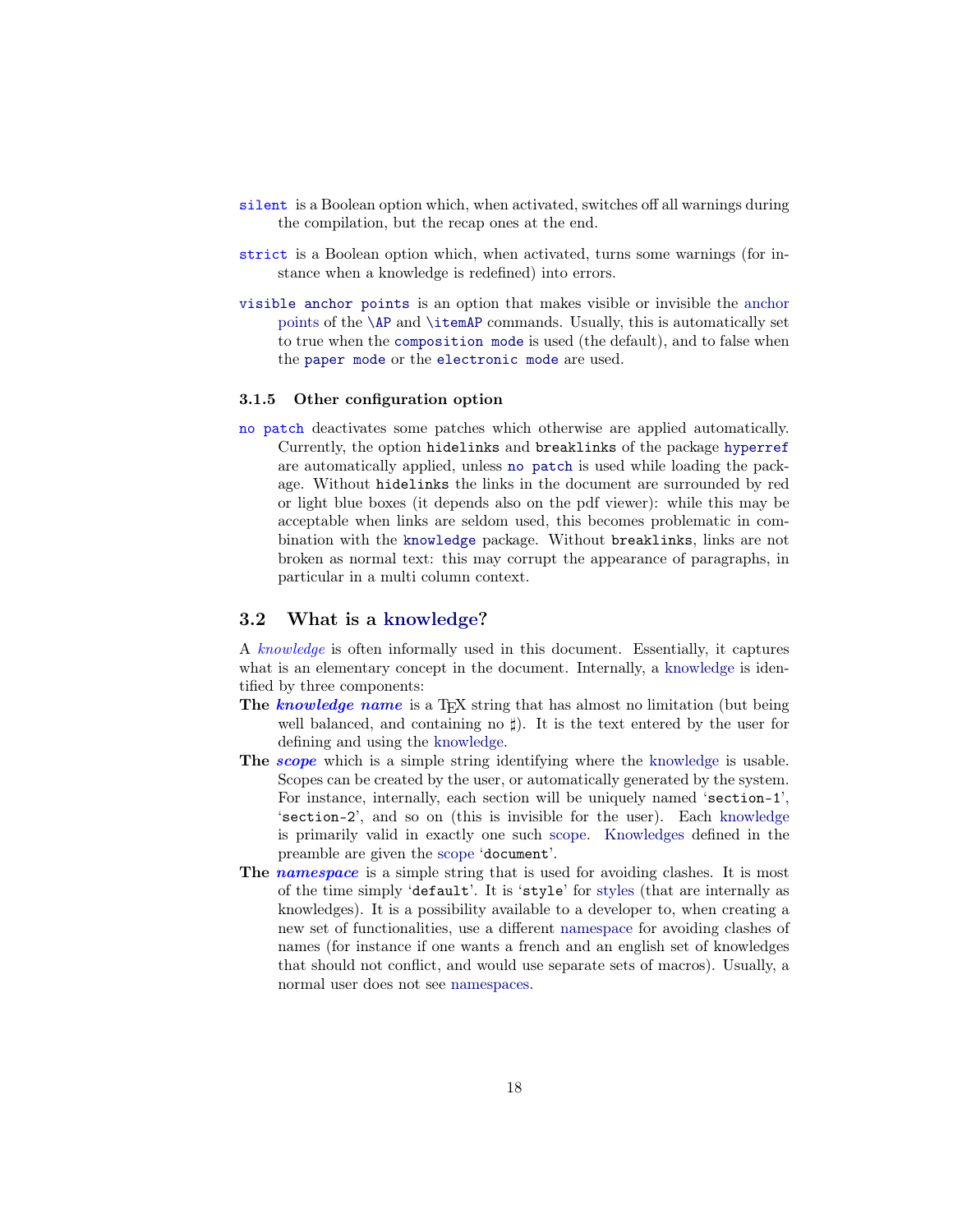# <span id="page-18-0"></span>3.3 The [\knowledge](#page-18-1) command and variations

In this section, we describe the main commands that create [knowledges.](#page-17-1) The main one is [\knowledge](#page-18-1). It can also be used in combination with [\knowledgedirect](#page-22-1)[ive](#page-22-1), [\knowledgestyle](#page-22-2) and [\knowledgedefault](#page-23-1).

#### <span id="page-18-1"></span>3.3.1 General description of the [\knowledge](#page-18-1) command

The key command for introducing knowledges is [\knowledge](#page-18-1). There are two syntaxes. The standard one is:

```
\knowledge{knowledge name}[synonym 1|synonym 2|...]{directives}
```
<span id="page-18-4"></span>The second one is the  $\frac{1}{2} \cdot notation^4$  $\frac{1}{2} \cdot notation^4$ :

```
\knowledge{directives}
    | knowledge name@optional scope
    | synonym 1@optional scope
    | synonym 2@optional scope
        · · ·
```
<span id="page-18-5"></span>The knowledge name as well as the synonyms are plain text strings describing the knowledge. It may contain any combination of symbols, including accents or special characters as long as it well bracketted. This string will be used to fetch the [knowledge.](#page-17-1) Note (and this is a standard TEX behavior) that several consecutive spaces is the same as one or a line feed. In the normal syntax, synonyms are given in a '|' separated list, while in the ['|'-notation](#page-18-4) each of them has to be in a distinct line. In the ['|'-notation,](#page-18-4) an optional scope can be given after each [knowledge](#page-18-5) [name/synonym.](#page-18-5)

<span id="page-18-7"></span><span id="page-18-3"></span>The *directives* consists of 'key=value' statements in a comma separated list. There are many [directives.](#page-18-3) A list of them can be found in Section [5.3.](#page-56-3) New ones can be defined using the [\knowledgedirective](#page-22-1) command.

The principle of the [\knowledge](#page-18-1) command is to introduce a new [knowledge,](#page-17-1) ready for being used. However, what it does exactly depends a lot on the situations. First, the [directives](#page-18-3) (a comma separated list of 'key=value' commands) are parsed, and from it, the namespace and [scope](#page-17-2) of the knowledge are determined, and it is decided if it will be defined immediately or postponed to the next compilation phase (using the [kaux file\)](#page-36-0).

#### <span id="page-18-2"></span>3.3.2 Targeting and the corresponding directives

The [\knowledge](#page-18-1) has to decide what to do when defining something. The basic behaviour is as follows.

<span id="page-18-6"></span><sup>&</sup>lt;sup>4</sup>This is a non-standard LAT<sub>E</sub>X syntax. The rule is that each knowledge appears in a distinguished line that starts with some spaces and a '|', and ends at the end of the line. Detecting the end of the line requires to change the catcode of the end of line character; this is not robust for being used in an argument or a macro.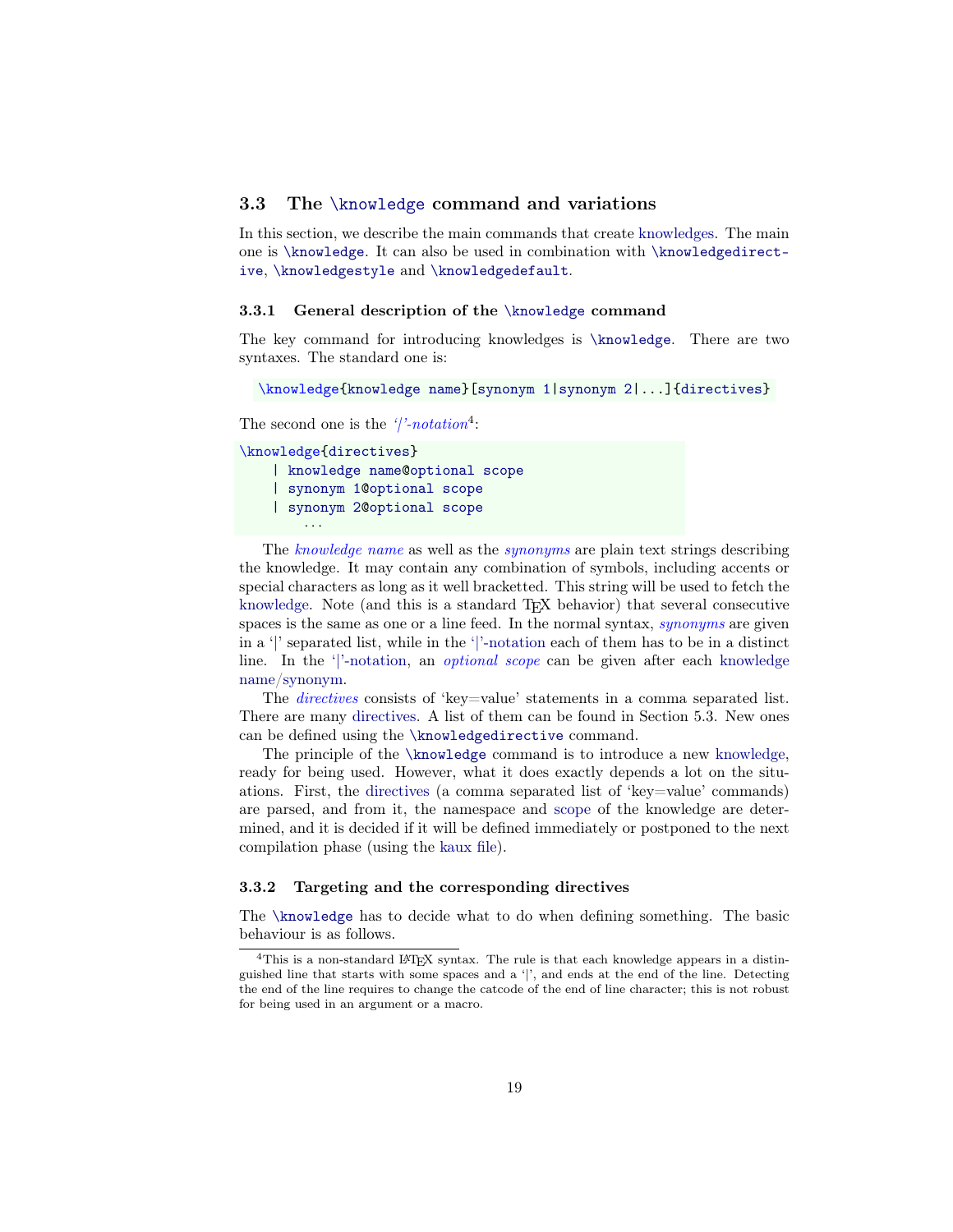- If the [\knowledge](#page-18-1) command is used in the preamble, then the [knowledge](#page-17-1) given as argument is defined immediately (the same effect can be obtained using the [now](#page-19-1) directive), and is accessible in the first compilation phase everywhere in the document (one extra phase is nevertheless required if [autoref](#page-38-0) or [ref=](#page-38-1) directives are used, for the [hyperref](https://www.ctan.org/pkg/hyperref) to do its job, or if [scope=](#page-19-0) is used). This is the simplest way to use [\knowledge](#page-18-1).
- Otherwise, the [knowledge](#page-17-1) is written in an external file (the [jobname.kaux](#page-36-0) file), and the [knowledge](#page-17-1) will be really usable in the next compilation phase. This is particularly useful in conjunction with the [scope option](#page-32-2): the [knowl](#page-17-1)[edge](#page-17-1) will have a scope depending on where it is introduced (for instance the document, or a theorem, or a lemma). The same [knowledge name](#page-17-7) can then point to different [knowledges](#page-17-1) depending on where it is used.
- Exporting (not implemented) furthermore writes a document containing a list of [\knowledge](#page-18-1) commands giving access to its content. This is to be imported by another document.

The *targeting directives* refine the above defined behaviour:

<span id="page-19-0"></span>scope= or '@' in the ['|'-notation](#page-18-4) When using a [directive](#page-18-3) '[scope=](#page-19-0)name' or '@name' in the ['|'-notation,](#page-18-4) the scope of the definition can be modified. [\knowledge](#page-18-1) will first check if there is an outer area of this name (theorem, section, ...), that accepts knowledge (only [scope](#page-32-3) environments are subject to this unless [\knowledgeconfigureenvironment](#page-34-1) is used, or the [scope](#page-32-2) [package option](#page-14-1) is used when loading the package). If this is the case, the knowledge will be associated to the corresponding instance. For instance, inside a theorem, by default, the scope is the theorem, but adding the directive '[scope=](#page-19-0)section', the [knowledge](#page-17-1) becomes available in the whole section.

If no scope is found using the above search, an [explicit scope](#page-31-0) of the given name is used.

- <span id="page-19-3"></span>export= (not implemented) When using this directive, the knowledge will be (furthermore) written to another file, ready for being used in another document. In particular, the knowledge (in the other document) will point to the present one. The details on how this is supposed to work is to be specified.
- <span id="page-19-2"></span>namespace= Allows to change the [namespace.](#page-17-6) In itself, this is useless. It has to be used in conjunction with new forms of [\kl](#page-24-1)-like commands.
- <span id="page-19-1"></span>now requires the [knowledge](#page-17-1) to be defined immediately. This may save one compilation phase. The drawback is that the [knowledge](#page-17-1) cannot be accessed before the [\knowledge](#page-18-1) command that has been introduced. It may help for modularity considerations. (for instance a [knowledge](#page-17-1) is used inside a proof, it makes no sense to make it available elsewhere, and it is better style to locally define it). This is implicit if the [\knowledge](#page-18-1) command happens in the preamble.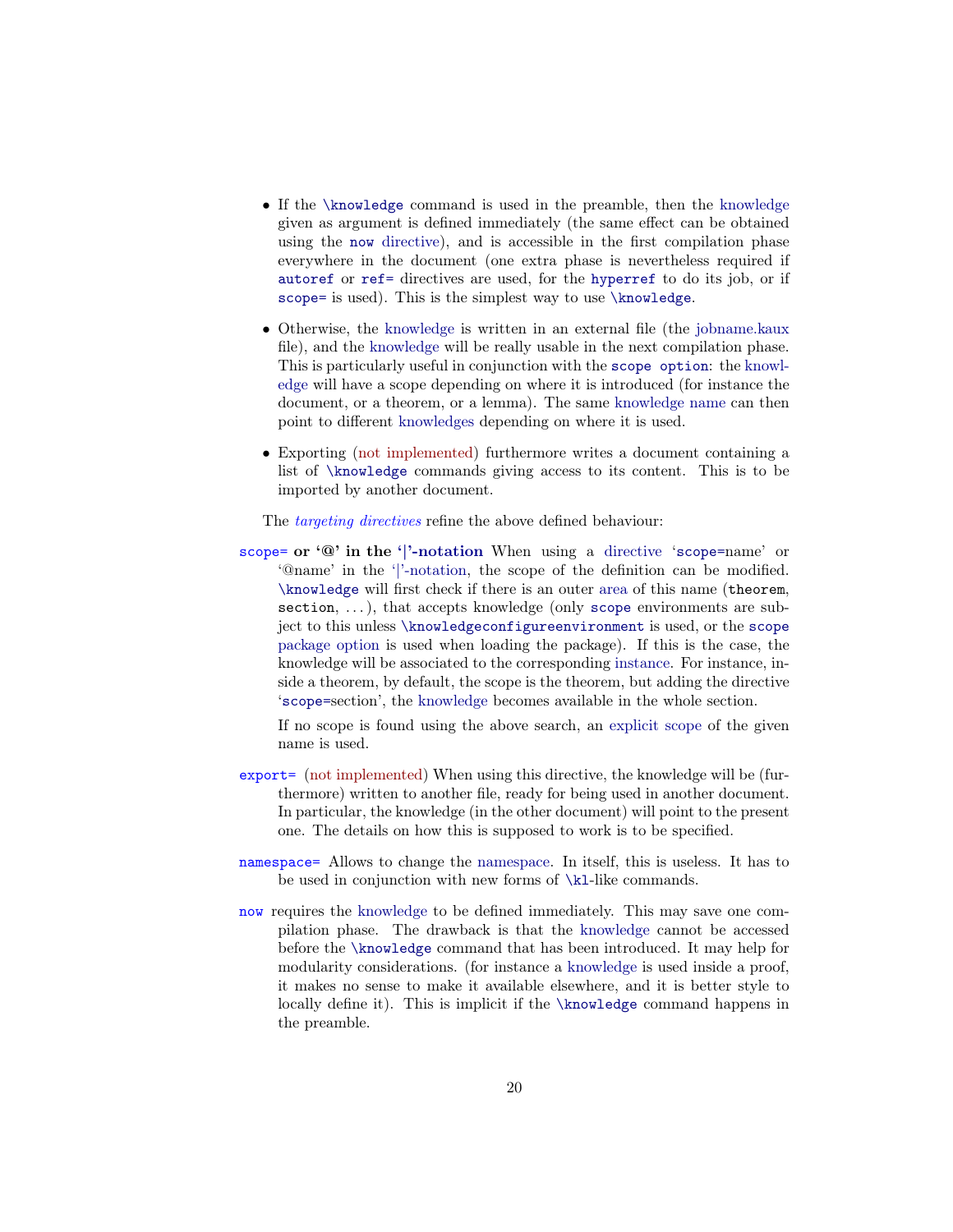<span id="page-20-6"></span>also now requires the [knowledge](#page-17-1) to be defined immediately as well as delayed to the next compilation phase. This is in particular how [auto references](#page-38-0) should be handled. See the use of [\knowledgenewvariant](#page-26-2) for more examples.

### <span id="page-20-0"></span>3.3.3 General directives

We give here the list of *display directives* that are available without loading any sub packages. A certain number of Boolean directives are available without any options. These most of the time are used for typesetting the output. Each of these can be used as 'bool=true' (or shortly just 'bool'), 'bool=false' or 'bool=default' (that leaves it in the default state, or the one determined by surrounding knowledges). The general boolean [directives](#page-18-3) are the following:

- [autoref](#page-38-0) activates the ability to introduce once, use several times an instance. This is often used for defining links inside a document (see the [hyperref](#page-37-6) in Section [3.8.2\)](#page-37-6). This can also be used for constructing the index (see the [makeidx](#page-42-1) and in [imakeidx](#page-42-1)Section [3.8.3\)](#page-42-1). It can simply be used for referencing the number of the environment or the proper page of introduction (see [\kref](#page-26-3) and [\kpageref](#page-26-4) commands and their more powerful [cleveref](#page-43-0) in Section [3.8.4\)](#page-43-0).
- [autorefhere](#page-40-3) puts immediately a label at the location of the definition, and makes all [\kl](#page-24-1) occurrences of this [knowledge](#page-17-1) hyperlink to this location.

<span id="page-20-3"></span>emphasize forces the text to be emphasized using '\emph',

<span id="page-20-2"></span>italic/[up](#page-20-2) forces/unforces italic (up does nothing in math mode),

<span id="page-20-4"></span>boldface/md forces/unforces boldface (be it in math or text mode),

<span id="page-20-1"></span>smallcaps forces small capitals,

<span id="page-20-11"></span>underline forces the text to be emphasized using '\underline',

<span id="page-20-9"></span>fbox puts a box around the text,

<span id="page-20-5"></span>typewriter puts in typewriter font (be it in math or text mode),

<span id="page-20-7"></span>ensuretext guarantees that text mode is used (using the '\text' macro, thus in a way consistent with the surrounding style),

<span id="page-20-8"></span>ensuremath guarantees that math mode is used,

<span id="page-20-10"></span>mathord, mathop, mathbin, mathrel, mathopen, mathclose, mathpunct yield the corresponding standard TEX spacing features in math mode,

mathord for an ordinary mathematical object,

mathop for a large operator (such as  $\sum$ ,  $\prod$ , ...),

mathbin for a binary operation (such as  $+$ ,  $-$ , or  $\otimes$ , ...),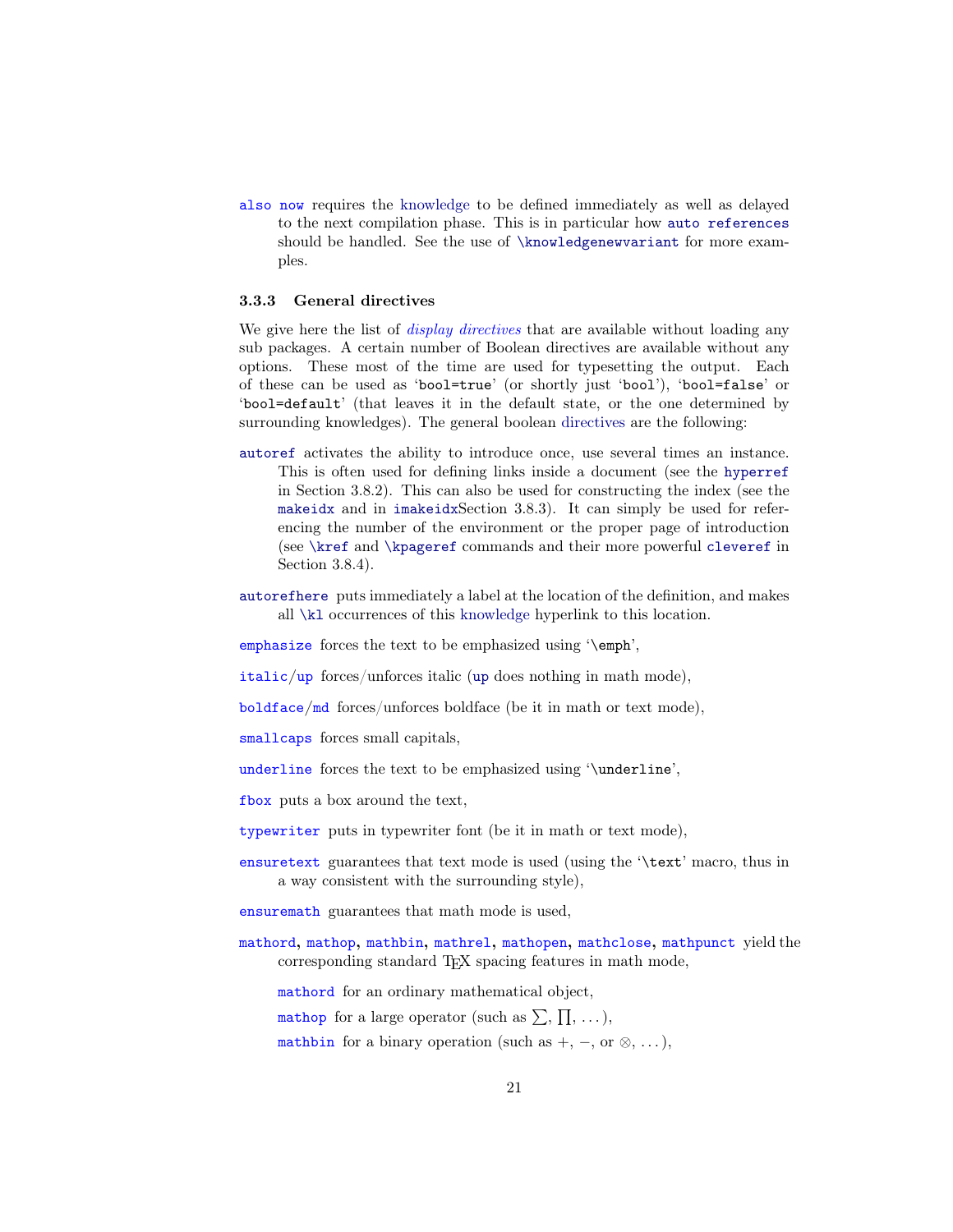mathrel for a binary relation (such as  $=$ ,  $\lt$ ,  $\leq$ , ...), mathopen for an opening bracket, parenthesis, ... mathclose for an closing bracket, parenthesis, ... mathpunct for a punctuation symbol.

<span id="page-21-9"></span>lowercase puts the content in lowercase,

<span id="page-21-10"></span>uppercase puts the content in uppercase,

<span id="page-21-6"></span>detokenize detokenizes the content, i.e., instead of executing it provides a string that displays it (this is useful for commands),

<span id="page-21-7"></span>remove space removes the spaces from the text

<span id="page-21-5"></span>invisible prevents the rendering of the knowledge.

The non-boolean general [directives](#page-18-3) are the following:

- <span id="page-21-1"></span> $text={ftext}$  will execute the LAT<sub>EX</sub> code 'text' instead of the key used for calling [\kl](#page-24-1). For instance, [\knowledge{](#page-18-1)latex}[{text=\](#page-21-1)LaTeX} will typeset 'LATEX' properly when used. Surrounding braces can be omitted if there are no commas. Be careful when linking to such knowledges, since the substitution of meaning will happen for all the knowledges linking to it, and this may not be the expected behaviour.
- <span id="page-21-2"></span>link={knowledge} will continue searching the for linked [knowledge.](#page-17-1) Surrounding braces can be omitted if there are no commas. This directive is often bypassed by the use of the [optional argument](#page-18-5) of [\knowledge](#page-18-1) defining synonyms or the [synonym](#page-21-0) directive.
- <span id="page-21-8"></span>link scope={label} will continue searching in the [scope](#page-17-2) identified by the label. Surrounding braces can be omitted if there are no commas. If no directive [link=](#page-21-2) is given, then the same key is searched for.

This directive is often bypassed by the use of the [optional argument](#page-18-5) of  $\kappa$ [nowledge](#page-18-1) defining synonyms or the [synonym](#page-21-0) directive.

<span id="page-21-0"></span>synonym defines the knowledge as a link to the previously defined knowledge (in fact, the most recently defined that was not using [synonym](#page-21-0)). For instance

```
\knowledge{Leslie Lamport}
     {ref={https://fr.wikipedia.org/wiki/Leslie_Lamport}}
\knowledge{L. Lamport}{synonym}
\knowledge{Lamport}{synonym}
```
<span id="page-21-4"></span>results in the two subsequent [knowledge names](#page-24-3) to point to the first one. style={knowledge style} will adopt the styling option of the [knowledge style.](#page-22-0)

Surrounding braces can be omitted if there are no commas.

<span id="page-21-3"></span> $wrap=\token$  will execute the macro '\token' with as argument the knowledge text before displaying it. For instance,  $wrap=\robustdisplay$ , (where  $\r$ obustdisplay is a variant of  $\t t_l_to_str:n$  removing the trailing space) is used in this document for typesetting the commands.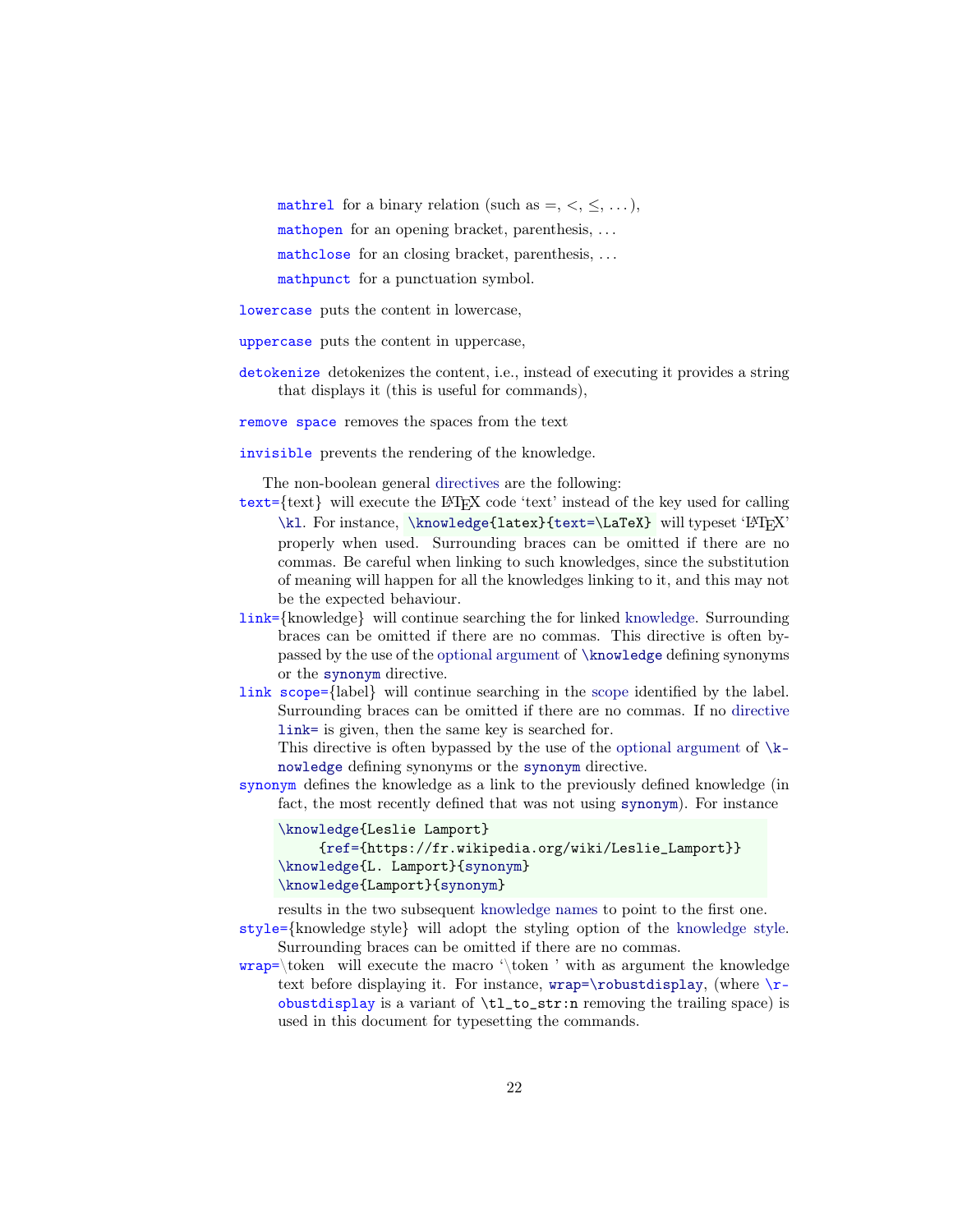#### <span id="page-22-0"></span>3.3.4 [Knowledge styles](#page-22-0) and the [\knowledgestyle](#page-22-2) command

Styles are formatting pieces of information, as for [knowledges,](#page-17-1) but that can be used by other [knowledges.](#page-17-1) In some respect, this is very similar to [macro directives](#page-22-1) (see below), but the difference lies in that [styles](#page-22-0) are dynamically resolved, while [macro directives](#page-22-1) are statically resolved. [Styles](#page-22-0) in particular offer the access to some configuration features of the system. For instance, changing the [intro](#page-22-3) [style](#page-22-0) changes the way the [\intro](#page-38-0) command is displayed. See below for some instances.

<span id="page-22-2"></span>The central command is [\knowledgestyle](#page-22-2), that has the following syntax:

#### \knowledgestyle\*{style name}[{directives}](#page-18-3)

The optional star \* permits to overload an existing style (otherwise, this results in an error). The [directives](#page-18-3) follow the same structure as for a normal [\knowl](#page-18-1)[edge](#page-18-1) command. When defined, a [style](#page-22-0) can be used in a [\knowledge](#page-18-1) command using the [directives](#page-18-3) '[style=](#page-21-4)style name' (it will be used when a [\kl](#page-24-1) command calls for the [knowledge\)](#page-17-1) or '[intro style=](#page-40-4)style name' (that will be used by [\intro](#page-38-0) commands).

<span id="page-22-7"></span>A certain number of *default styles* are also offered, that in particular includes warning styles. The list is as follows:

- <span id="page-22-5"></span> $k1$  is the default style for macros using  $\kappa$ . It can be modified dynamically using the '[style=](#page-21-4)' [directive.](#page-18-3)
- <span id="page-22-4"></span>kl unknown and kl unknown cont are the default [styles](#page-22-0) used when an undefined [knowledge](#page-17-1) is met.
- <span id="page-22-3"></span>intro and is the default style for macros using [\intro](#page-38-0). It can be modified dynamically using the '[intro style=](#page-40-4)' [directive.](#page-18-3)
- <span id="page-22-6"></span>intro unknown and intro unknown cont are the default [styles](#page-22-0) used when an undefined [knowledge](#page-17-1) is met.

#### <span id="page-22-1"></span>3.3.5 New directives: the [\knowledgedirective](#page-22-1) command

When defining [knowledges,](#page-17-1) it is often the case that the same sequence of directives are used. Macro directives are here for simplifying this situation (see also [\know](#page-23-1)[ledgedefault](#page-23-1) and [\knowledgestyle](#page-22-2)). This is achieved using the [\knowledged](#page-22-1)[irective](#page-22-1) macro:

#### \knowledgedirective\*{name}[optional parameter]{directives}

After execution of the command, 'name' becomes a [directive](#page-18-3) usable in [\knowled](#page-18-1)[ge](#page-18-1) commands, that amounts to execute the comma separated list 'directives'. The newly created [directive](#page-18-3) may receive a value, that is accessible as #1 in 'directives'. By default, it does not allow the redefinition of a directive. This can be forced using the optional \*. The 'optional parameter' gives a default value. For instance:

Hint. This should not be confused with [styles](#page-22-0) which offer another way to control the display.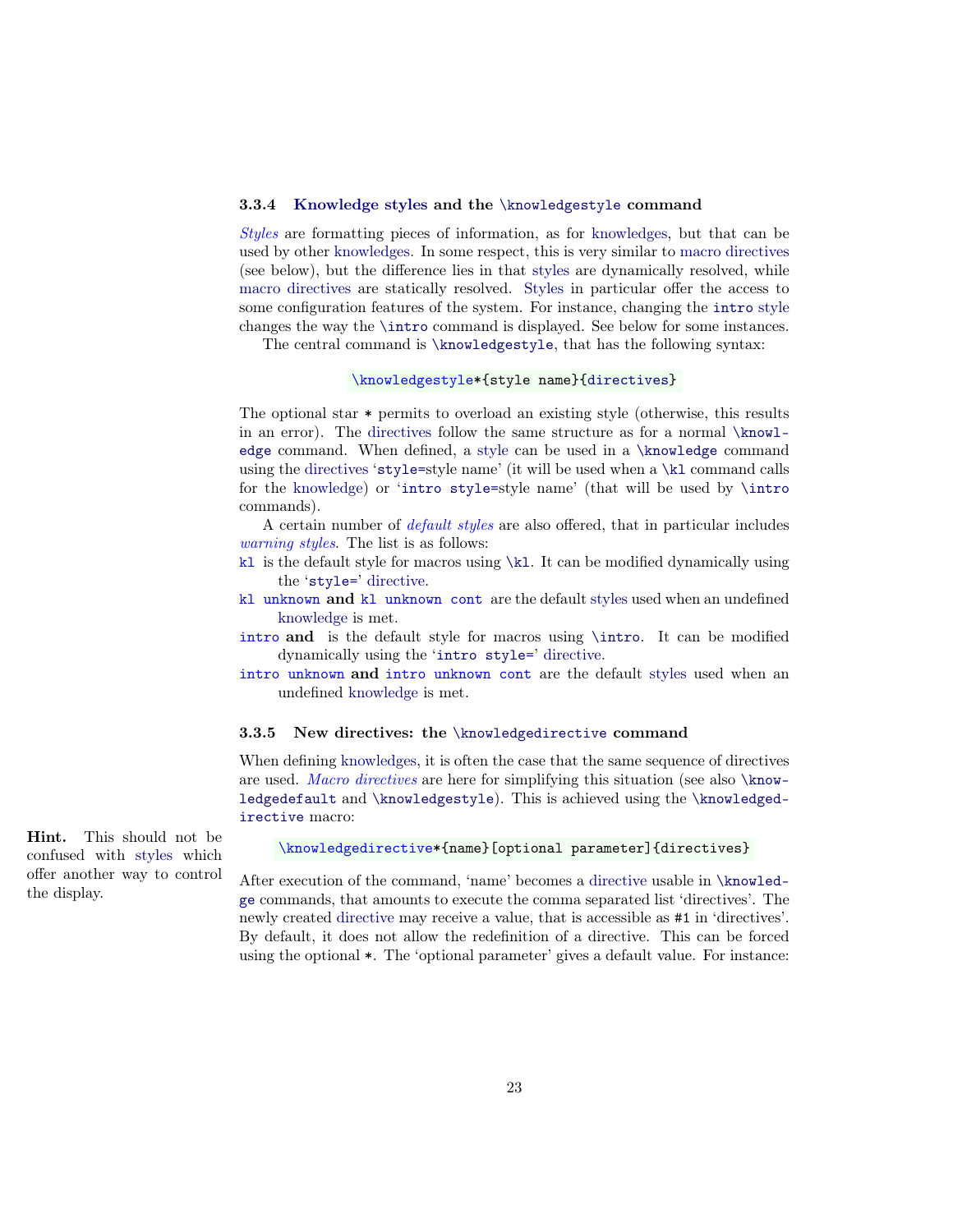```
\knowledgedirective{{color={,emphasize,md}
[...]
\knowledge{notion A}{highlight}
\knowledge{notion B}{highlight}
\knowledge{notion C}{highlight}
\knowledge{important notion D}{highlight=red}
[...]
We shall now see \kl{notion A}, \kl{notion B}, \kl{notion C}, as\kl{important notion D}.
```
yields

We shall now see *notion A*, *notion B*, *notion C*, as well as the important notion D.

#### <span id="page-23-0"></span>3.3.6 [\knowledgestyle](#page-22-2) versus [\knowledgedirective](#page-22-1)

The two commands [\knowledgestyle](#page-22-2) and [\knowledgedirective](#page-22-1) offer ways to systematize the writing of knowledges. These can seem redundant. This is not the case, and for understanding it, it is necessary to understand a bit the way the [\knowledge](#page-18-1) command works.

In general when a [\knowledge](#page-18-1) (or [\knowledgestyle](#page-22-2)) command is found, the [directives](#page-18-3) are parsed and a new internal form of the [\knowledge](#page-18-1) command is written in the [kaux file,](#page-36-0) that will be executed during the next compilation of the document. In this phase, some first operations are performed. For instance, in an [autoref](#page-38-0) [directive,](#page-18-3) an internal label name is constructed.

The postponed command is then executed during the next compilation phase (or immediately if we are in the preamble, or if the [now](#page-19-1) directive is used). The execution effectively stores the [knowledge](#page-17-1) in the system. This is only at that moment that the [knowledge](#page-17-1) becomes available to be used by [\kl](#page-24-1) and similar commands.

When a [\kl](#page-24-1) command (or similar) is met, it is 'executed', and display informations are considered, and in particular [styles](#page-22-0) are called.

Somes consequences of this kind of this are as follows:

- [autoref](#page-38-0) directives should not be used in the definition of a [style,](#page-22-0) since this would mean that there would be one anchor point for all the [knowledges](#page-17-1) that use this [style.](#page-22-0) This is usually not the kind of behavior that we expect.
- configuring the default displays of the system (such as the [intro style=](#page-40-4) in particular) has to be done through the [style](#page-22-0) mechanism.
- [styles](#page-22-0) use less memory than macros.

# <span id="page-23-1"></span>3.3.7 [Default directives:](#page-23-1) the [\knowledgedefault](#page-23-1) command

It may happen that a sequence of consecutive [\knowledge](#page-18-1) commands have to share the same list of [directives.](#page-18-3) The [macro directives](#page-22-1) can help solving this issue.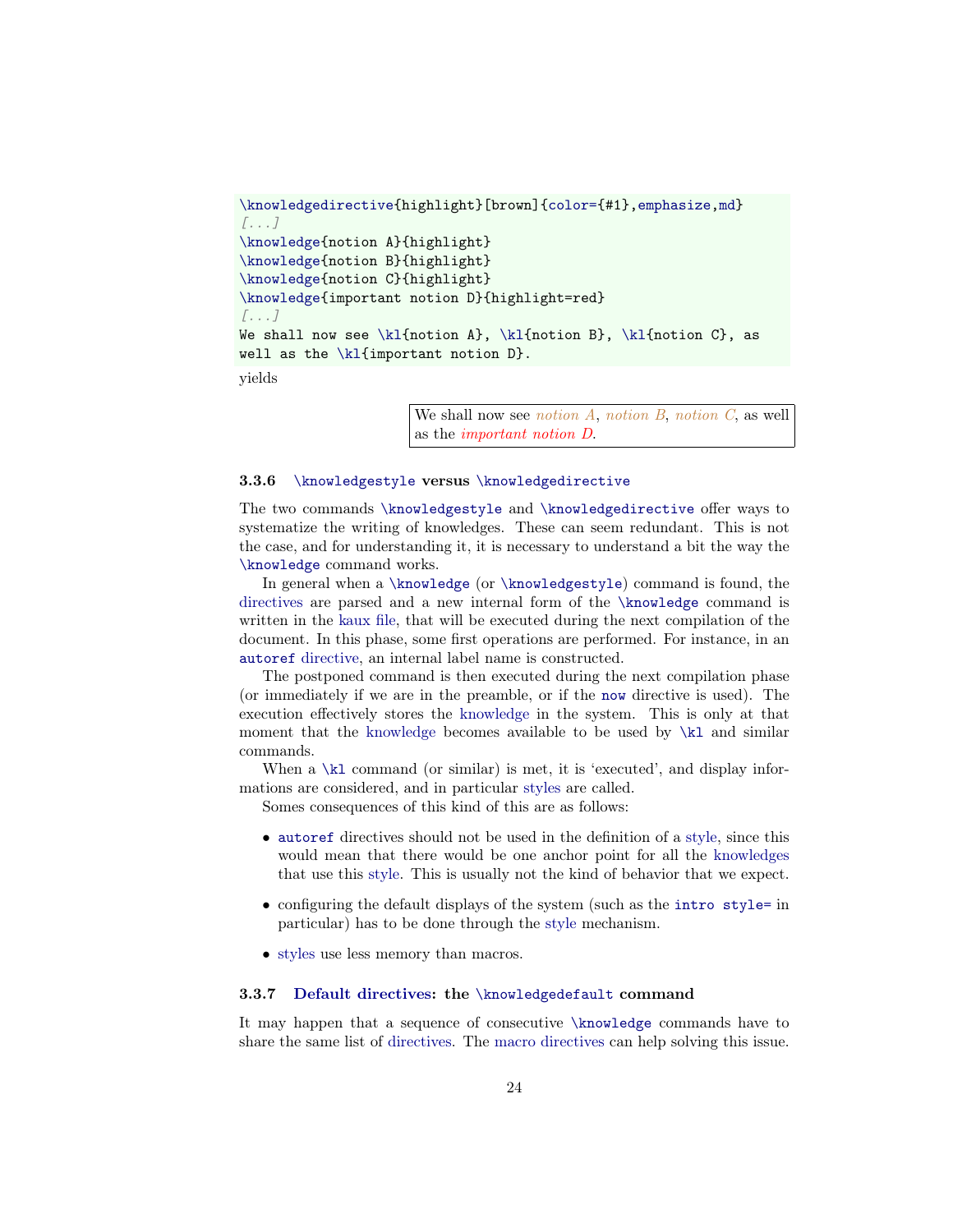The *default directives* also go in this direction, using the [\knowledgedefault](#page-23-1)command:

#### \knowledgedefault\*[{directives}](#page-18-3)

When such a command is applied, then from that point, all [\knowledge](#page-18-1) commands will use the given [directives](#page-18-3) as default. This will stop when another [\knowledg](#page-23-1)[edefault](#page-23-1) command is met or the current group is closed. The optional star does not reset the [default directives](#page-23-1) but simply add new ones.

### <span id="page-24-0"></span>3.4 The [\kl](#page-24-1) command and variants

The [\kl](#page-24-1) command is used for displaying a knowledge in the text, while using the data associated to it (introducing a target link, linking to its definition, linking to an outer document, changing color, putting an entry in the index, etc).

#### <span id="page-24-1"></span>3.4.1 The standard syntax

The [\kl](#page-24-1) command has one of the following syntaxes:

\kl[\(optional scope\)](#page-24-3)[\[optional knowledge name\]](#page-17-7){text} or \kl[\[optional knowledge name\]](#page-17-7)[\(optional scope\)](#page-24-3){text} .

Its meaning is to search for the 'optional knowledge name' if present, or for 'text' otherwise. How this is exactly performed depends on the presence of the [optional](#page-24-3) [scope.](#page-24-3) The search process is as follows:

<span id="page-24-3"></span>• if an *optional scope* is given, the [knowledge](#page-17-1) is searched in the corresponding scope.

• otherwise, the [stack of visible scope instances](#page-32-4) is processed through (starting from the inner most) until a [knowledge](#page-17-1) of name ['knowledge name'](#page-17-7) (or 'text' if not optional [knowledge name](#page-17-7) has been given), of [namespace](#page-17-6) 'default', and this [scope](#page-17-2) is found.

If the 'knowledge name/text' has not been found, the [style](#page-22-0) '[kl unknown](#page-22-4)' (or similar [styles,](#page-22-0) as defined by the [unknown style=](#page-27-0) or [unknown style cont=](#page-27-0)) is used, and the text displayed.

• Otherwise, the [knowledge](#page-17-1) is executed. If it is a [link=](#page-21-2) or [synonym](#page-21-0) defined [knowledge,](#page-17-1) the link is followed, and the process continues.

• Finally, all the definitions involved in the [knowledge](#page-17-1) are processed, following a [style=](#page-21-4) if defined, the [knowledge](#page-17-1) is updated (essentially incrementing the counter of use), and the [knowledge](#page-17-1) is displayed.

This general mechanism is used also by other commands that are [variants of](#page-26-1)  $\kappa$ such as [\intro](#page-38-0), [\reintro](#page-39-1), [\kref](#page-26-3), [\kpageref](#page-26-4), and so on.

#### <span id="page-24-2"></span>3.4.2 The [quotation notation](#page-24-2)

When activated, the quotation mode activates shorthand notations for the  $k$ and [\intro](#page-38-0) macros. Possible syntaxes are as follows:

Hint. Note that the [\kl](#page-24-1)command can often be replaced by the " $\cdots$ " notation, activated by the [quotation](#page-24-2) option.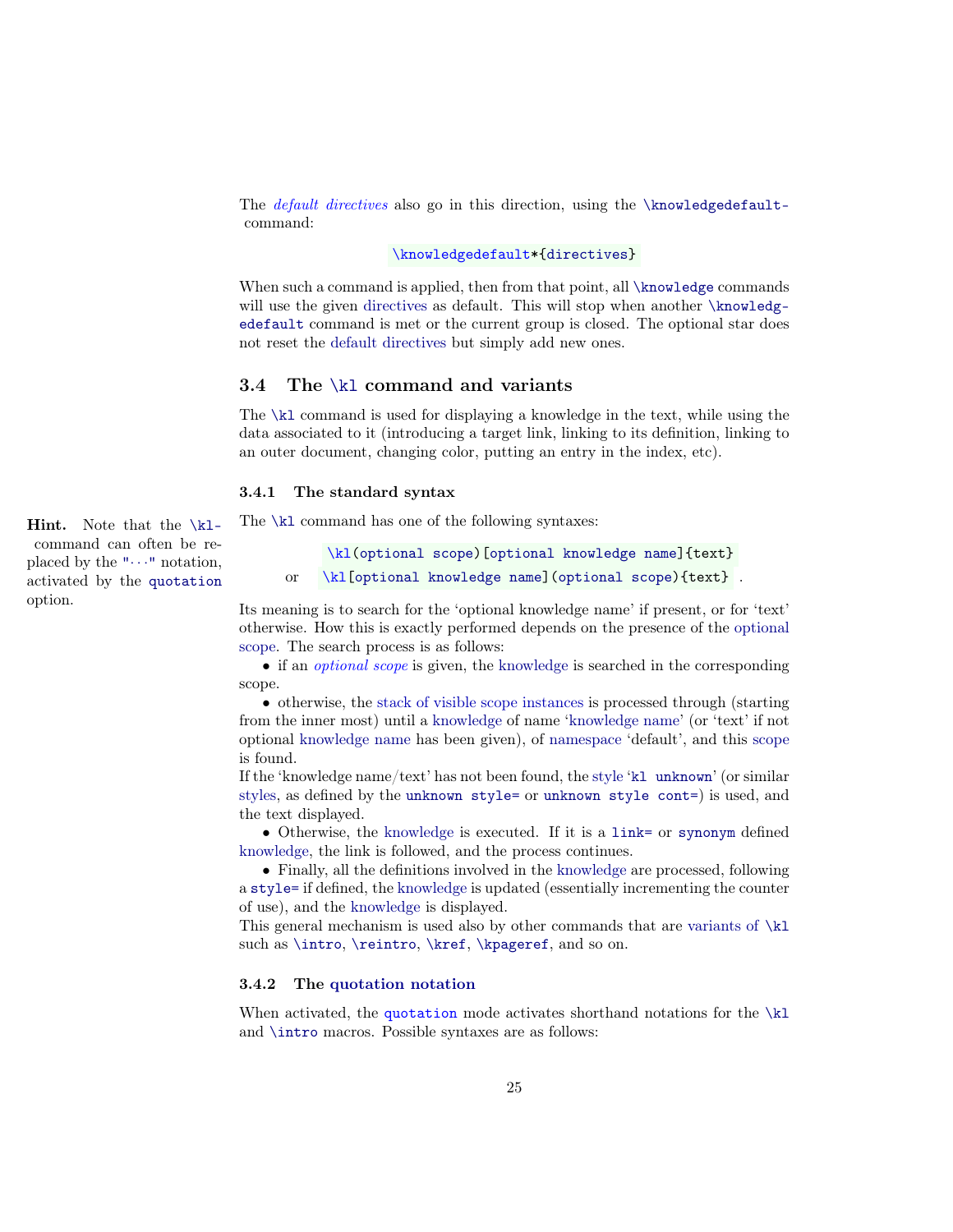- <span id="page-25-0"></span>["t](#page-24-2)ex[t"](#page-24-2) uses the [knowledge](#page-17-1) pointed to by 'text'. Equivalent to [\kl{](#page-24-1)text}.
- <span id="page-25-2"></span>["t](#page-24-2)ex[t@k](#page-24-2)nowledg[e"](#page-24-2) uses the [knowledge](#page-17-1) pointed to by 'knowledge to display 'text'. Equivalent to [\kl\[](#page-24-1)knowledge]{text}.
- ["t](#page-24-2)ex[t@@s](#page-24-2)cop[e"](#page-24-2) uses the [knowledge](#page-17-1) pointed to by 'text' in [scope](#page-17-2) 'scope' to dis-play 'text'. Equivalent to [\kl\(](#page-24-1)scope){text}.
- <span id="page-25-5"></span>["t](#page-24-2)ex[t@k](#page-24-2)nowledg[e@s](#page-24-2)cop[e"](#page-24-2) uses the [knowledge](#page-17-1) pointed to by 'knowledge in [scope](#page-17-2) 'scope' to display 'text'. Equivalent to [\kl\[](#page-24-1)knowledge](scope){text}.
- <span id="page-25-1"></span>[""t](#page-24-2)ex[t""](#page-24-2) introduces the [knowledge](#page-17-1) pointed to by 'text'. Equivalent to [\intr](#page-38-0)[o{](#page-38-0)text}.
- <span id="page-25-3"></span>[""t](#page-24-2)ex[t@k](#page-24-2)nowledg[e""](#page-24-2) introduces the [knowledge](#page-17-1) pointed to by 'knowledge while displaying 'text'. Equivalent to [\intro\[](#page-38-0)knowledge]{text}.
- [""t](#page-24-2)ex[t@@s](#page-24-2)cop[e""](#page-24-2) introduces the [knowledge](#page-17-1) pointed by 'text' in [scope](#page-17-2) 'scope'. Equivalent to [\intro\(](#page-38-0)scope){text}.
- <span id="page-25-6"></span>[""t](#page-24-2)ex[t@k](#page-24-2)nowledg[e@s](#page-24-2)cop[e""](#page-24-2) introduces the [knowledge](#page-17-1) pointed to by 'knowledge in [scope](#page-17-2) 'scope' while displaying 'text'.

Equivalent to [\intro\[](#page-38-0)knowledge](scope){text}.

Activating the [quotation notation](#page-24-2) is obtained using:

[\knowledgeconfigure{](#page-16-0)[quotation}](#page-24-2) ,

and deactivating it is obtained using:

[\knowledgeconfigure{](#page-16-0)[quotation=](#page-24-2)false} .

It can also be activated while loading the package.

<span id="page-25-4"></span>It is sometimes the case that some packages do use the quote symbol, usually in some environment (this is the case of the [tikzcd](#page-52-0) environment). The [knowledge](#page-0-0) package can be configured to deactivate always the [quotation notation](#page-24-2) when entering the environment. This is obtained using the [configuration option](#page-14-1) protect quotation= followed by a list of environments to be protected:

[\knowledgeconfigure{](#page-16-0)[protect quotation={](#page-25-4)env1,env2,...}}

Note that the braces surrounding the list of environments can be omitted if the list contains only one item.

There are nevertheless some situations in which one would prefer to use the original [\kl](#page-24-1) notation:

- When nesting of [knowledges](#page-17-1) is involved, or the [knowledge](#page-17-1) includes the symbol ",
- when [quotation](#page-24-2) is deactivated (or not activated) because of a conflict
- in particular, this should be avoided in macros, in particular for the math mode, since these may be used one day or another in a [tikzcd](#page-52-0) or similar environment for instance.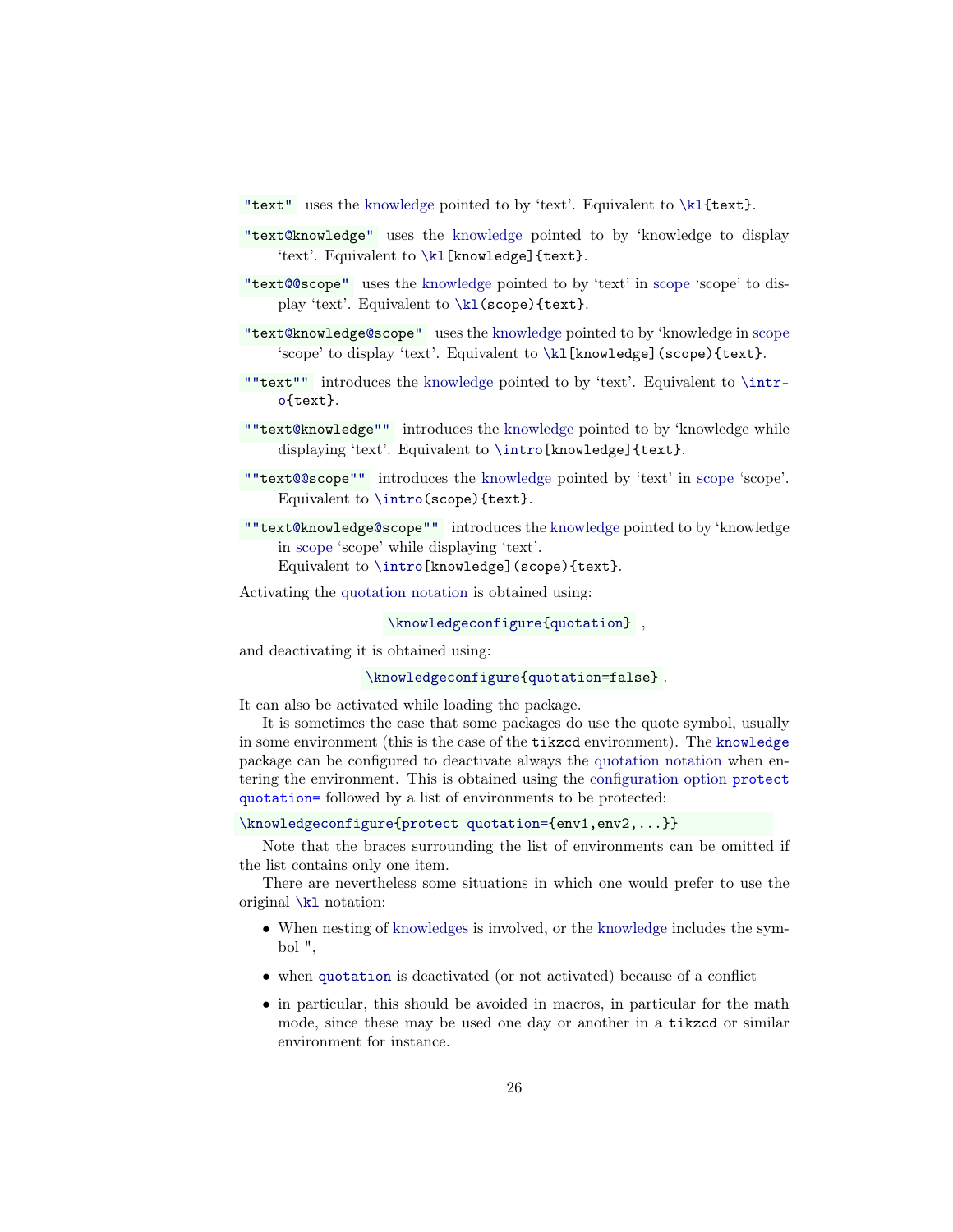### <span id="page-26-0"></span>3.4.3 [Variants of](#page-26-1) [\kl](#page-24-1)

Several variants of the [\kl](#page-24-1)-command are defined by default. The syntax for their use is the same (including [scopes,](#page-17-2)  $\dots$ ). The following variants are linked to the [autoref](#page-38-0) directive:

- **[\intro](#page-38-0)** is used to introduce a knowledge.
- $\bullet$  [\reintro](#page-39-1) displays like for introducing the knowledge, but does not do it.
- $\text{lehaves like }k1 acts as a modifier and transforms }intro into \re$ [intro](#page-39-1).
- [\phantomintro](#page-39-0) performs the introduction, but does display anything.
- <span id="page-26-3"></span>• \kref displays the number of the environment in which the introduction took place.
- <span id="page-26-4"></span>• \kpageref displays the number of the page in which the knowledge introduction took place.
- \kcref, \kCref, \kcpageref, \kCpageref, \knamecref, \knameCref, \knamerefs, and \knameCrefs, display informations about the place of introduction of a [knowledge,](#page-17-1) following the semantics of the corresponding functions in the [cleveref](https://www.ctan.org/pkg/cleveref) package (see Section [3.8.4\)](#page-43-0).

#### <span id="page-26-1"></span>3.4.4 Defining your own [variants of](#page-26-1)  $\kappa$

It may happen for several reasons that we may want to define new variants of the [\kl](#page-24-1) macros, that essentially perform the same task, but are configured differently. Typical examples may be:

- several sets of [knowledges](#page-17-1) may intersect but should use different [namespace,](#page-17-6)
- some [knowledges](#page-17-1) involve macros and for this reason should be non-expanded even if the [\knowledge](#page-18-1) command is not met,
- the [\knowledge](#page-18-1) command should be called implicitly,
- activate or deactivate the warnings or messages in the [diagnose file.](#page-36-0)

In fact, several macros in this document are instantiation of this mechanism. This is the case for for instance for [\intro](#page-38-0), [\phantomintro](#page-39-0), [\reintro](#page-39-1) or \mathkl etc...

<span id="page-26-2"></span>The macro for introducing a new variant of  $\kappa$  is:

```
\knowledgenewvariant\variant{variant directives}
```
and is similar to the one for modifying the behavior of a [variant of](#page-26-1)  $\kappa$ 1:

\knowledgesetvariant\variant[{variant directives}](#page-27-1) .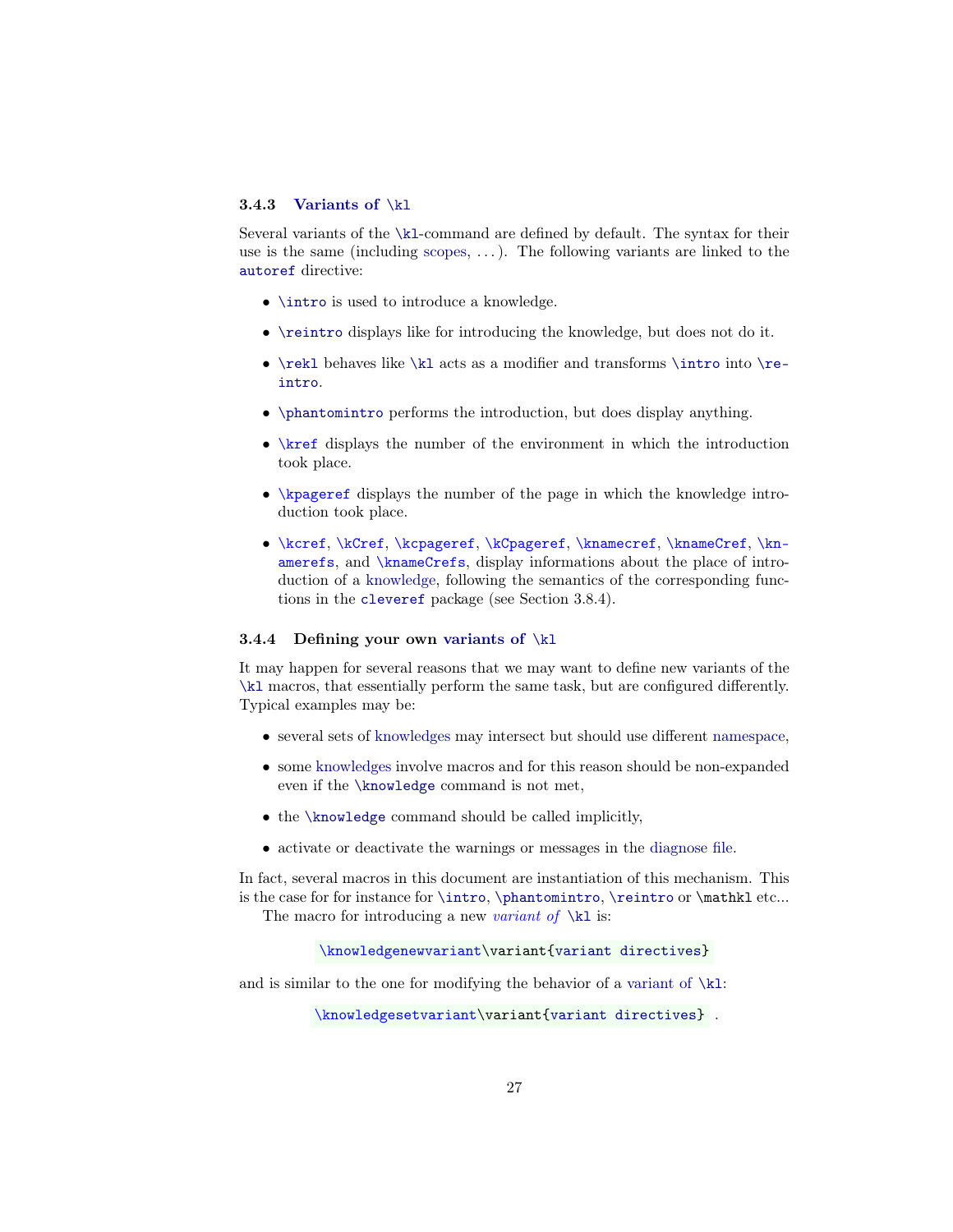<span id="page-27-1"></span>These command define/modify a/the macro  $\varphi$  that uses the same syntax as  $\kappa$ . The *variant [directives](#page-27-1)* consist of a comma separated list of directives as follows:

- <span id="page-27-4"></span>namespace=namespace declares in which [namespace](#page-17-6) (a string) the knowledges are to be searched. This means in particular that the [\knowledge](#page-18-1) concerned should be defined using the the proper [namespace=](#page-19-2) directive.
- <span id="page-27-0"></span>default style=, unknown style=, unknown style cont={list of [style](#page-22-0) names} declares the style name to be used (1) by default when the [knowledge](#page-17-1) is found, (2) when it is not found for the first time, and (3) the subsequent times.
- <span id="page-27-5"></span>style directive={directive names list} defines a list (comma separated) of directives that can be used in a [\knowledge](#page-18-1) command to modify the aspect (for instance, the [\intro](#page-38-0) behavior is modified by the [intro style=](#page-40-4) directive, while the [\kl](#page-24-1) command is configured using the [style=](#page-21-4) directive). If the directives do not exist, these are created.
- <span id="page-27-9"></span>auto knowledge={directives} declares that the use of \variant should automatically execute a [\knowledge](#page-18-1) command, and what should be the directives it uses. See examples below.
- <span id="page-27-6"></span>unknown warning=true/false activates or deactivates the warnings when a [knowl](#page-17-1)[edge](#page-17-1) is not found (for instance, these are deactivated in [paper mode](#page-14-6)). True by default.
- <span id="page-27-7"></span>unknown diagnose=true/false activates or deactivates the corresponding messages in the [diagnose file.](#page-36-0) True by default.
- <span id="page-27-8"></span>suggestion={directives} configures the directives to be suggested in the [diag](#page-36-0)[nose file](#page-36-0) when the [knowledge](#page-17-1) is unknown.
- PDF string={code} gives a substitute text for [hyperref](https://www.ctan.org/pkg/hyperref) to use for producing the bookmarks. This code has to be expandable. The code may use three parameters;  $\sharp 1$  is the main text of the command,  $\sharp 2$  is the optional parameter, and  $\sharp 3$  is the scope. The macro **\IfNoValueTF** of the package [xparse](https://www.ctan.org/pkg/xparse) can be used to test if the second and third arguments are present. By default, the code is {]1}. Note that the star syntax cannot be used in this context. It the expected result cannot be achieved using this directive, the less convenient macro \texorpdfstring of the [hyperref](https://www.ctan.org/pkg/hyperref) package should be used.
- display code= can be used to shortcut the standard code for display. See the code for more details. Typical examples are the [variants](#page-26-1) [\kref](#page-26-3), [\kpageref](#page-26-4) and so on, which do not display the knowledge itself, but instead treat the underlying label associated.

<span id="page-27-3"></span>The second feature is to use modifiers. These correspond to the stared version of the command. For instance, one expects '[\intro](#page-38-0)\*[\kl](#page-24-1)' to reduce to '[\intro](#page-38-0)'. For this, one has to declare explicitly the reduction using:

\knowledgevariantmodifier[{stared sequence}](#page-27-2)\variant ,

<span id="page-27-2"></span>in which the *stared sequence* is of the form 'variant1\*variant2\*...\*variantk'. This sequence is declared to reduce to \variant. For instance, [\knowledgevariantmodifier{](#page-27-3)[\intro\\*](#page-39-2)[\kl}](#page-24-1)[\intro](#page-38-0) declares '[\intro](#page-38-0)\*[\kl](#page-24-1)' to re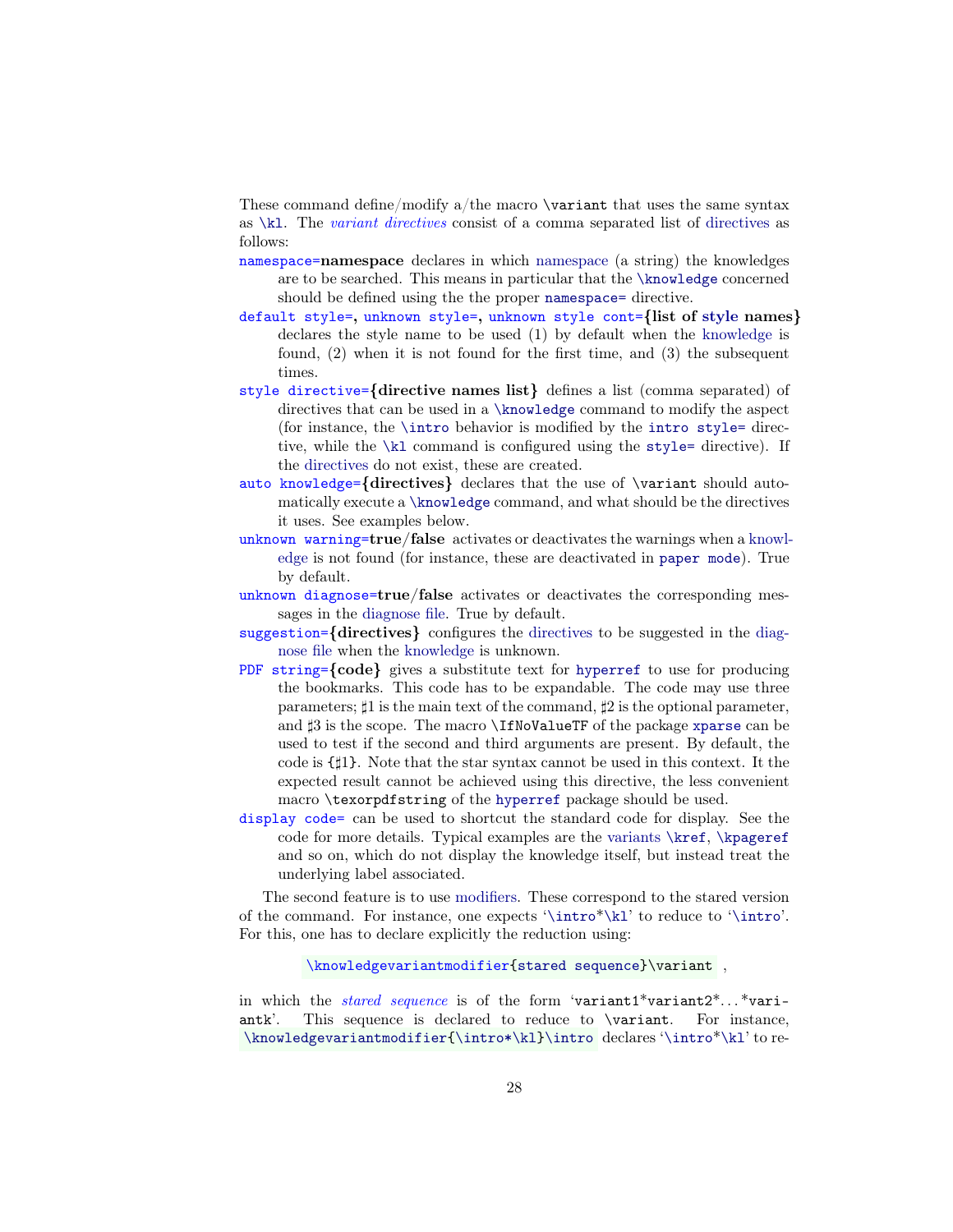duce to '[\intro](#page-38-0)'.

#### <span id="page-28-0"></span>3.4.5 Examples of [variants of](#page-26-1)  $\kappa$ l

The best way for introducing new variants is to look at examples. We provide two of them now. the first one is the configuration of the [\kl](#page-24-1) and [\intro](#page-38-0) commands as defined in the [package](#page-0-0). The second one is the code used in this documentation for displaying macros, defining the macros  $\csin$  $\csin$  and  $\csin$ 

The configuration of  $\kappa$  and  $\int$  It is also interesting to see this code since it gives more ideas on how to modify the standard behaviour of these commands correctly.

```
\knowledgestyle{autoref link}{autoref link}
\knowledgestyle{autoref target}{autoref target}
\knowledgestyle{invisible}{invisible}
\knowledgenewvariant\kl{
   namespace=default,
    default style={kl,autoref link},
   unknown style= kl unknown,
    unknown style cont= kl unknown cont,
    style directive= style
}
\knowledgenewvariant\intro{
   namespace= default,
   default style= {intro,autoref target},
    unknown style= intro unknown,
   unknown style cont= intro unknown cont,
    style directive= intro style
}
\knowledgevariantmodifier{\intro*\kl}\intro
```
Note that [\reintro](#page-39-1) and [\phantomintro](#page-39-0) are defined using similar code.

<span id="page-28-1"></span>Displaying control sequences The second code example is used in this document (the documentation of the package) and consists of two macros  $\csc$  and \csintro which have the following semantics:

- $\bullet$  these correspond, and have the same syntax as, [\kl](#page-24-1) and [\intro](#page-38-0) respectively,
- these are used to display control sequences without executing them,
- <span id="page-28-2"></span>• if [\csintro{](#page-28-1)\command} is used, then it displays \command in color blue, and every occurrences of [\cs](#page-28-1)[{\command}](#page-28-2) yields [\command](#page-28-2) being displayed in dark blue and linking to the introduction point,
- if [\csintro{](#page-28-1)\command} is never used, then [\cs{](#page-28-1)\command} simply displays \command in black,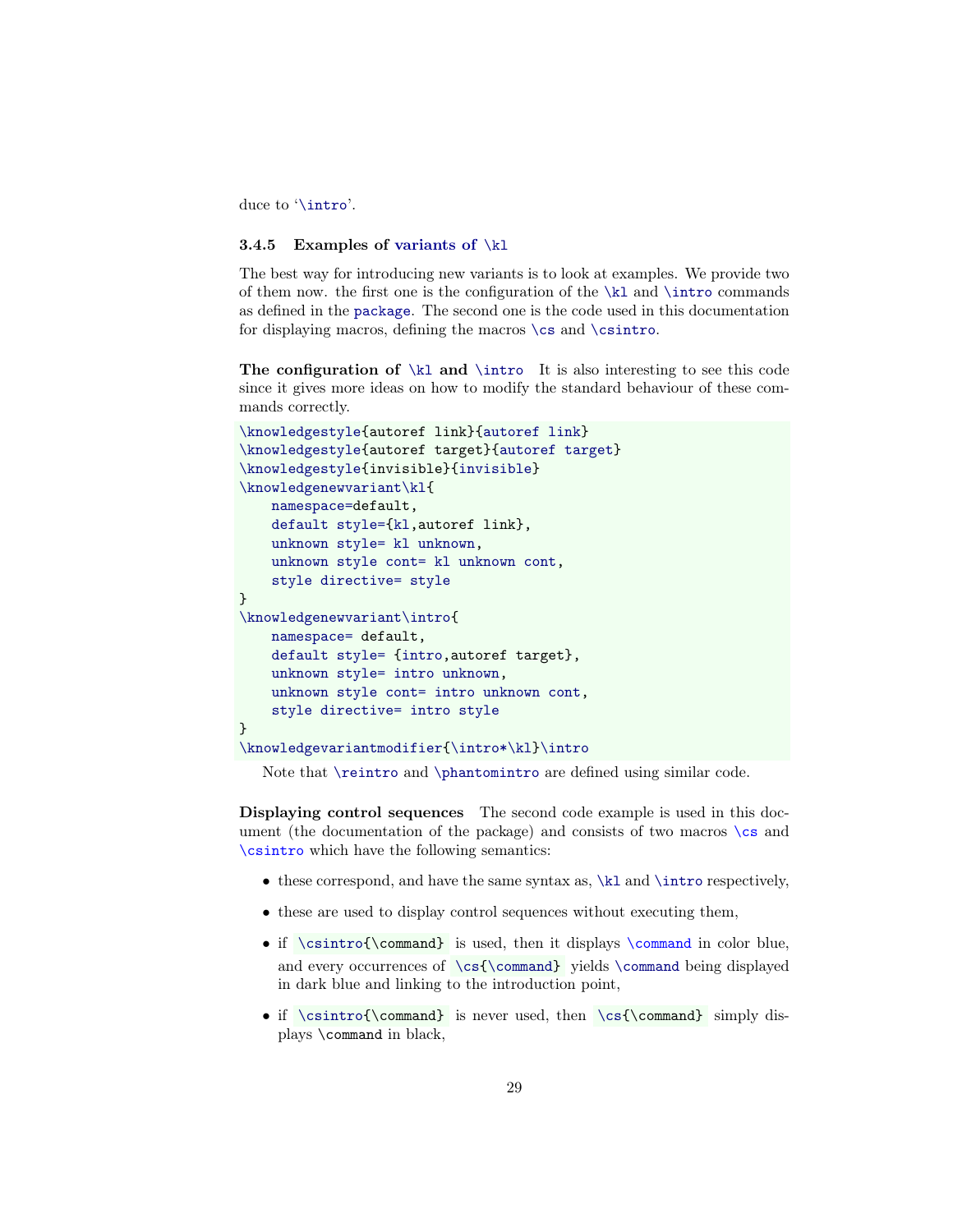• no [\knowledge](#page-18-1) command is necessary, and no warning is issued if a command is unknown.

```
\knowledgestyle{cs}
    {detokenize,remove space,typewriter,up,md,color=NavyBlue}
\knowledgestyle{cs unknown}
    {detokenize,remove space,typewriter,up,md,color=black}
\knowledgenewvariant\cs{
   namespace=cs,
    default style={autoref link,cs},
   unknown style=cs unknown,
   unknown style cont=cs unknown,
   unknown warning=false,
    unknown diagnose=false,
    suggestion=cs
}
\knowledgestyle{csintro}
    {detokenize,remove space,typewriter,up,md,color=blue}
\knowledgestyle{csintro unknown}
    {detokenize,remove space,typewriter,up,md,color=black}
\knowledgenewvariant\csintro{
   namespace=cs,
   auto knowledge={autoref,scope=document,also now},
   default style={autoref target,csintro},
    unknown style=csintro unknown,
    unknown style cont=csintro unknown,
}
\knowledgevariantmodifier{\intro*\cs}\csintro
\knowledgevariantmodifier{\csintro*\cs}\csintro
```
Several things can be noted about this code:

• the directives [detokenize](#page-21-6) and [remove space](#page-21-7) prevent the execution of the argument, and instead display its name, this is important since the argument is a control sequence,

• the directives [typewriter](#page-20-5), [up](#page-20-2) and [md](#page-20-4) give a uniform aspect (no italic, no boldface) to the result in all contexts,

• the [namespace](#page-17-6) is set to be different from the default one, avoiding possible clashes with [\kl](#page-24-1),

• when a [\csintro](#page-28-1) command is met, the corresponding [\knowledge](#page-18-1) command is automatically issued, in particular with '[scope=](#page-19-0)document' for guaranteeing the visibility of each command everywhere in the document,

• the [also now](#page-20-6) directive is necessary for the compilation to (possibly) stabilize in two iterations, since it uses the proper \label already at the first iteration (without [also now](#page-20-6), it would be performed on the second one only, and with just [now](#page-19-1), it would be visible only by the uses after the introduction).

• warnings and diagnose pieces of information are explicitly eliminated.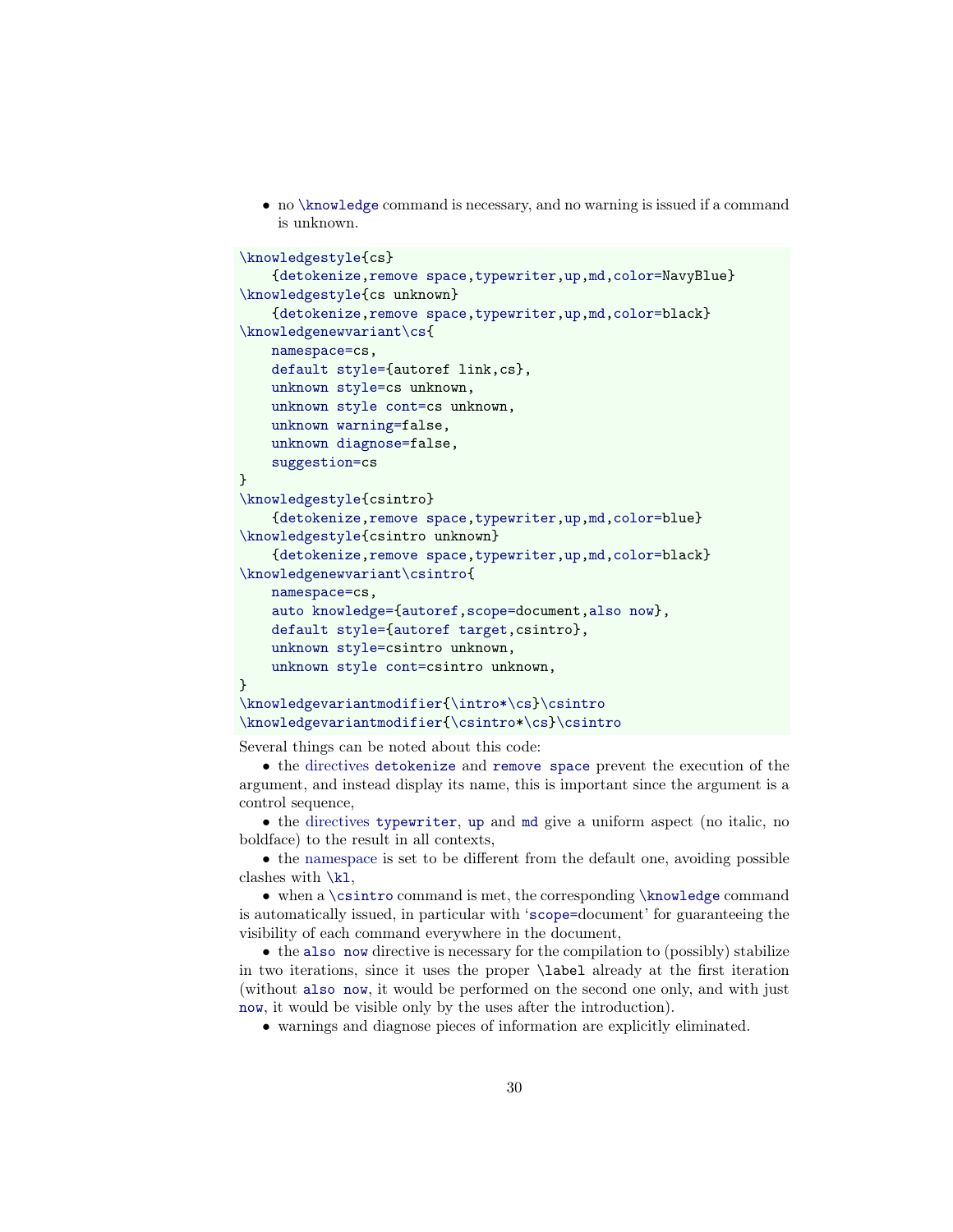# <span id="page-30-0"></span>3.5 Scoping

### <span id="page-30-1"></span>3.5.1 Principles of scoping

When writing long documents, one often wants [knowledges](#page-17-1) to be isolated in some subparts. For instance, one may want a temporary definition in a proof to not leak elsewhere in the document where the same term could be used with a different meaning. Some definitions may be only meaningful in, say, the current section/part.

Two separate things have to be understood: how to define [knowledge](#page-17-1) in a given [scope](#page-17-2) (and create [scopes\)](#page-17-2), and how to access [knowledge](#page-17-1) from a given [scope.](#page-17-2)

Accessing knowledge attached to a given scope This can be done directly either using the parenthesis notations of  $\kappa$  and the second  $\omega$  of the [quotation](#page-24-2) [notation:](#page-24-2)

| $\k1$ (scope name){knowledge} |    | \kl(scope name)[knowledge]{text} |
|-------------------------------|----|----------------------------------|
| "knowledge@@scope"            | or | "text@knowledge@scope"           |

It works also for [\intro](#page-38-0) and with double quotes.

Another option is to import the scope locally, using:

[\knowledgeimport{](#page-34-2)scope name 1,scope name 2, ...}

After this command, the knowledges will be searched automatically in the imported scopes. The import stops at the end of the current scoping environment.

Attaching knowledge to a given scope This can be done directly using the [scope=](#page-19-0) directive, for instance in:

```
\knowledge{{scope=scope name, directives }
```
or, this is obtained usint the ['|'-notation](#page-18-4) using ['@'](#page-18-4) :

[\knowledge{](#page-18-1)directives } [|](#page-18-4) knowledg[e@](#page-18-4)scope name 1 [|](#page-18-4) synony[m@](#page-18-4)scope name 2 . . . . . .

The other possibility is to define a knowledge inside a [scope](#page-32-3) environment:

```
\begin{scope}\label{label}
 \knowledge{knowledge 1}{directives }
    .
    .
```
#### . \end[{scope}](#page-32-3)

In such a code, the knowledge defined is automatically visible in the environment, and from outside, using the scope name label. Indeed, the \label is overloaded for doing automatically a [\knowledgescope](#page-33-2) command.

In fact, it is possible to do even more: other environments can be defined to behave like [scope](#page-32-3).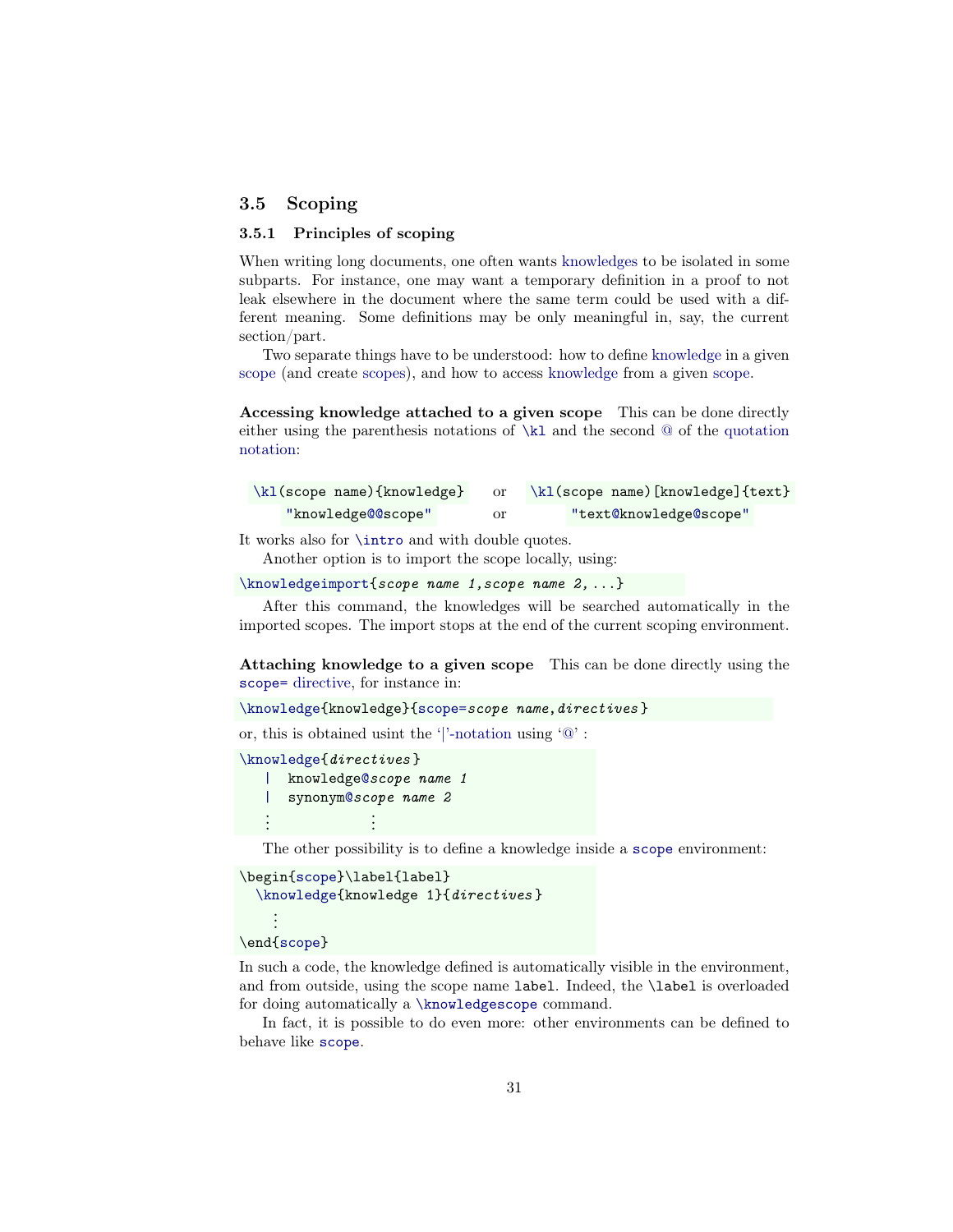#### <span id="page-31-0"></span>3.5.2 Scoping by examples

Explicit scoping consists in attaching a precise scope name to a [knowledge](#page-17-1) using the [scope=](#page-19-0) directive:

```
\knowledge{thing}{scope=s1,color=red}
\knowledge{thing}{scope=s2,color=green}
```

```
"tg"\kl{thing} are unknown.
"tg@@s1" and \kappa(\s1){thing} are in red,
"tg@@s2" and \kl(s2){thing} are in green.
```
The ['|'-notation](#page-18-4) can also be used for [explicit scoping.](#page-31-0) This is convenient, in particular for having synonyms in different scopes:

```
\knowledge{color=red}
```

```
| abelian group
 | abelian groups
 | Abelian groups
 | group@abelian
 | groups@abelian
 | Groups@abelian
Here, general "groups" are not defined but "groups@@abelian" are,
and correspond to "abelian groups".
\begin{scope}\knowledgeimport{abelian}
 All "groups" here are abelian.
\end{scope}
```
[Scopes](#page-17-2) can also be attached to areas in the code. It is convenient to use the usual \label command to name them (though, in practive, two different naming spaces are used).

```
% We declare first in the preamble the environments that can have
% knowledges attached to them.
\knowledgeconfigureenvironment{theorem,lemma,proof}{}
% and now in the main body of the document.
\begin{theorem}\label{theorem:main}
   \knowledge{rabbit}[rabbits]{notion}
   In every hat, there is a \k1\{rabbit\},
   \AP in which a \intro{rabbit} is a small animal with long ears.
\end{theorem}
Here a "rabbit" is an unknown knowledge.
s@@theorem:main" point to Theorem \ref{theorem:main}.
\begin{proof}\knowledgeimport{theorem:main}
   Now, "rabbit" is hyperlinked to Theorem \ref{theorem:main}.
\end{proof}
```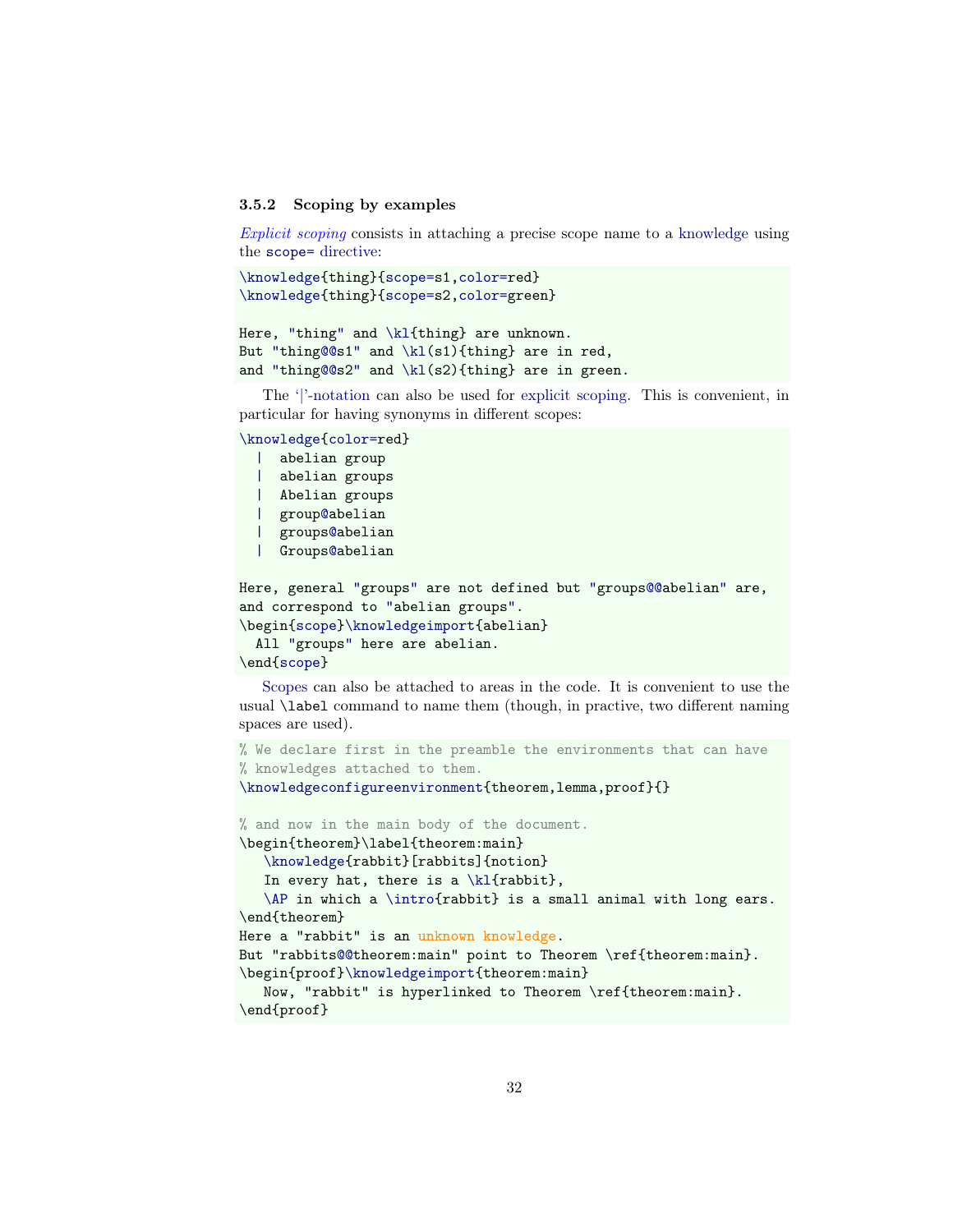#### <span id="page-32-0"></span>3.5.3 What is the structure of [scopes](#page-17-2) in a document

To start with, one needs to understand what are the possible [scopes.](#page-17-2) Scopes are aggregation of zones in the document.

<span id="page-32-3"></span>• By default, all the body of the document belongs to a [scope](#page-17-2) called 'document'. The user can open new scopes using the scope environment:

```
\begin{scope}
  \knowledge{local notion}{color=green}
  Here is a \kappa\kl{local notion} that appears in green.
\end{scope}
But here the \kl{local notion} is undefined.
```
Note that scoping is independent from the grouping mechanism of LAT<sub>EX</sub>.

The user can also declare environments such as lemma, theorem, remark or proof to behave like [scope](#page-32-3). This is achieved using using [\knowledgeconf](#page-34-1)[igureenvironment](#page-34-1) command.

<span id="page-32-2"></span>• The use of the scope [configuration option](#page-14-1) goes one step further, and attaches [scopes](#page-17-2) to sections, subsections, itemize, items, and so on. But be cautious, this feature, though working, may cause some compiling document to not compile anymore if some weird (and unnatural) nesting of scopes are used (this is the case for instance when using \bibitem and \thebibliography, and this has to be corrected by hand).

#### <span id="page-32-1"></span>3.5.4 How is chosen the [scope](#page-17-2) of a [knowledge?](#page-17-1)

In general, when a [\knowledge](#page-18-1) command is used, the system tries to figure out what should be its [scope:](#page-17-2)

- If the command occurs in the preamble, then the default [scope](#page-17-2) will be 'document'.
- <span id="page-32-4"></span>• Otherwise, the information is searched for in the *stack of visible scope in*stances which means that the [knowledge](#page-17-1) will be defined at the level of the innermost surrounding scope that 'attracts knowledges'. If the [scope option](#page-32-2) is not activated (and the user did not perform its own configuration), this is the inner most [scope](#page-32-3) environment (or similar environment if [\knowled](#page-34-1)[geconfigureenvironment](#page-34-1) has been used), or 'document' if the declaration is not in the scope. If the [scope option](#page-32-2) is used, this will be the innermost lemma, proof, or theorem in the context.
- This default behavior can be modified using the [scope=](#page-19-0) directive. The [scope=](#page-19-0) directive can be followed with a scope level, such as 'section', 'subsection', 'chapter' or 'itemize' (in particular in combination with the [scope](#page-32-2) [option](#page-32-2)), that will be looked for in the current context and will receive the [knowledge.](#page-17-1) The [directive](#page-18-3) can also be followed by a label name, and the active scope at the moment of this label will be used.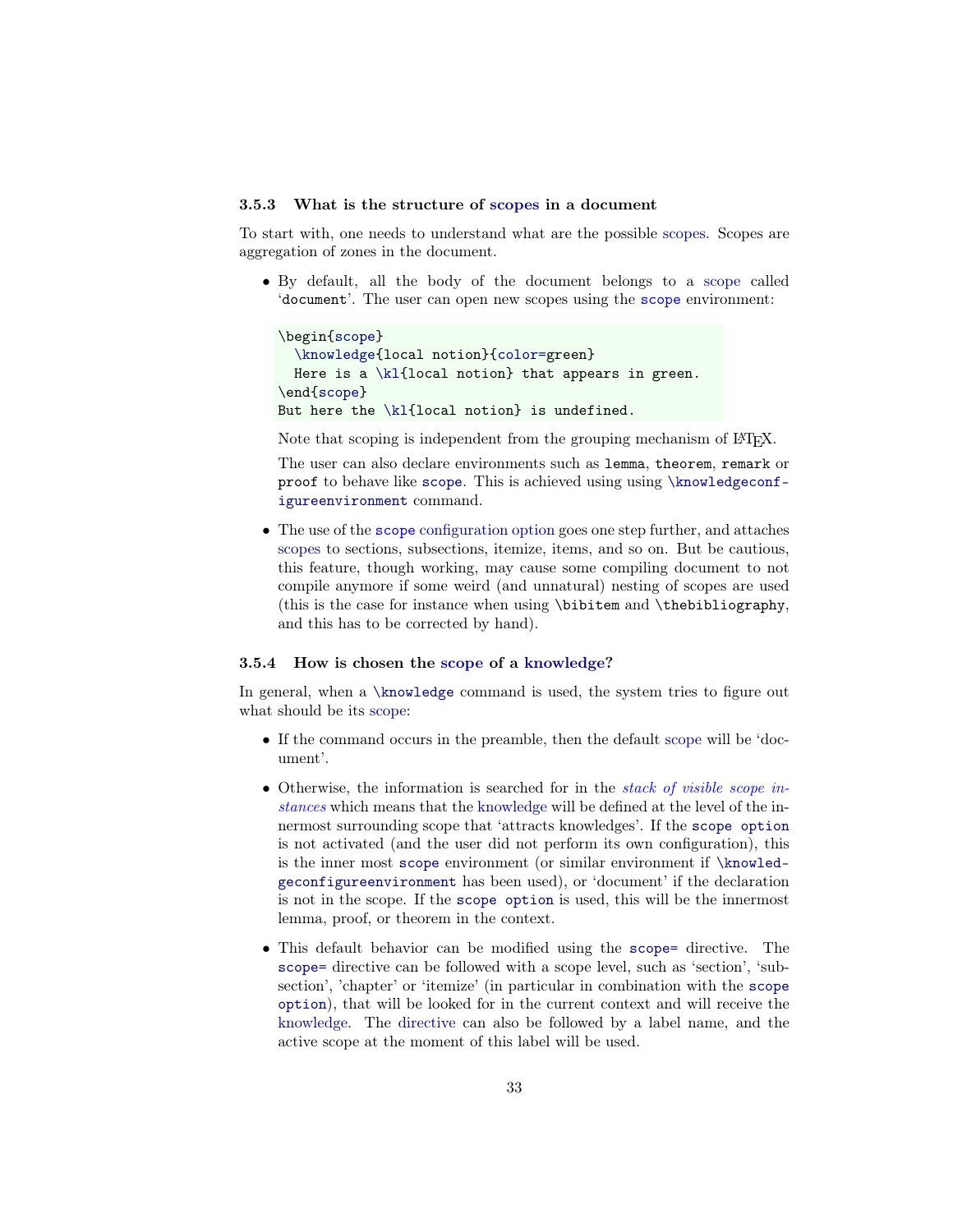The following code (that requires the [scope option](#page-32-2) for being functional) should be self explanatory:

```
\section{First section}
\label{section:first}
\knowledge{one}{scope=section,color=green}
\knowledge{two}{scope=some label,color=green}
```

```
\begin{scope}\label{some label}
  Here \k1{one} and \k1{two} are defined.
\end{scope}
Here \kappa is defined but \kappa (kl{two} isn't.
```

```
\section{Second section}
\kl{one} nor \kl{two} is defined. However, I
can still use them using \kappa \ (section:first){one} and \kappa \label){two} (or "one@@section:first" and "two@@some label", or
using the \knowledgeimport{section:first}).
```
### <span id="page-33-0"></span>3.5.5 Naming [scopes:](#page-17-2) the [\knowledgeimport](#page-34-2), [\knowledgescope](#page-33-2) and label commands

It is often the case in a text, that one has to locally break the nesting structure of a document, and refer to a object local in an environment. For instance, a comment may refer to a variables/concept that has been locally used in the proof. The [knowledge](#page-0-0) provides suitable mechanisms for complex referencing of scopes. Let us explain this through an example:

```
% We declare first in the preamble the environments that use
knowledge.
\knowledgeconfigureenvironment{definition}{knowledge=attracts}
[...]
\begin{definition}\label{somewhere}
  \knowledge{something}{notion}
 Here, \intro{something} is a notion internal to the definition.
\end{definition}
```
Note here that what is important is the location of the [\knowledge](#page-18-1) command, irrespective of the location ofthe [\intro](#page-38-0) command.

<span id="page-33-2"></span>The \label command is used to name the [scope.](#page-17-2) In fact, the real command is

```
\knowledgescope{scope name}
```
<span id="page-33-1"></span>which associates a scope name to the surrounding environment (providing it has been declared possible to do it using [\knowledgeconfigureenvironment](#page-34-1)). The standard LATEX command \label is overloaded and performs implicitly a call to [\knowledgescope](#page-33-2) (this behavior can be deactivated/reactivated using the label scope={true,false} directive). The result is that the same string of characters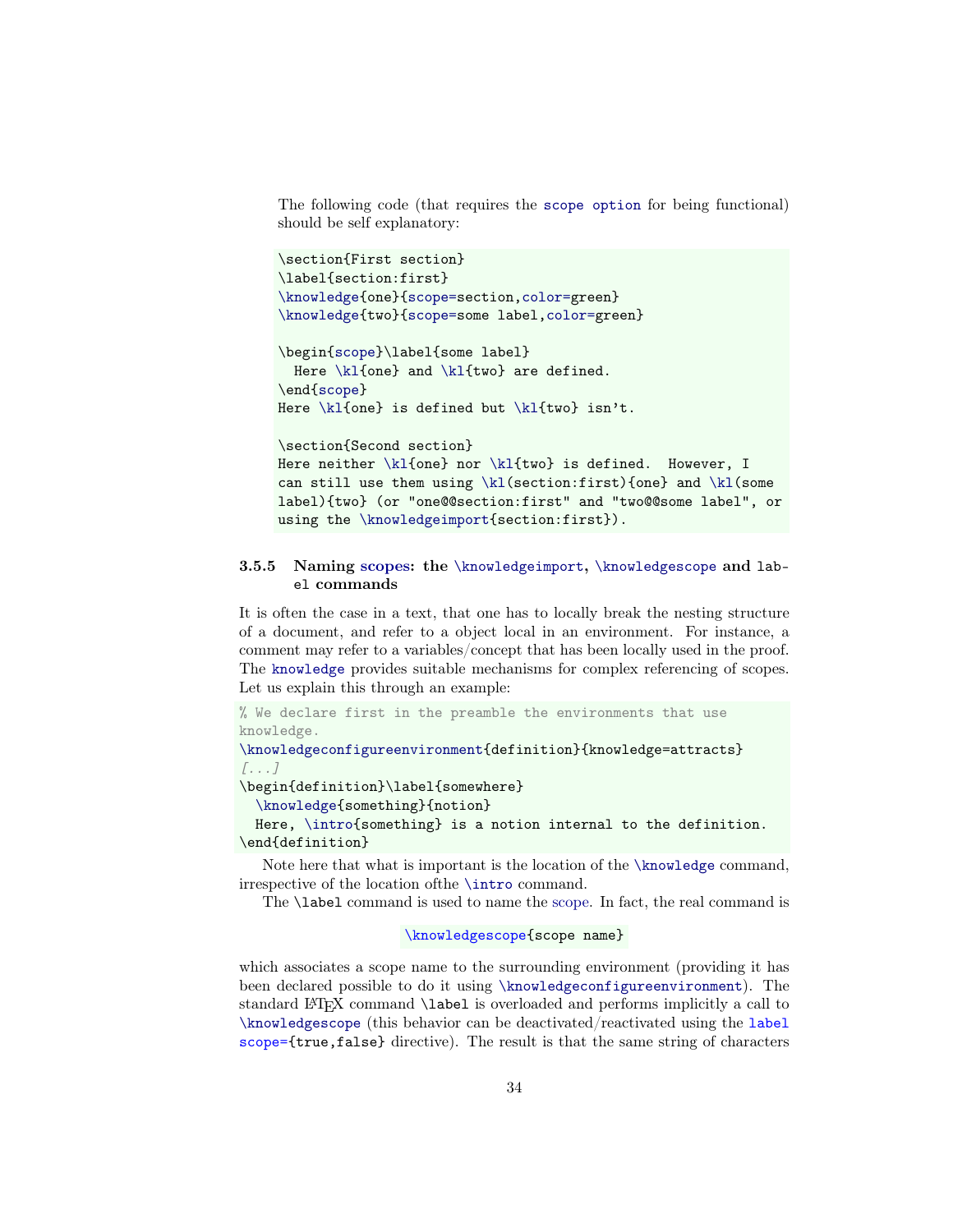can be used in order to name the scope, and at the same time is used as a standard LATEX label.

<span id="page-34-2"></span>Something important is missing so far: one rapidly wants to access to [knowl](#page-17-1)[edges](#page-17-1) that do not exist in the current [scope.](#page-17-2) For instance, a notion is used in a section of a document, and one would like to refer to it in the introduction. Another case is that of a notion or a mathematic variable that is introduced in the statement of a theorem, and should be accessible inside the proof. There are essentially two ways to access such distant [knowledges:](#page-17-1) either use the [\kl\(](#page-24-1)label){text} command (or the equivalent  $\cdots @ \cdots @ \cdots$  notation), or use the [\knowledge](#page-34-2)[import](#page-34-2) command. We describe the second possibility now. The syntax is:

#### \knowledgeimport{label}

The result is that the [knowledges](#page-17-1) in the [scope](#page-17-2) identified by the label are now accessible until the closure of the current [scope.](#page-17-2)

```
For instance:
\knowledgeconfigureenvironment{theorem,proof}{}
[...]
\begin{theorem}\label{theorem:1}
  \knowledge\alpha{autoref,color=red}
  Let \int \int \left| \phi \right| be an integer [...]
\end{theorem}
[...]
Here $\kl\alpha$ is unknown.
[...]
\begin{proof}
  \knowledgeimport{theorem:1}
  But now $\kl\alpha$ points to its definition.
\end{proof}
```
#### <span id="page-34-0"></span>3.5.6 Managing scoping environments

<span id="page-34-1"></span>The user can also declare an environment to behave like [scope](#page-32-3) using the command [\knowledgeconfigureenvironment](#page-34-1), as well as adapt some of its characteristics using [scope directives.](#page-35-1)

```
\knowledgeconfigureenvironment{environments}{scope directives}
```
For instance:

```
\knowledgeconfigureenvironment{lemma,theorem,fact,proof}
        {knowledge=attracts}
```
will induce the corresponding environments to have internal knowledges. Most of the time, it is not necessary to use [scope directives.](#page-35-1)

Remark 1 Note that (in the current implementation) it is necessary to use the commands \begin and \end. Hence \proof... \endproof would not trigger a scoping environment while \begin{proof}... \end{proof} would.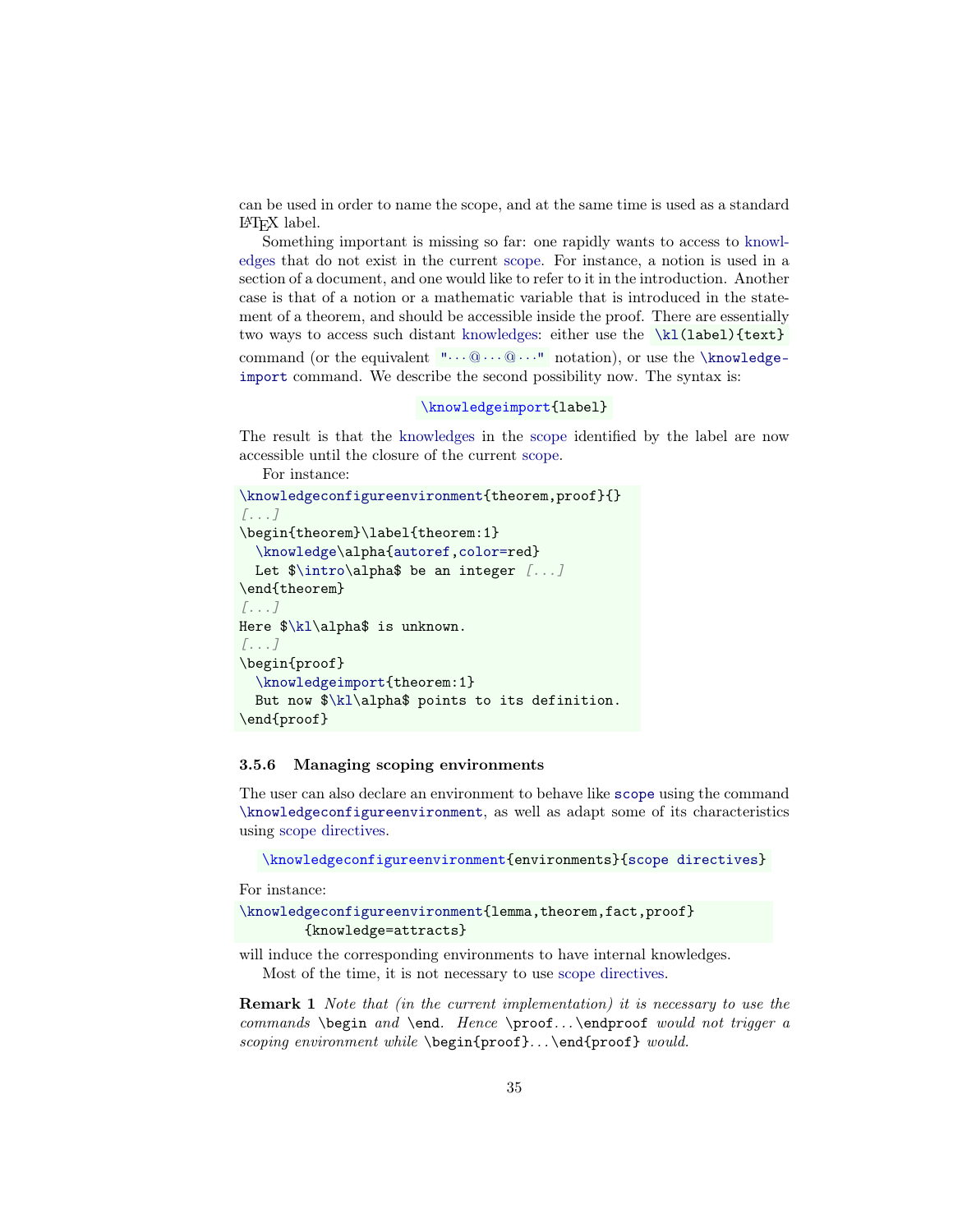<span id="page-35-1"></span>The *scope directives* are low level and advanced features. These should not be used in general. The list is the following:

- scope=true/false tells whether an environment should induce a scope. For the moment, this is not used (as soon as configured, it always behaves like a scope).
- label=none/accepts tells whether a \label command can refer to an instance of this area,
- environment=true/false should be set to true if the scope has to be opened whenever an environment of same name is opened using the **\begin** and \end commands of LAT<sub>EX</sub>.
- <span id="page-35-2"></span>autoclose=true/false means that the closure is triggered by another event (closure of another enclosing instance, or pushing of an area that requires its closure). It should be true for LAT<sub>EX</sub> environments, and false when configuring, e.g.  $\setminus$  section opens a [scope](#page-17-2) and its closure should be automatic when another section begins.
- parents={area1,area2,. . . } takes a comma separated list of areas that are allowed as parent. For opening the area, some enclosing instances may be automatically closed for reaching such a parent (if their [autoclose=](#page-35-2) [direc](#page-35-1)[tive](#page-35-1) is set to true). For instance, the parent of a subsection should be a section: Hence when a subsection begins, the currently opened subsection and subsubsection are closed.
- push code={code} defines some code to be executed when the area is pushed (each time, these are added).
- pop code={code} defines some code to be executed when the area is popped (added too).
- occurrences=once/multiple/recursive can be one of 'once' if the area can only have one instance in the document, 'multiple' if there can be several instances, but not nested, and 'recursive', if there is no restriction.
- forces=area requires a specific area as an ancestor of this area. This ancestor is implicitly pushed if necessary.

# <span id="page-35-0"></span>3.6 Error handling

By default, the [knowledge](#page-0-0) package tries to not stop the compilation unless a serious problem has been found. In particular, it is possible to write an entire document using [\intro](#page-38-0) and [\kl](#page-24-1) commands or the [quotation notation](#page-24-2) without ever introducing a [knowledge,](#page-17-1) and only in the end provide this information. This is a feature: as opposed to normal macros, not defining a knowledge should not stop the real work, which is the writing of the document.

Very often there is some [undefined knowledge.](#page-36-1) Such [knowledges](#page-17-1) are displayed using the [kl unknown](#page-22-4) and [kl unknown cont](#page-22-4)) [styles](#page-22-0) when issued by [\kl](#page-24-1); using [intro unknown](#page-22-6) and [intro unknown cont](#page-22-6) when issued by [\intro](#page-38-0). The detail of the problems are then gathered in the [diagnose file.](#page-36-0)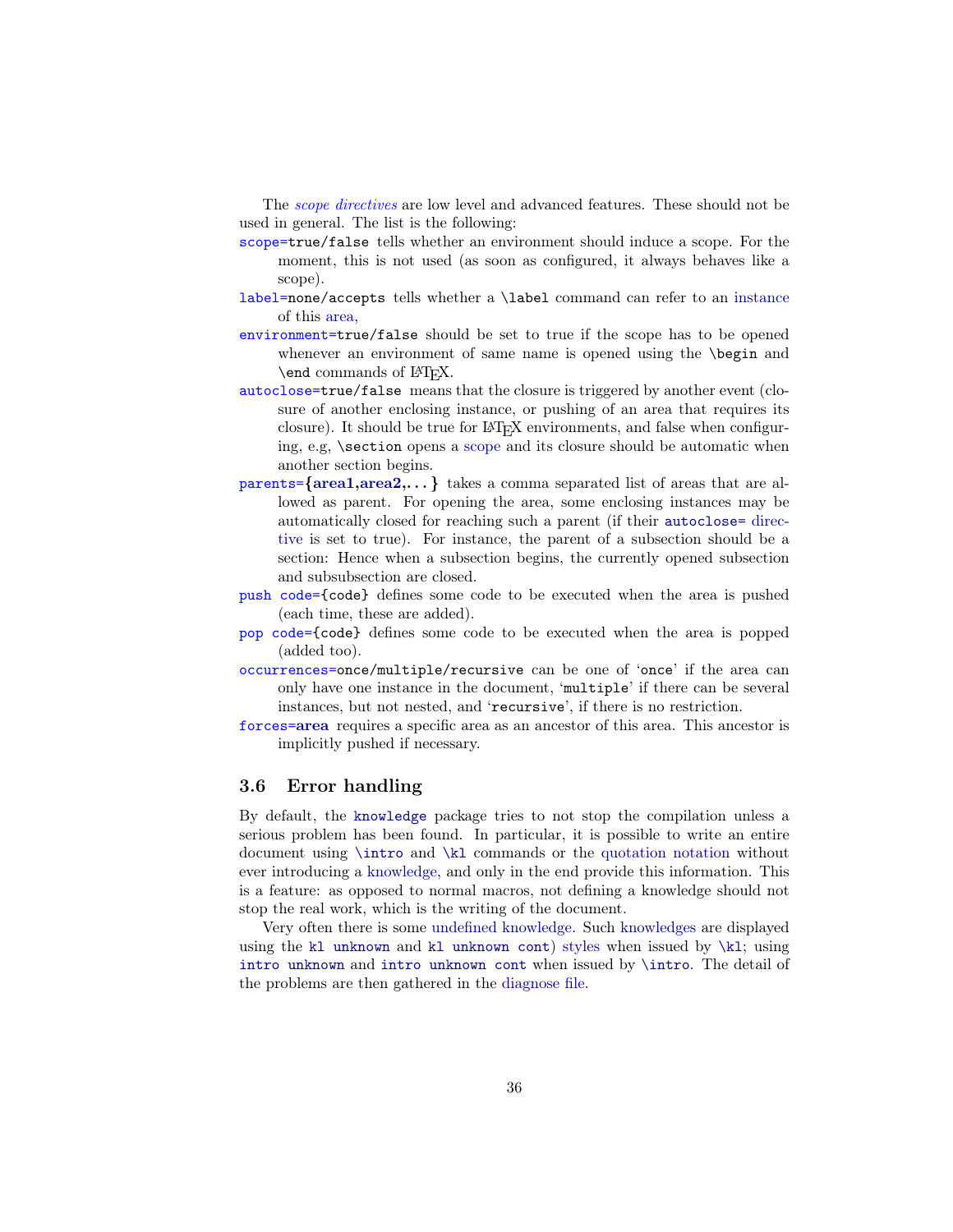### <span id="page-36-0"></span>3.7 The [diagnose file](#page-36-0)

The *diagnose file* is a file that is created when the [knowledge](#page-0-0) package is used (note that another file, jobname.kaux is also created by the [knowledge](#page-0-0) package, for internal use). It enormously eases the use of the package, and it is important to look into it when finalizing a document. It gathers a certain number of informations, that can be warning, code to be used, or simply information. This file has the name of the tex document with the extension [.diagnose](#page-36-0). Its content is divided into clearly identified parts. Depending on the used options, some of these parts may appear or disappear.

<span id="page-36-1"></span>Undefined knowledges in this section are listed all the knowledges that have been unsuccessfully searched for. These are given in lines either of the form

```
\knowledge{suggested directives }
  |[@scope]
       .
.
.
```
or of the form

[\knowledge{](#page-18-1)undefined knowledge}{suggested directives }

Switching from one mode to another is obtained using the [configuration](#page-16-0) [directive](#page-16-0) [diagnose bar=](#page-37-5){true,false} (default is true). The intent is that copying the content of this section to the document itself will solve all problems of [undefined knowledges.](#page-36-1) It is an efficient way, when one has written a document without caring so much about knowledges to copy the content of this section, and then modify it/reorganize it, in order to suit ones purposes. By default, no suggestion is offered, or [notion](#page-49-7) is suggested if the [notion](#page-49-4) directive has been used. Suggestion can be automatically configured using the [suggestion=](#page-27-8) [directive](#page-27-1) of the macros [\knowledgenewvariant](#page-26-2) and [\knowledgesetvariant](#page-26-2).

For instance, using:

[\knowledgesetvariant](#page-26-2)[\kl](#page-24-1)[{notion}](#page-49-7)

the directive [notion](#page-49-4) is suggested for more directly copying the content.

- Autoref not introduced This section lists all [knowledges](#page-17-1) that were declared using the [autoref](#page-38-0) [directive](#page-18-3) (this can be the case indirectly using, e.g. [notion](#page-49-7)), but have not been introduced in the document . When a document reaches its final states, this section should be empty. Usually, one should add the corresponding [\intro](#page-38-0) or [\phantomintro](#page-39-0) command somewhere in the text.
- Autoref introduced twice In this section, all [knowledges](#page-17-1) that were declared using the [autoref](#page-38-0) [directive](#page-18-3) and introduced using [\intro](#page-38-0) or [\nointro](#page-39-3) more than once are listed. When a document reaches its final states, this section should be empty. Consider using [\kl](#page-24-1) or [\reintro](#page-39-1) for solving the problem.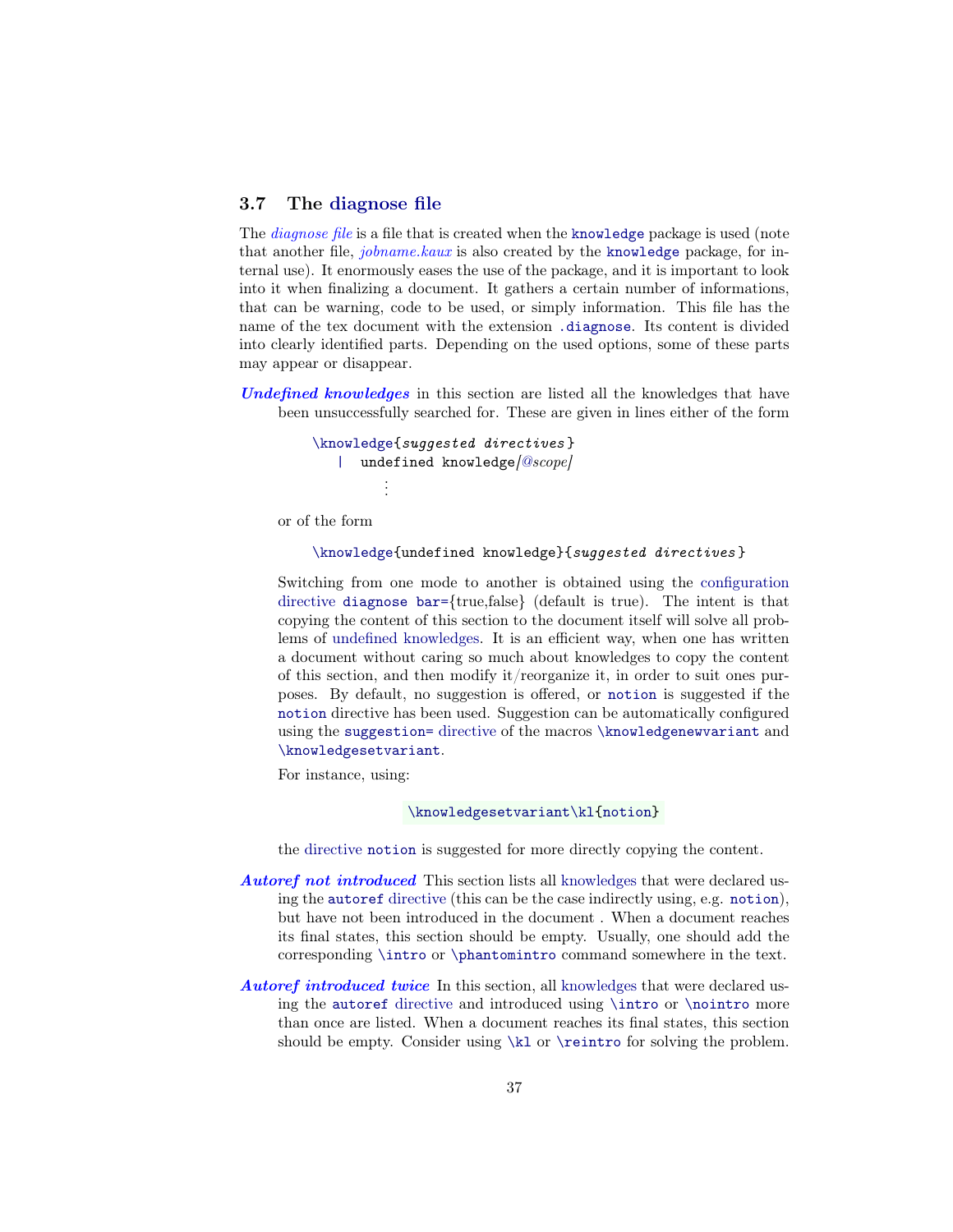Note that this may be caused by an [\intro](#page-38-0) used in some title (and repeated in the table of contents).

<span id="page-37-3"></span>By default, the [diagnose file](#page-36-0) does not give the file and the line of the messages. This can be activated using the [diagnose line](#page-37-3) boolean option:

```
\knowledgeconfigure{diagnose line=true}
```
<span id="page-37-5"></span>By default, the [diagnose file](#page-36-0) gives suggestions to be used with the normal [\know](#page-18-1)[ledge](#page-18-1) syntax. A ['|'-notation](#page-18-4) suggestion can be activated using:

```
\knowledgeconfigure{diagnose bar=true}
```
### <span id="page-37-0"></span>3.8 Other packages

### <span id="page-37-1"></span>3.8.1 The [xcolor option](#page-37-1)

The xcolor option is used if one wants to change colors. It is good to always load it since it also triggers coloring for debugging. It triggers colors in the [warning](#page-22-7) [styles](#page-22-7) that can be useful in debugging. It also offers two new directives:

- <span id="page-37-7"></span>color= where in '[color=](#page-37-7)name', name is a color description following the syntax of the [xcolor](https://www.ctan.org/pkg/xcolor) package.
- <span id="page-37-4"></span>cyclic color similar to '[color=](#page-37-7)', but selects the color automatically in a a cyclic list of colors. This can be convenient for debugging. The cyclic list of colors can be chosen using the [configuration directive](#page-16-0) cyclic colors=:

[\knowledgeconfigure](#page-16-0)[{cyclic colors={](#page-37-4)color1,color2,...}}

Note that no spaces are allowed between colors, and that at least two colors are required.

The default cyclic color list is:

{red,green,blue,cyan,magenta,yellow,gray,brown,lime, olive,orange,pink,purple,teal,violet}

<span id="page-37-8"></span>colorbox= surrounds the text with a colorbox of given color (following the syntax of the [xcolor](https://www.ctan.org/pkg/xcolor) package).

Loading the package before is necessary for changing the options of the [xcolor](https://www.ctan.org/pkg/xcolor) package (for instance for using svgnames).

#### <span id="page-37-2"></span>3.8.2 The [hyperref option](#page-37-6)

<span id="page-37-6"></span>Activating the [hyperref option](#page-37-6) The hyperref option loads the [hyperref](https://www.ctan.org/pkg/hyperref) and triggers a certain number of link-related features. This is done either by the command:

Hint. The [hyperref](https://www.ctan.org/pkg/hyperref) surrounds by default links by boxes that are graphically heavy (this are visible in some viewers, and not in some others): this is automatically deactivated when loading the [knowledge](#page-0-0) package. Such automatic behavior can ba avoided using the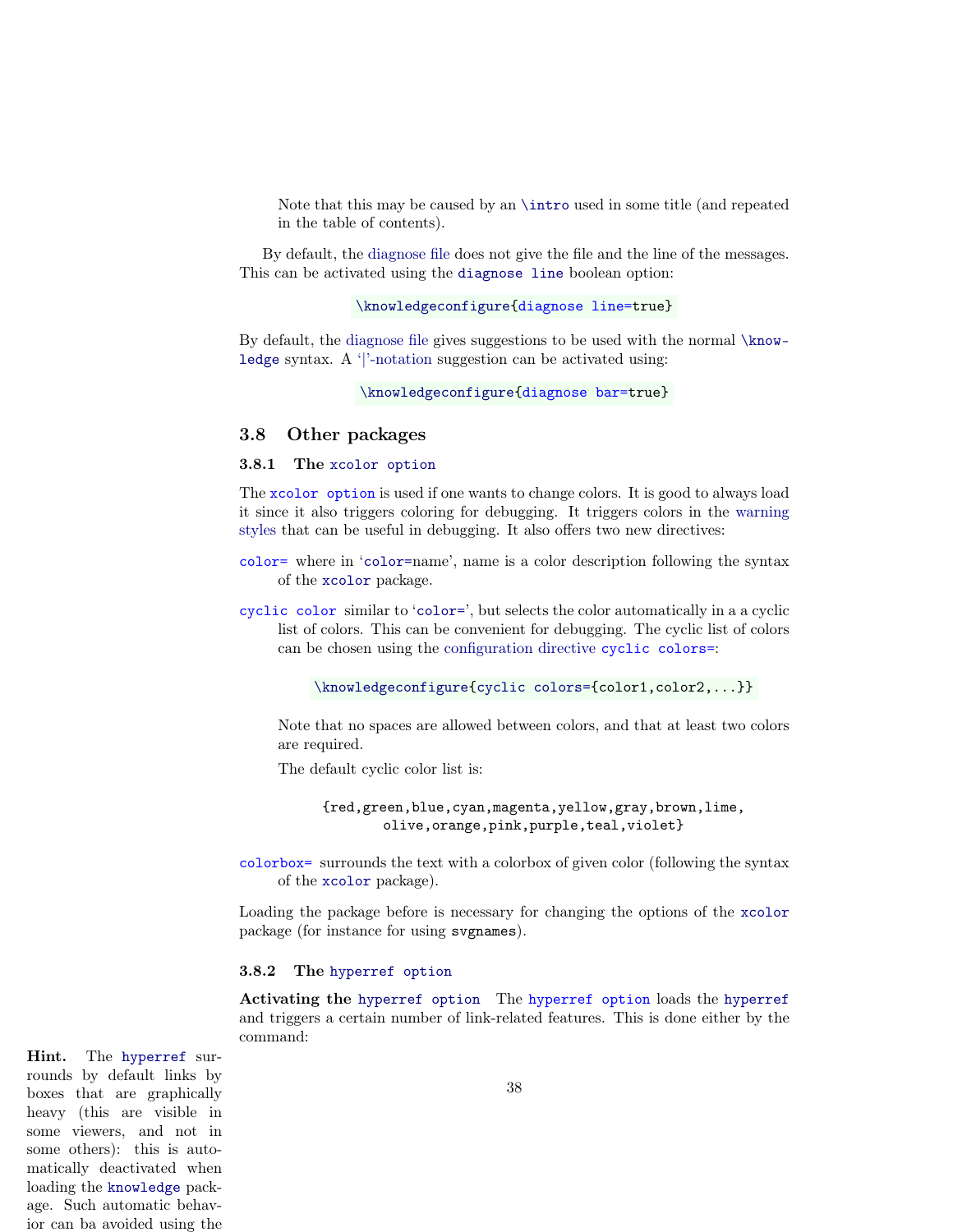#### \usepackage[\[hyperref\]](#page-37-6)[{knowledge}](#page-0-0)

or by loading the [hyperref](https://www.ctan.org/pkg/hyperref) before the [knowledge](#page-0-0) package.

The [directives](#page-18-3) activated by the package are:

[url=](#page-38-1) for hyperlinking to an external document

[ref=](#page-38-1) for hyperlinking inside document

[protect link](#page-38-1) it a boolean for protecting from the creation of nested hyperlinks, [autoref](#page-38-0) for relating objects with their definition

[autorefhere](#page-40-3) similar, and used implicitely for math

<span id="page-38-2"></span>The package comes also with the [configuration directive](#page-16-0) hyperlinks= which is a boolean deactivates or reactivates the links.

#### Functionnalities triggered by the [hyperref option](#page-37-6)

<span id="page-38-1"></span>ref= {label} puts an hyperlink pointing toward a label inside the document (the braces can be omitted when there is no comma).

protect link disables the inside hyperlinks,

url= {url address} puts an hyperlink to an (external) url (the braces can be omitted when there is no comma).

<span id="page-38-0"></span>The [autoref](#page-38-0) directive The autoref [directive](#page-18-3) is among the most useful offered by the [knowledge](#page-0-0) package. It is very often used indirectly through directives like [notion](#page-49-7). When set, the [knowledge](#page-17-1) should be used with both \intro (exactly once) – or the  $" " \cdots" "$  and  $" " \cdots @ \cdots" "$  notations (and variants) if [quotation](#page-24-2) is active – and  $\kappa$  (possibly several times) – or the " $\cdots$ " notation if [quotation](#page-24-2) is active. The use of  $\kappa$  will hyperlink to the location of the  $\int$ ntro. The syntax of  $\int$ ntro is the same as for  $\kappa$ 1:

#### [\intro\[](#page-38-0)optional knowledge name]{knowledge name}

See [\AP](#page-40-0) below for improving the result. A typical use looks as follows:

```
\knowledge{house}[Houses|houses]{autoref}
[...]
\begin{document}
[...]
In this document, we will see the very important notion of
"houses".
[...]
\AP
Let us define a ""house"" to be a building that functions as a
home.
[...]
\end{document}
```
yields

Hint. You may have to use  $\setminus$  instead of  $\tilde{ }$  in url's addresses.

Hint. It is usually easier to use the '[notion](#page-49-7)' directive than simply the [autoref](#page-38-0) directive. Its use it already configured.

Hint. Though the [\intro](#page-38-0)command can be used in the title of, e.g. sections, without any errors, this may cause a warning when a table of contents is used: the command is executed twice, once in the table of contents, and once in the document itself.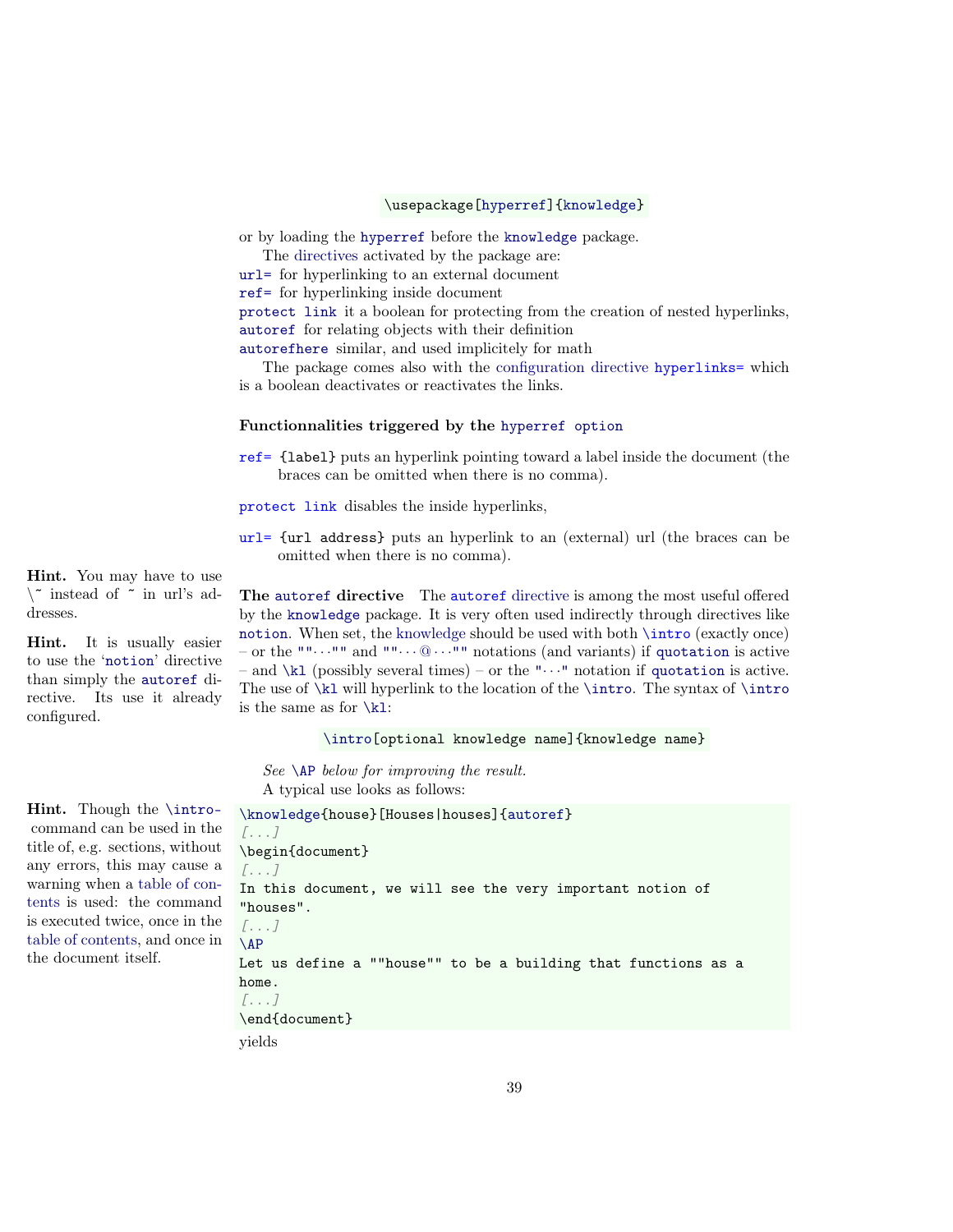[...] In this document, we will see the very important notion of [houses.](#page-39-4)  $|...|$ Let us define a house to be a building that functions as

 $\left| \ldots \right|$ The variant  $\int x \, dx$  makes the next  $\k$  command behave like  $\int x \, dx$ . This

<span id="page-39-2"></span>is useful in particular in math mode:

<span id="page-39-4"></span>a home.

```
{\kl[\monoid]{\mathcalM}}
\knowledge\monoid{autoref}
[...]
\AP
Let now \int_{\nonumber} let now \int_{\nonumber}[...]
Remember now who is $\monoid$.
```
Hint. This does not work in align\* and similar environments. Section [4.5](#page-52-1) gives some solutions.

<span id="page-39-5"></span>Let now  $\mathcal M$  be a monoid.  $\left[\ldots\right]$ Remember now who is [M](#page-39-5).

<span id="page-39-0"></span>The **\phantomintro** version:

### [\phantomintro\(](#page-39-0)optional label){knowledge}

takes a [knowledge,](#page-17-1) and introduces it at the current location, without displaying anything. This is behaves like an invisible intro, i.e., essentially an abbreviation for  $\int$ intro $[knovledge]{ }$ . This can be used as a workaround in environment like align\* that do not allow the use of labels (see Section [4.5\)](#page-52-1).

<span id="page-39-3"></span>The **\nointro** command:

#### [\nointro{](#page-39-3)knowledge}

does not display anything and silently prevents the knowledge from issuing warnings because it is not introduced.

<span id="page-39-1"></span>The \reintro command:

#### [\reintro\[](#page-39-1)optional knowledge]{knowledge}

is displayed as for [\intro](#page-38-0), but without being an anchor for hyperlinks, and without counting as a real [\intro](#page-38-0). It is used if there are for some reason several places that should look like an introduction (typically in the same paragraph), but count as a single target. There is a variant \reintro\* that makes the next [\kl](#page-24-1) command behave like a  $\reintro (similar to \intro* with respect to \intro).$  $\reintro (similar to \intro* with respect to \intro).$  $\reintro (similar to \intro* with respect to \intro).$  $\reintro (similar to \intro* with respect to \intro).$  $\reintro (similar to \intro* with respect to \intro).$  $\reintro (similar to \intro* with respect to \intro).$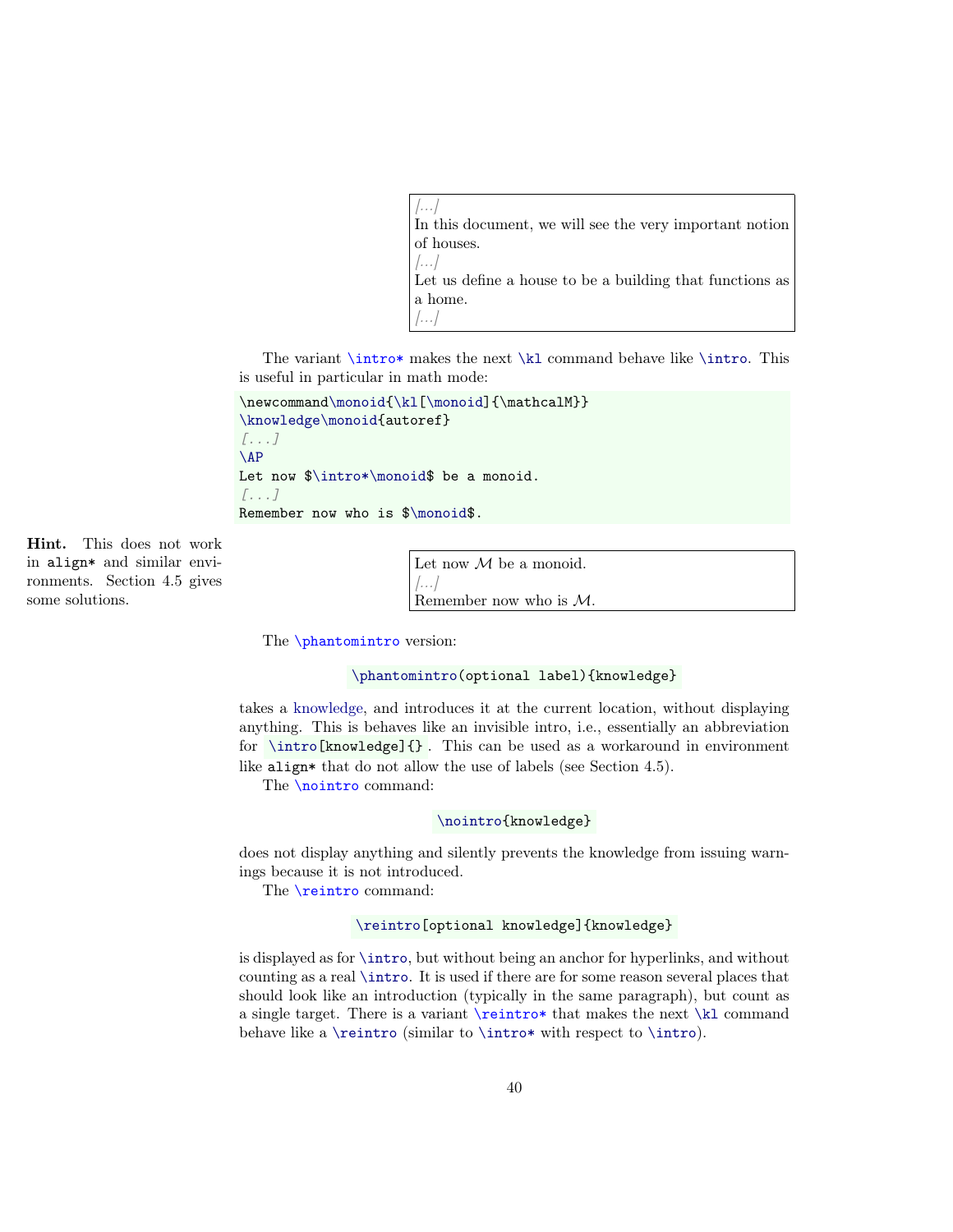[Knowledges](#page-17-1) that use this directive can be parameterized by modifying the style [intro](#page-22-3).

For modifying the display of [knowledges](#page-17-1) introduced by [\intro](#page-38-0), there are new directives:

- <span id="page-40-4"></span>intro style= that takes the name of a [style](#page-22-0) as argument. This [style](#page-22-0) will be used when the [knowledge](#page-17-1) is used in a [\intro](#page-38-0) or [\reintro](#page-39-1) command.
- <span id="page-40-6"></span>autoref target declares the knowledge to be the target of the autoref (this is implicit when using [\intro](#page-38-0)).
- <span id="page-40-5"></span>autoref link requires a link to the target of the autoref to be produced (this is implicit when using  $\kappa$ .

See the use of [\knowledgesetvariant](#page-26-2) for examples of configuration.

<span id="page-40-3"></span>The [autorefhere](#page-40-3) [directive](#page-18-3) The autorefhere directive silently introduces an [anchor point](#page-40-1) at the location of the  $\kappa$  command invoking it. Uses of  $\k$ commands will be hyperlinked to this location.

In some sense, an [autorefhere](#page-40-3) directive can be understood as the sequence of a [autoref](#page-38-0) directive that would be immediately followed by the corresponding [\int](#page-38-0)[ro](#page-38-0) command. This is a bit better since using [autoref](#page-38-0) in the body of the document requires three phases of compilation (two only if in the preamble). However, the [autorefhere](#page-40-3) [directive](#page-18-3) does only require two (as for normal labels).

In fact, this [autorefhere](#page-40-3) directive is what is used underneath when introducing mathematical variables, and should be used for implementing similar behaviors.

Using [anchor points](#page-40-1) The directives [autoref](#page-38-0) and [autorefhere](#page-40-3) use underneath the [hyperref](https://www.ctan.org/pkg/hyperref) package. This means that it puts à label at the place of the [\intro](#page-38-0) command, and then points to it. However, the semantics in this case, is to jump to the beginning of the surrounding 'region'. If the [\intro](#page-38-0) happens in a 'section' (but not inside a theorem-like envionment) then the [\kl](#page-24-1) command will point at the beginning of the section, possibly 10 pages above the definition itself.

<span id="page-40-1"></span>The standard solution in the [hyperref](https://www.ctan.org/pkg/hyperref) package is to use the \phantomsection. This means defining anchor points in the document that will be the target of hyperlinks.

We offer here new commands for helping using this feature:

<span id="page-40-0"></span>\AP declares an [anchor point](#page-40-1) at the left of the current column, at the height of the current line. If the [configuration option](#page-14-1) [visible anchor points](#page-41-0) is set (and this is the case by default), a mark will show the precise location of the target. Be careful: it does not work in some situations, like for instance inside the optional argument of an \item command (but this is ok elsewhere in an itemize environment), or inside a some macros in mathmode (e.g. fractions). In the particular case of \item, one should use instead:

<span id="page-40-2"></span>\itemAP Similar to [\AP](#page-40-0), but to be used instead of an \item.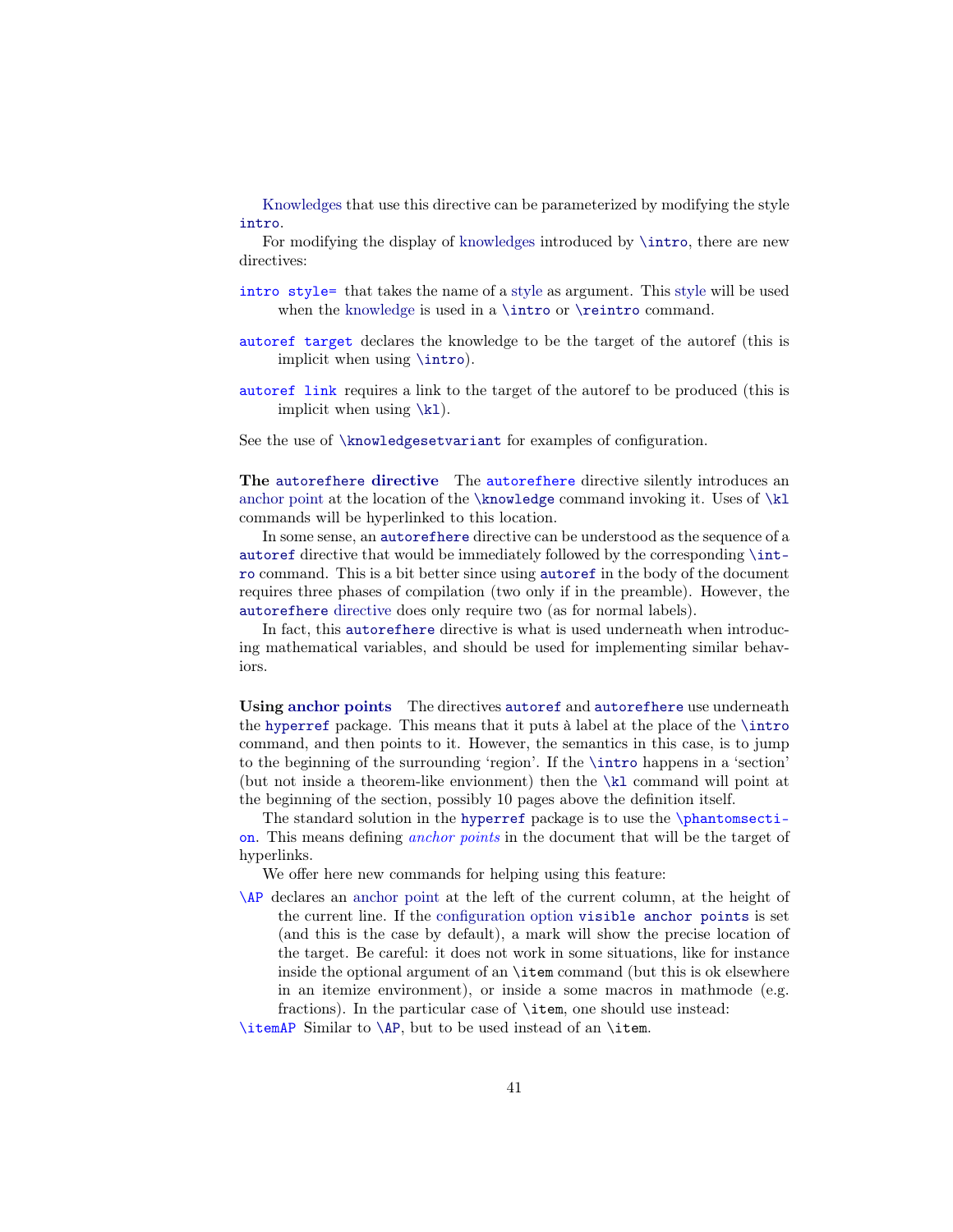Usually putting an  $\AP$  (a standard command of the [hyperref](https://www.ctan.org/pkg/hyperref)) at the beginning of every paragraph, and replacing \item by [\itemAP](#page-40-2) in itemize-like environments is most of the time good and safe option.

For instance:

 $\Lambda$ 

```
In order to describe what is a \kl{monoid}, let us us first define
a \intro{product} to be an associative binary operator, and a \int-
ro{unit} to be [...]
```

```
\begin{description}
```

```
\itemAP[A \intro{semigroup}] is a set equipped with a \kl{product}.
\itemAP[A \intro{monoid}] is a \kl{semigroup} that has a \kl{unit}.
\end{description}
```
yields

<span id="page-41-5"></span><span id="page-41-4"></span><span id="page-41-3"></span>In order to describe what is a [monoid,](#page-41-3) let us us first define a product to be an associative binary operator, and a unit to be  $|...|$ A semigroup is a set equipped with a [product.](#page-41-4) A monoid is a [semigroup](#page-41-5) that has a [unit.](#page-41-4)

<span id="page-41-0"></span>One can check that the different knowledges are properly hyperlinked, and that precise targets are the one described by [\AP](#page-40-0) and [\itemAP](#page-40-2). For helping debugging the [anchor points,](#page-40-1) these are by default made visible as (red) corners on output. When the [knowledge](#page-0-0) package is loaded with the [paper](#page-14-6) option this graphical help disappears. This can also be deactivated using:

```
\knowledgeconfigure{visible anchor points=false} .
```
<span id="page-41-2"></span>The color of [anchor points](#page-40-1) can be changed using (in which colors are defined as in the package [xcolor](https://www.ctan.org/pkg/xcolor)):

```
\knowledgeconfigure{anchor point color=color} , or
\knowledgeconfigure{AP color=color} .
```
<span id="page-41-1"></span>The shape of [anchor points](#page-40-1) can be changed using (in which shape can be one of tiny corner, small corner, corner, large corner, tiny cross, small cross, cross, large cross, or some code to be used in the picture environment):

```
\knowledgeconfigure{anchor point shape=shape} , or
\knowledgeconfigure{AP shape=shape} .
```
Finally, the [anchor points](#page-40-1) reference point can be shifted, using: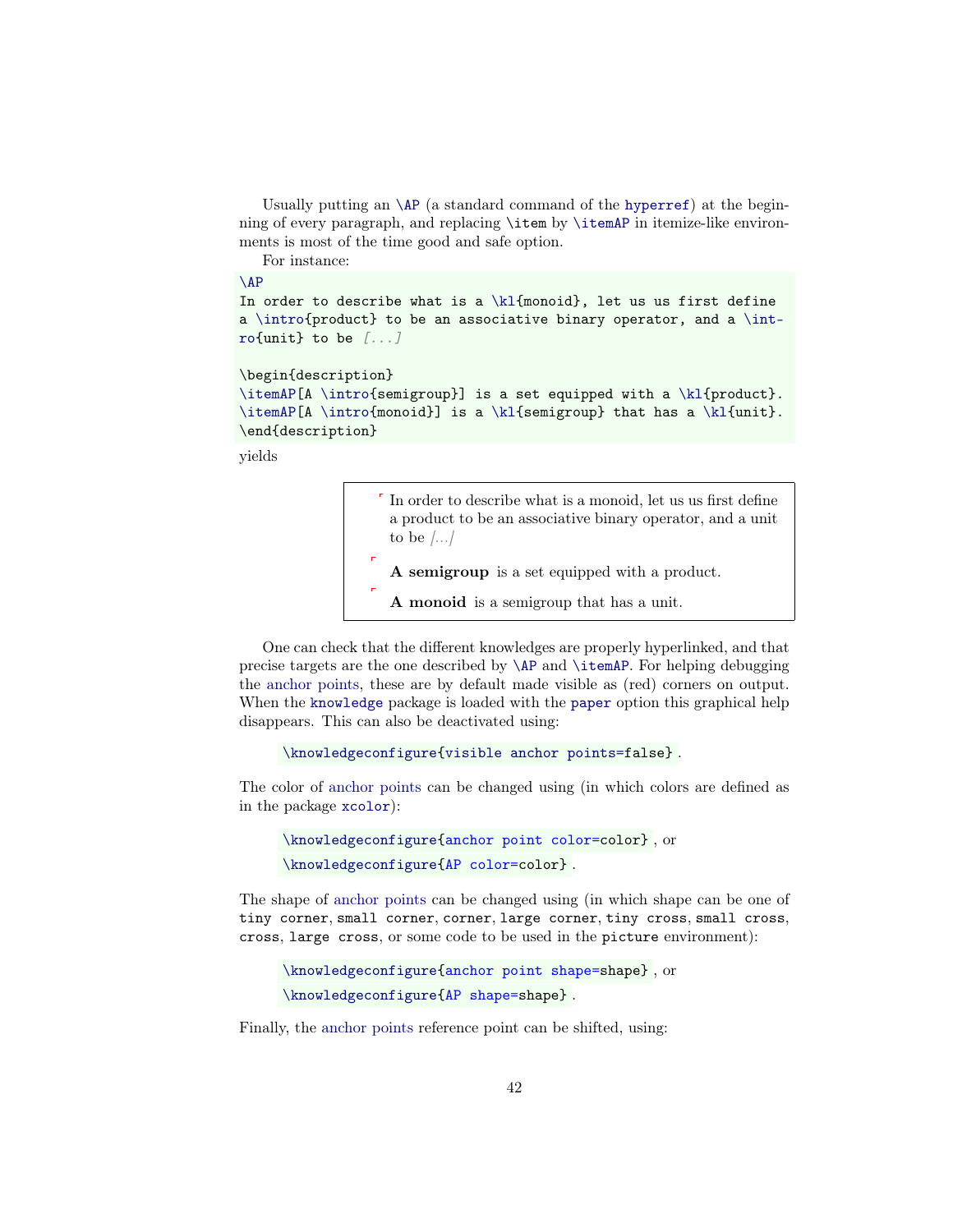```
\knowledgeconfigure{anchor point shift={x, y}, or
\hbox{\texttt{knowledge} configurations}
```
in which  $x$  and  $y$  are by default in unit  $em$  (note the use of curly braces and of no parenthesis, which is mandatory).

#### <span id="page-42-0"></span>3.8.3 The [makeidx](#page-42-1) and [imakeidx](#page-42-1) options

<span id="page-42-1"></span>Activating the [makeidx](#page-42-1) and [makeidx](#page-42-1) options The makeidx option loads the [imakeidx](https://www.ctan.org/pkg/imakeidx) package and triggers a certain number of link-related features. This is done either by the command:

#### \usepackage[\[makeidx\]](#page-42-1)[{knowledge}](#page-0-0)

or by loading the [makeidx](https://www.ctan.org/pkg/makeidx) before the [knowledge](#page-0-0) package. The same goes for the imakeidx option.

Features When activated, it becomes possible to trigger the **\index** command when a  $\kappa$  command is used. The following [directives](#page-18-3) are to be used:

- <span id="page-42-4"></span>index= is the text typeset in the index. It uses the standard syntax of the  $\hat{}$  index command. By default, it is the knowledge name itself. You can use the full syntax of \index in it, i.e. using '!' and '@'.
- <span id="page-42-5"></span>index key= takes as argument the index key: a text that is used for identifying the index entry (usually an accent free version of it). You can use '!' in it, as long as it does not clash with [index=](#page-42-4) in order to avoid clashes.
- <span id="page-42-7"></span>index parent key= makes the index entry be a subentry of the given main index entry (a replacement of '!'). Once more, it should not clash with indexand [index key=](#page-42-5).
- <span id="page-42-6"></span>index style= is followed by a token (without the scape character) that will be used for displaying the number (e.g. [index style=t](#page-42-6)extbf). Usually, this is to be used in order to typeset in a particular manner the knowledges in the index when introduced. Thus, by default, the [\intro](#page-38-0), [\reintro](#page-39-1) and [\phantomintro](#page-39-0) command use the command \knowledgeIntroIndexStyle. Hence, you can use for instance:

#### \de[f\knowledgeIntroIndexStyle#](#page-42-6)1{\fbox{#1}}

<span id="page-42-3"></span>index name= requires to activate [imakeidx](#page-42-1), and allows to choose the index name in case of multiple indexes.

<span id="page-42-2"></span>The directive no index, deactivates the index feature for a knowledge. This is meant to be used in a [style.](#page-22-0) For instance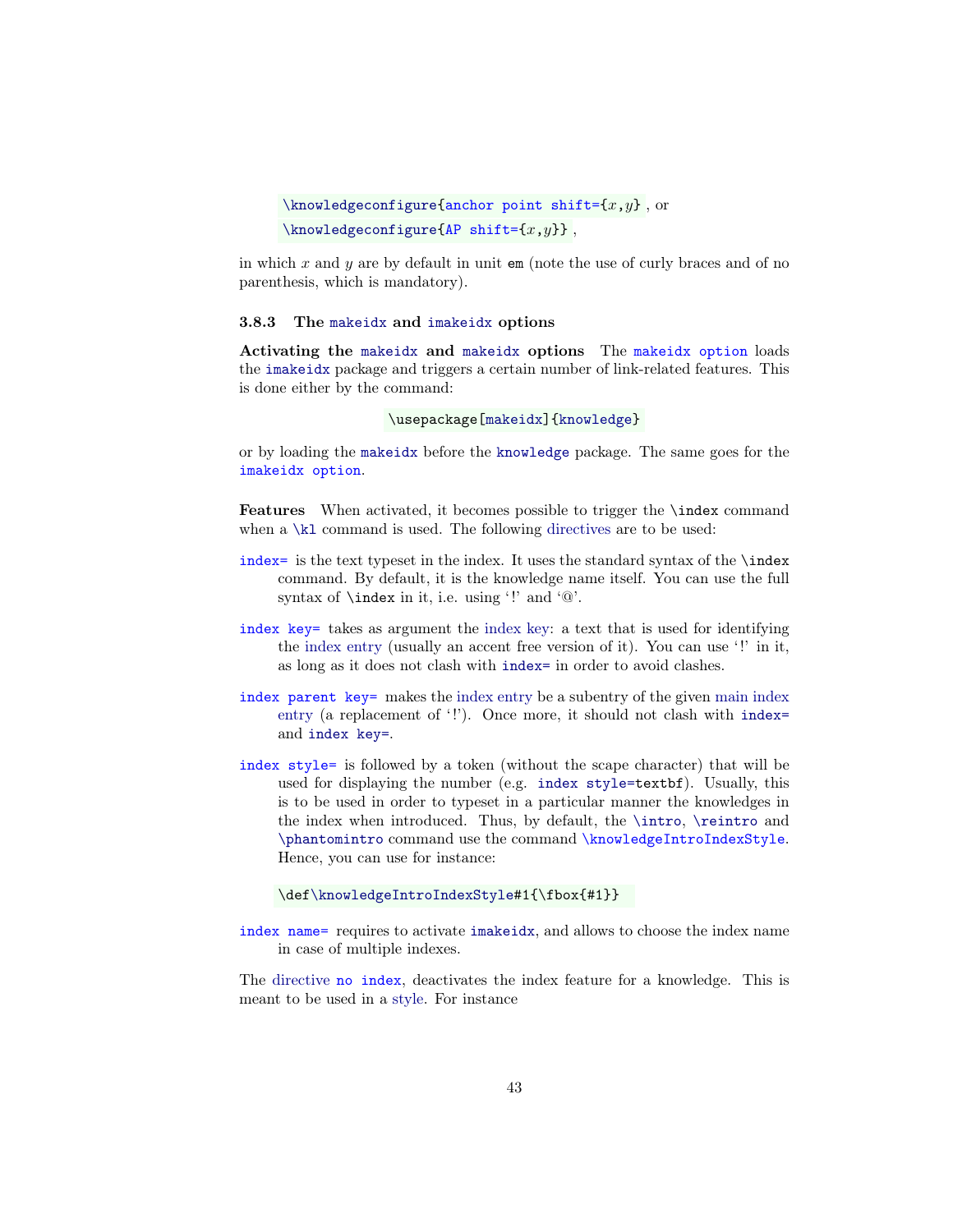```
\knowledgedirective{standard}
      {autoref,style=standard,intro style=intro standard}
\knowledgestyle{standard}{no index}
\knowledgestyle{intro standard}{emphasize}
```
#### [\knowledge{](#page-18-1)test}{standard[,index=](#page-42-4) test}

result in that the introductions of 'test' will be gathered in the index, but not the other uses.

#### <span id="page-43-0"></span>3.8.4 The [cleveref option](#page-43-0)

The cleveref option loads the [cleveref](https://www.ctan.org/pkg/cleveref) package and gives access to new commands: \kcref, \kCref, \kcpageref, \kCpageref, \knamecref, \knameCref, \knamerefs, and \knameCrefs which are respectively equivalent to \cref, \Cref, \cpageref, \Cpageref, \namecref, and \nameCref of the [cleveref](https://www.ctan.org/pkg/cleveref) package, but applied to the label corresponding to the [knowledge](#page-17-1) (see the documentation of [cleveref](https://www.ctan.org/pkg/cleveref) for more details). These commands are variants of [\kl](#page-24-1) and hence are subject to the same syntax.

For instance,

"Anchor points" have been described in [\kCref{](#page-43-0)anchor point}, Page [\kpageref{](#page-26-4)anchor point}.

would typeset as

[Anchor points](#page-40-1) have been introduced in Section [3.8.2,](#page-40-1) Page [41.](#page-40-1)

# <span id="page-43-1"></span>3.9 Dealing with math

There are essentially two ways in which one would like to use [knowledge](#page-0-0) with mathematics:

- Single introduction Some mathematical objects are introduced once and for all in the paper. In this case, all the use of the object should point to the same introduction location. This way of doing is covered intensively in the
- Variables The more advanced case is when one wants to track variables. For instance, a macro variable \x could have a different meaning in two distinct theorems. This case is more similar to variables in a programming language, that have a scope. Here the situation is slightly more complicated since a variable could be introduced in a theorem, and then used many pages later in a proof section for instance. This is doable with the package, using scoping, but is not described yet in the documentation.

# <span id="page-43-2"></span>3.9.1 Defining knowledge-aware macros

It is possible to use the [\kl](#page-24-1) command inside , and in math mode (however, the [quotation notation](#page-24-2) should really be avoided). Nevertheless, this may cause problematic results in various situations. For this reason, specialized tools are offered.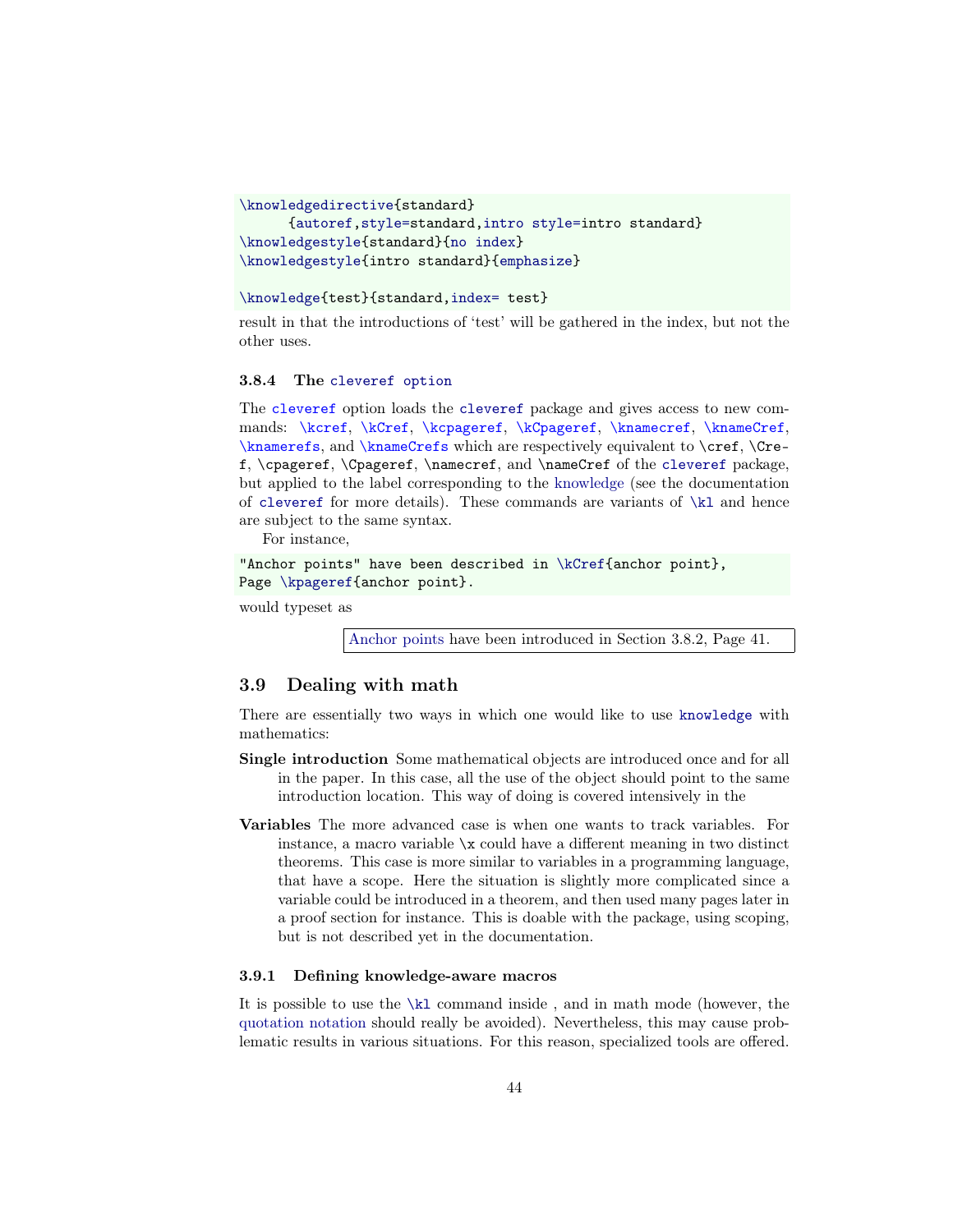In this first section, we describe the simplest way to define macros that are linked to [knowledge.](#page-17-1) This covers almost all situations, as long as one is not interested in having the knowledge dependant of the parameters of the macro. In the subsequent sections, some more explanations are given covering the case of parameters.

<span id="page-44-1"></span>The use through an example Let us define the  $|x|$  command representing the floor rounding of x, and use it in  $\vert 1.5\vert$ . This is achieved [b](#page-44-1)y first defining a macro \floor (for instance in the preamble):

[\knowledgenewrobustcmd\](#page-44-0)floor[1][{\cmdkl{](#page-45-0)\lfloor}#[1\cmdkl{](#page-45-0)\rfloor}}

and then use it in a natural way:

[\AP](#page-40-0) Let us define the [\\$\intro\\*](#page-38-0)\floor x\$ command representing the floor rounding of \$x\$, and use it in \$\floor{1.5}\$.

There, we used a special command, [\knowledgenewrobustcmd](#page-44-0), which is similar to the \newrobustcmd[5](#page-44-2) and at the same time introduces a [knowledge](#page-17-1) for the macro name (defined using the directive [automatic in command](#page-44-3)). It sets the contexts such that [\cmdkl](#page-45-0) implements the code for using this [knowledge.](#page-17-1) It is somehow similar to:

```
\newrobustcmd\floor[1]{\kl[\floor]{\lfloor}#1\kl[\floor]{\rfloor}}
\knowledge{\floor}{automatic in command}
```
but is shorter to write and also corrects some bugs of this direct implementation<sup>[6](#page-44-4)</sup>.

<span id="page-44-3"></span>As explained above, the [\knowledge](#page-18-1) command is implicit when defining such macros. The [knowledge](#page-17-1) name is the macro name itself, and the directive used is automatic in command. Hence, you can modify the behavior by redefining the directive:

```
\knowledgedirective*{automatic in command}{. . . }
```
Defining new commands We have used [\knowledgenewrobustcmd](#page-44-0) in the above example. In fact, several commands are available for defining such knowledge-enhanced macros. Each of them corresponds to a normal command (from LATEX, or [xparse](https://www.ctan.org/pkg/xparse), or [mathcommand](https://www.ctan.org/pkg/mathcommand)), prefixed with 'knowledge' or 'Knowledge'. The behavior of these commands is identical to the original ones, and furthemore activates the ability to use [\cmdkl](#page-45-0). (Note that it is forbidden for your macro to absorb anything more than the parameters described during its definition.) The commands

<span id="page-44-0"></span>\knowledgerenewcommand, \knowledgenewrobustcmd, and  $\hbox{\tt knowledgenewcommand}^7,$  $\hbox{\tt knowledgenewcommand}^7,$  $\hbox{\tt knowledgenewcommand}^7,$ 

<span id="page-44-2"></span><sup>5</sup> It has the same syntax as \newcommand and should always be used instead as far as a good reason for not to do it is given.

<span id="page-44-4"></span> $6$ For instance, with this wrong implementation, [\intro\\*](#page-38-0)\floor x would display in [\intro](#page-38-0) aspect the '\lfloor' symbol but not the '\rfloor' one.

<span id="page-44-5"></span><sup>7</sup>You should always prefer [\knowledgenewrobustcmd](#page-44-0) instead. It is just here for completeness.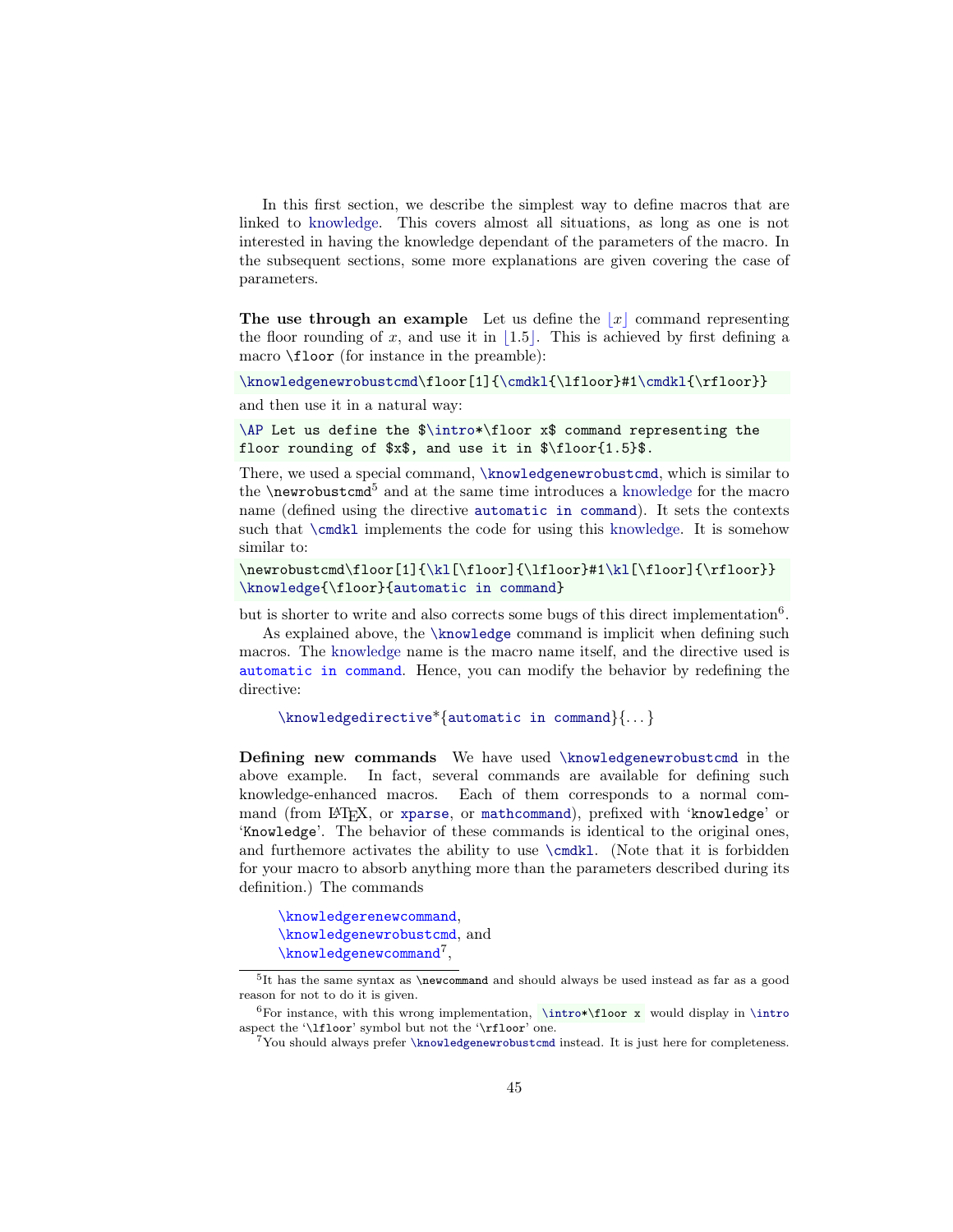correspond to \newcommand, \renewcommand, and \newrobustcmd (from [etoolbox](https://www.ctan.org/pkg/etoolbox)) respectively. The commands

\KnowledgeNewDocumentCommand, \KnowledgeRenewDocumentCommand, \KnowledgeProvideDocumentCommand, and \KnowledgeDeclareDocumentCommand

extend the corresponding commands from the [xparse](https://www.ctan.org/pkg/xparse) package (it offers more complete possibilities to define the signature of macros, and do it in a cleaner and more systematic way).

<span id="page-45-1"></span>Finally, the commands of the [mathcommand](https://www.ctan.org/pkg/mathcommand) package (see Section [3.9.3\)](#page-46-0) are also extended (provided it has been loaded before the package [knowledge](#page-0-0)), yielding:

\knowledgedeclarecommand, \knowledgenewmathcommand, \knowledgenewtextcommand, \knowledgerenewmathcommand, \knowledgerenewtextcommand, \knowledgedeclaremathcommand, \knowledgedeclaretextcommand, \KnowledgeNewDocumentMathCommand, \KnowledgeNewDocumentTextCommand, \KnowledgeRenewDocumentMathCommand, \KnowledgeRenewDocumentTextCommand, \KnowledgeProvideDocumentMathCommand, \KnowledgeProvideDocumentTextCommand, \KnowledgeDeclareDocumentMathCommand, \KnowledgeDeclareDocumentTextCommand, \knowledgenewcommandPIE, \knowledgerenewcommandPIE, \knowledgedeclarecommandPIE, \knowledgenewmathcommandPIE, \knowledgerenewmathcommandPIE, \knowledgedeclaremathcommandPIE, \KnowledgeNewDocumentCommandPIE, \KnowledgeRenewDocumentCommandPIE, \KnowledgeDeclareDocumentCommandPIE, \KnowledgeProvideDocumentCommandPIE, \KnowledgeNewDocumentMathCommandPIE, \KnowledgeRenewDocumentMathCommandPIE, \KnowledgeDeclareDocumentMathCommandPIE, and \KnowledgeProvideDocumentMathCommandPIE.

#### <span id="page-45-0"></span>3.9.2 The combination  $\width{withk1/\cmdk1}$

In fact, inside commands like [\knowledgenewrobustcmd](#page-44-0), the command [\withkl](#page-45-0) is used. It has to be used in combination with [\cmdkl](#page-45-0):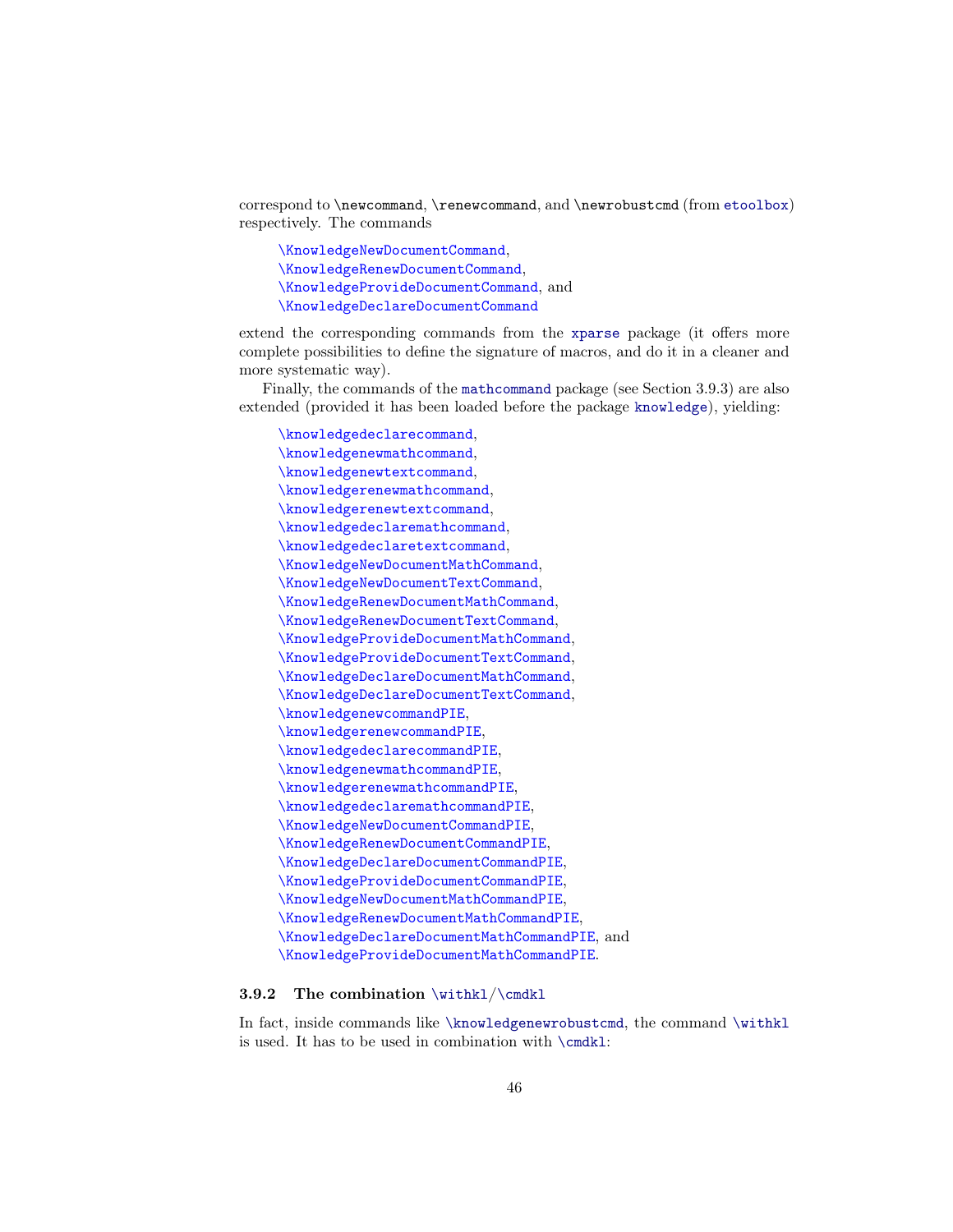#### \withkl[{\kl-](#page-24-1)like command}{...\cmdkl{A}...\cmdkl{B}...}

Inside the right argument of [\withkl](#page-45-0), [\cmdkl](#page-45-0) stands for a shorthand for the [\kl](#page-24-1)-like command, with the following specificities: the modifiers used before the [\withkl](#page-45-0) are absorbed and reinjected for each use of [\cmdkl](#page-45-0). Furthermore, all the uses of  $\end{math}$ , but the first one, get to be preceded of the  $\r$ ekl\* modifier, which transformes in particular [\intro](#page-38-0) into [\reintro](#page-39-1). Hence, [\intro](#page-38-0)[\\*\withkl{](#page-45-0)[\kl\[](#page-24-1)example]}{..[.\cmdkl{](#page-45-0)A}..[.\cmdkl{](#page-45-0)B}...} gets to be

#### evaluated as ... \intro[example]{A}... \reintro[example]{B}...

An example of use of this technique is if we want [knowledges](#page-17-1) aware of the parameters of a macro. Imagine that you use the norms 1 and 2 of a function:

```
\newrobustcmd\norm[2]
```

```
{\withk1{\lambda}[\normal{#1}]}{\cmdk1{\{\!\}}#2\cmdk1{\{\!\}}_{\cmdk1{\#1}}\}\knowledge{\norm{1}}{notion}
\knowledge{\norm{2}}{notion}
```
Now, the norm 1 and the norm 2 can be defined in different places since [knowledge](#page-17-1) is specific to each case.

[\AP](#page-40-0) The norm \$1\$ of a function \$f\$ is denoted [\\$\intro\\*](#page-38-0)\norm1f\$. [...] [\AP](#page-40-0) The norm \$2\$ of a function \$f\$ is denoted [\\$\intro\\*](#page-38-0)\norm2f\$. [...] Here, \$\norm1g\$ and \$\norm2h\$ link to the proper place, while

\$\norm3g\$ is an undefined knowledge.

#### <span id="page-46-0"></span>3.9.3 Defining macros for math: the [mathcommand](https://www.ctan.org/pkg/mathcommand) package

Defining macros is standard in T<sub>E</sub>X, and it should be used systematically when writing scientific documents. This is particularly true when using the [knowledge](#page-0-0) package. The standard way in LATEX for defining macros is to use \newcommand. However, the resulting macro, if it has no optional parameters, is then expandable, and it is better to avoid it using instead \newrobustcmd from the [etoolbox](https://www.ctan.org/pkg/etoolbox) package (it has the same syntax). Generally speaking, the [xparse](https://www.ctan.org/pkg/xparse) package, which gives easier syntax for describing commands, possibly with more complex parameter templates, should be preferred.

Another package, [mathcommand](https://www.ctan.org/pkg/mathcommand), has been designed to be used in conjunction with [knowledge](#page-0-0)<sup>[8](#page-46-1)</sup>. We shall use it in the advanced examples below. It allows:

• to define/redefine commands to be used in math mode only. This allows for instance to use the macro \c for producing as usual a cedilla in text mode, and at the same time some variable  $c$  in math mode. This is achieved using for instance:  $\remathcommand\c{\mathbf{c}}$ .

<span id="page-46-1"></span><sup>8</sup>Note that all the commands for defining macros also exist in a [knowledge-](#page-17-1)compatible form (see Section [3.9.1\)](#page-43-2)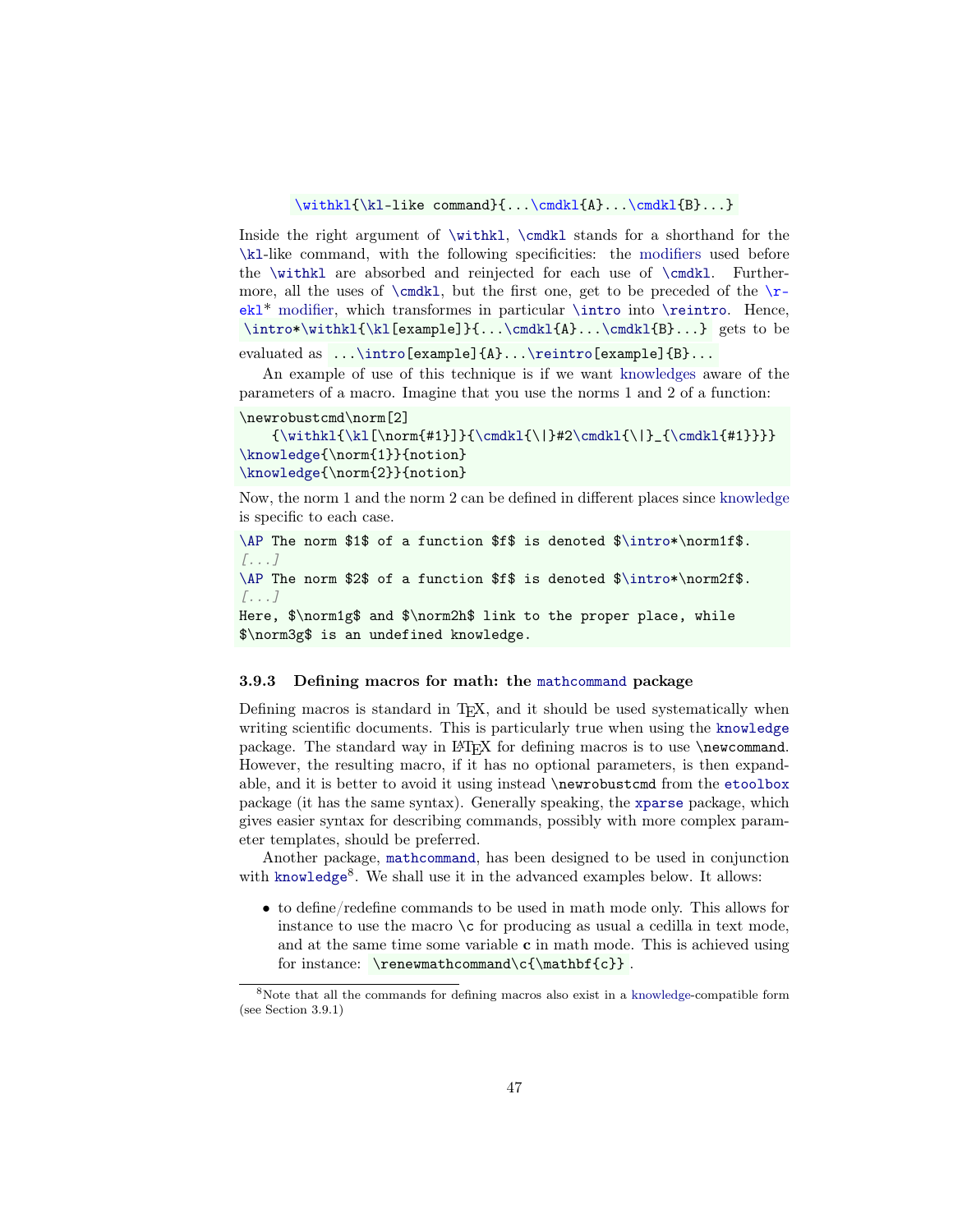• When redefining a command, it automatically stores the original command \macro as \LaTeXmacro. So for instance, if one wants to introduce the constant  $\pi$  in a document and have it linked, one can use:

```
{\kl[\pi]{\LaTeXpi}}
\knowledge\pi{notion}
[...]
\AP Let $\intro*\pi=3.1415$.
[...]
Now $\pi$ points to the above sentence.
```
This code works because a different name \LaTeXpi stores the original macro. Using \pi instead would yield an infinite loop. Even better is to use the knowledge-aware version:

[\knowledgerenewmathcommand\](#page-45-1)pi[{\cmdkl{](#page-45-0)\LaTeXpi}}

- The package also gives access to the exponents and indices as well as primes that follow a command (see the documentation).
- It also has some facilities for disabling LAT<sub>EX</sub> commands and provide suggestions of replacement (useful for remembering the macros and working with colleagues).
- Finally, it offers some commodity for redefining many variables in one command. E.g. for defining  $\cal A, \cal B, \ldots$  be shortcuts for  $\cal A$  ,  $\cal$ al{B}, ...:

```
\LoopCommands{ABCDEFGHIJKLMNOPQRSTUVWXYZ}[cal#1]
      {\n    newmath command #2{\cal{+1}}\}
```
#### <span id="page-47-0"></span>3.9.4 Mathematical objects that are singly introduced

In this case, this is essentially as in text mode. Five points have to be kept in mind:

- Do not use the [quotation notation](#page-24-2) in math mode and in macros. Indeed, some packages, like [tikzcd](https://www.ctan.org/pkg/tikz-cd) use the double-quote symbol in their (math) syntax. In this context, quotes have to be deactivated, and hence macros that would use the [quotation notation](#page-24-2) would suddenly not have the expected result.
- Do not mix the [knowledge](#page-17-1) concerning math commands and normal text. It is in practice difficult to maintain.
- Use the control sequence of the macro itself as the [knowledge](#page-17-1) name. This does not cause problems and is easier to maintain. This is automatically done when commands such as [\knowledgenewrobustcmd](#page-44-0) are used.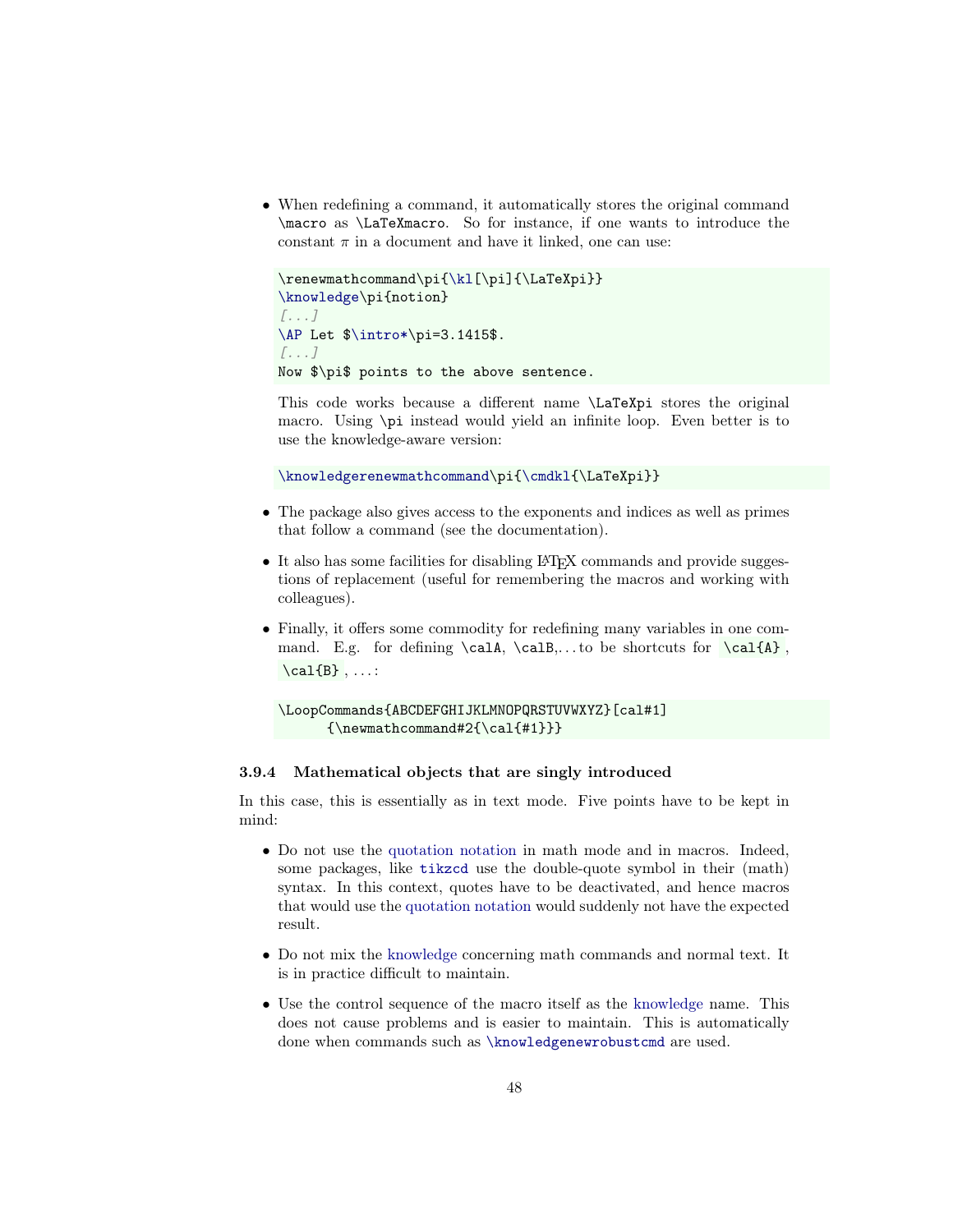- Use the **[\intro\\*](#page-39-2)** notation for introducing macros.
- The surrounding typography may be broken when using the command  $\setminus$ [kl](#page-24-1), or [\cmdkl](#page-45-0) (if someone knows how to solve that, please contact me). Commands such as \mathrel should be used to recover it.

These five points are illustrated in the following code:

```
\knowledgenewrobustcmd\{\cmdkl{\circ}}}
[...]
\AP Composition is denoted $\intro*\comp$.
[...]
Now, each use of $\comp$ points to its introduction.
```
Two variation may be comfortable to use.

Disabling commands When writing a paper, in particular with coauthors, one may be tempted to not always use the macros designed for each case. For helping to remember the macro, one can use instead (using the [mathcommand](https://www.ctan.org/pkg/mathcommand) package):

```
\disablecommand\circ
\suggestcommand\circ{Use instead \comp for function composition.}
\knowledgenewrobustcmd\comp{\cmdkl{\LaTeXcirc}}
```
The result is that if one uses  $\circ$  in the code, an error will be issued, and  $\circ$ mp will be suggested as a replacement. Note that more than one suggestions can be attached to the macro (if several macros use the symbol \comp with different meanings). Note also that in the definition of \comp, \LaTeXcirc is used instead of  $\circ$ . Indeed,  $\circ$  has been deactivated, but  $\L{aTeXcirc}$  gives access to its original meaning.

Redefining the original TEX macro Another situation is that one would like to use the \circ control sequence for accessing our function instead of \comp- (simply because this is more convenient and easy to remember, and we know in advance that no confusion may arise). In this case, the [mathcommand](https://www.ctan.org/pkg/mathcommand) package can also be of some help:

```
\knowledgerenewmathcommand\{\cmdkl{\LaTeXcirc}}}
[...]
\AP Let $g\intro*\circ f$ denote the composition of functions.
[...]
```
Now, each use of \$\circ\$ points to its introduction.

The effect of [\knowledgerenewmathcommand](#page-45-1) is that it sets \LaTeXcirc to have the same effect as the original \circ command, and then redefines \circ.

### <span id="page-48-0"></span>3.9.5 Context dependent variables

This section is not yet written.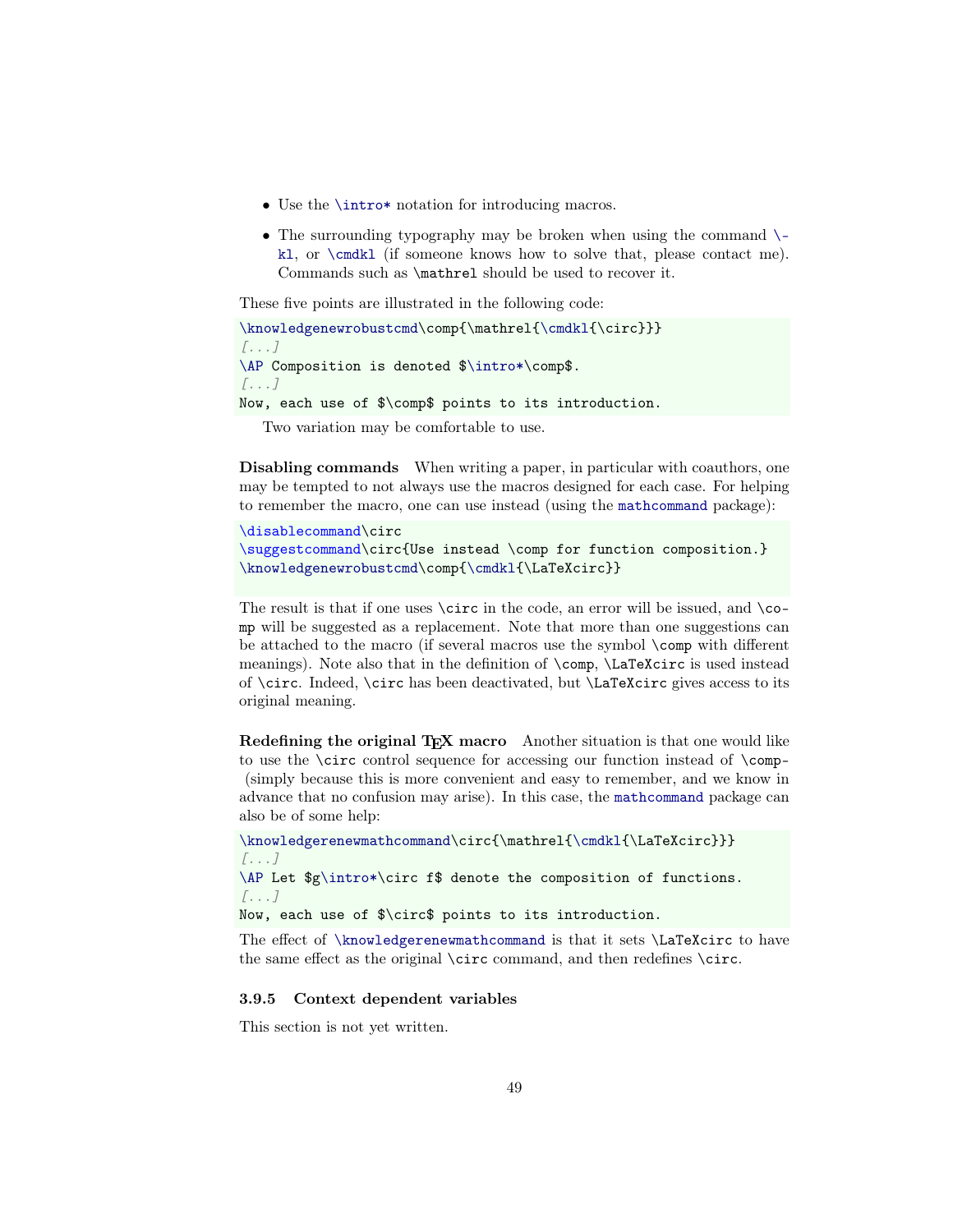# <span id="page-49-0"></span>3.10 Predefined configuration

### <span id="page-49-1"></span>3.10.1 The [notion](#page-49-4) directive

<span id="page-49-4"></span>The configuration option **notion** is activated using:

#### [\knowledgeconfigure{](#page-16-0)[notion}](#page-49-4)

<span id="page-49-7"></span>It automatically configures a [directive](#page-18-3) notion which is an [autoref](#page-38-0) configured to be displayed in a configurable way:

- In [paper mode](#page-14-6), the [\intro](#page-38-0) commands (not in math mode) are emphasized, while the  $\kappa$  commands are displayed as normal. It has the aspect of a normal paper.
- In [electronic mode](#page-14-5) and [composition mode](#page-14-4) (with the [xcolor](https://www.ctan.org/pkg/xcolor) package), notions are furthermore typeset in blue when introduced, and in dark blue when used. Without the [xcolor](https://www.ctan.org/pkg/xcolor) package, underlining draw the attention to the knowledges (not in math mode).

The behavior of the [notion](#page-49-7) directive is to activate [autoref](#page-38-0), and to configure the following two [styles:](#page-22-0)

- <span id="page-49-5"></span>• the [style](#page-22-0) notion is used for normal use,
- <span id="page-49-6"></span>• the [style](#page-22-0) intro notion is used for introduction.

A typical document using notion could start by the following commands:

```
\documentclass{article}
\usepackage{xcolor}
\usepackage{hyperref}
\usepackage[electronic]{knowledge}
\knowledgeconfigure{notion}
[...]
\knowledge{some text}{notion}
```
Then the paper is displayed in a colorful way.

#### <span id="page-49-2"></span>3.11 Fixes

In this section, we present some fixes that have been added to help the user solve problems.

<span id="page-49-3"></span>Hyperref and twocolumn It happens that the [hyperref](https://www.ctan.org/pkg/hyperref) and two-column mode together may yield a fatal error. This happens when a link spans across the boundary between two pages. This is an issue which is not related to the [knowledge](#page-0-0) package, but becomes severely more annoying when more links have to be used. A workaround can be tried by using using

```
\knowledgeconfigure{fix hyperref twocolumn} .
```
I do not know to which extend it is compatible with various classes...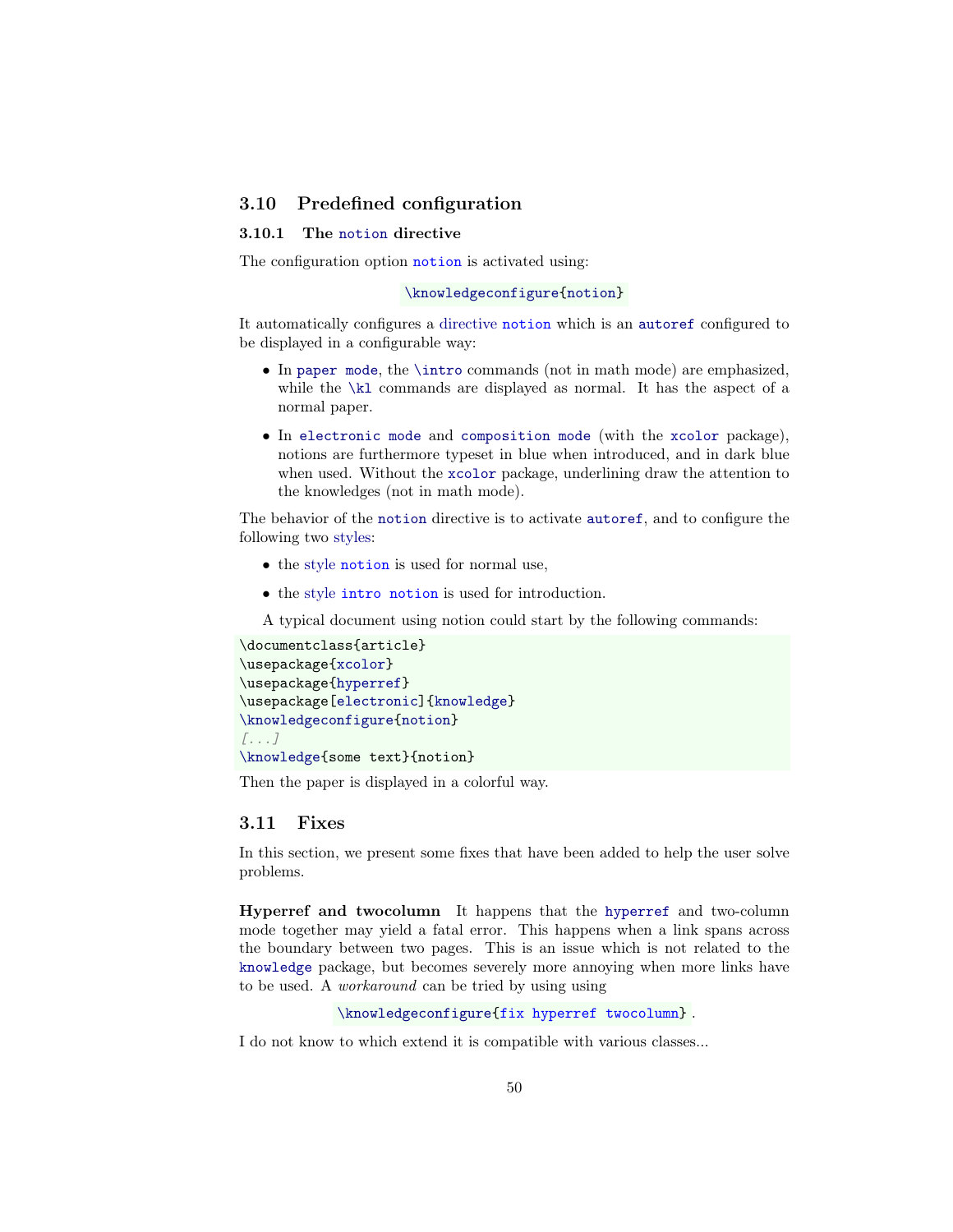# <span id="page-50-0"></span>4 Some questions and some answers

# <span id="page-50-1"></span>4.1 How to compile?

As usual with LATEX, a certain number of compilation phases are necessary for reaching a document in final form. The problematic point is of course the use of labels, and in particular the [\intro](#page-38-0) command. When it is used, and all the [\knowledge](#page-18-1) commands are in the preamble, then two phases are necessary. When [\knowledge](#page-18-1) commands are used in the body of the documents, then one extra phase is required, meaning three with [autoref](#page-38-0) definitions. This is also the case when [scoping](#page-30-0) is used.

### <span id="page-50-2"></span>4.2 Problem with \item parameters

The use of  $\AP$  inside the optional parameter of  $\item$  does not work. Do not use  $\AP$  inside the optional argument of  $\item$ , and rather use the command [\itemAP](#page-40-2).

Argument of  $\kappa$ l has an extra '}'. This is a problem of using optional parameters inside optional parameters such as in \item[\[\kl\[](#page-24-1)test]{Test}] . You can surround the content of the optional parameter by two level of curly braces as in  $\item[{\{\kappa1[test]\{Test\}}\}].$  The notation " $\cdots$ " does not have this issue.

# <span id="page-50-3"></span>4.3 Knowledges and moving arguments (table of contents, . . . ).

The use of  $\kappa$  does not work in (e.g.) the table of content. When the [knowledge name](#page-17-7) contains expandable macros, or accentuated letters, then these are not copied in the table of content as the exact same text, but are expanded/translated. Thus, when the table of content is displayed, the [\kl](#page-24-1) command complains of not knowing the [knowledge.](#page-17-1) For instance<sup>[9](#page-50-4)</sup>:

<span id="page-50-4"></span> $9$ with \usepackage[utf8]{inputenc} and, for instance \usepackage[T1]{fontenc} for the accents.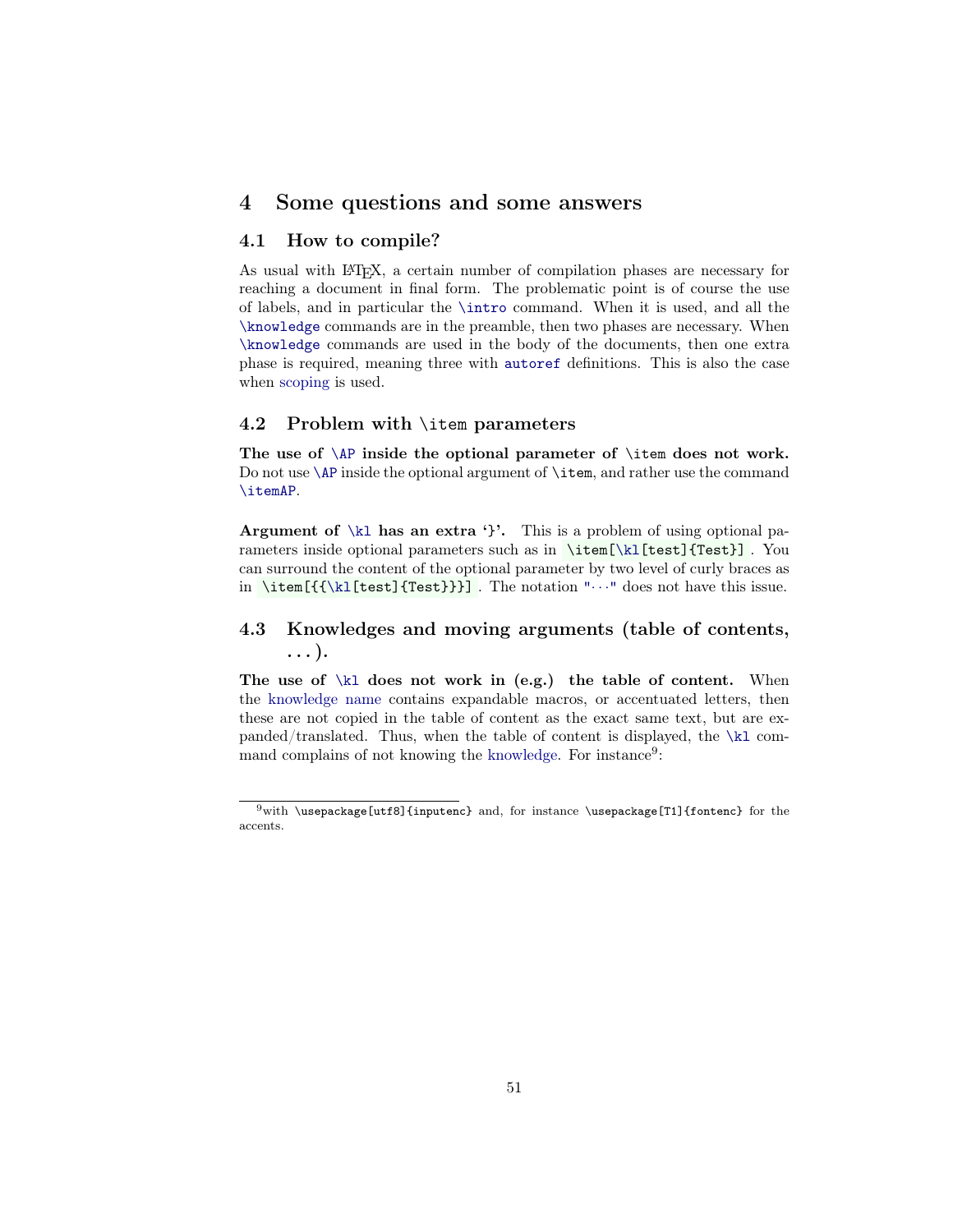```
\newcommand\Ltwo {\ensuremath{Lˆ2}}
\knowledge{\Ltwo -space}[\Ltwo -spaces]{autoref}
\knowledge{étale topology}[Étale topology]
       {url={https://en.wikipedia.org/wiki/Étale_topology}}
[...]
\begin{document}
\tableofcontents
\section{On \kl{\Ltwo -spaces}
[...]
\section{On the \kl{étale topology}}
[...]
\end{document}
```
will result in that both [knowledges](#page-17-1) are considered unknown in the table of contents. For the first one, this is due to the expansion of \Ltwo. For the second, this is due to an implicit translation of the accentuated letter into an internal sequence of commands (for instance 'é' is translated into the internal sequence ' $\{e'\}\$ '). Some solutions are as follows:

• Make the macros non-expandable, for instance using **\newrobustcmd** (of the [etoolbox](https://www.ctan.org/pkg/etoolbox) package) or \NewDocumentCommand (of the [xparse](https://www.ctan.org/pkg/xparse) package, with a different handling of arguments) instead of \newcommand. Hence:

```
\newrobustcmd\Ltwo {\ensuremath{Lˆ2}}
```
solves the first problem.

• Using an equivalent text that does not have the problem:

```
\knowledge{\'etale topology}{link=étale topology}
[...]
\section{On the \kl{\'etale topology}}
```
• Both problems can be solved using synonyms/links that have no problem. For instance:

```
\knowledge{Ltwo-space}{link=\Ltwo -space}
\knowledge{etale topology}{link=étale topology}
[...]
\section{On \kl[Ltwo-space]{\Ltwo -spaces}}
\section{On the \kl[etale topology]{étale topology}}
```
• Other solutions? None so far. I am trying to systematize the treatment of these problems.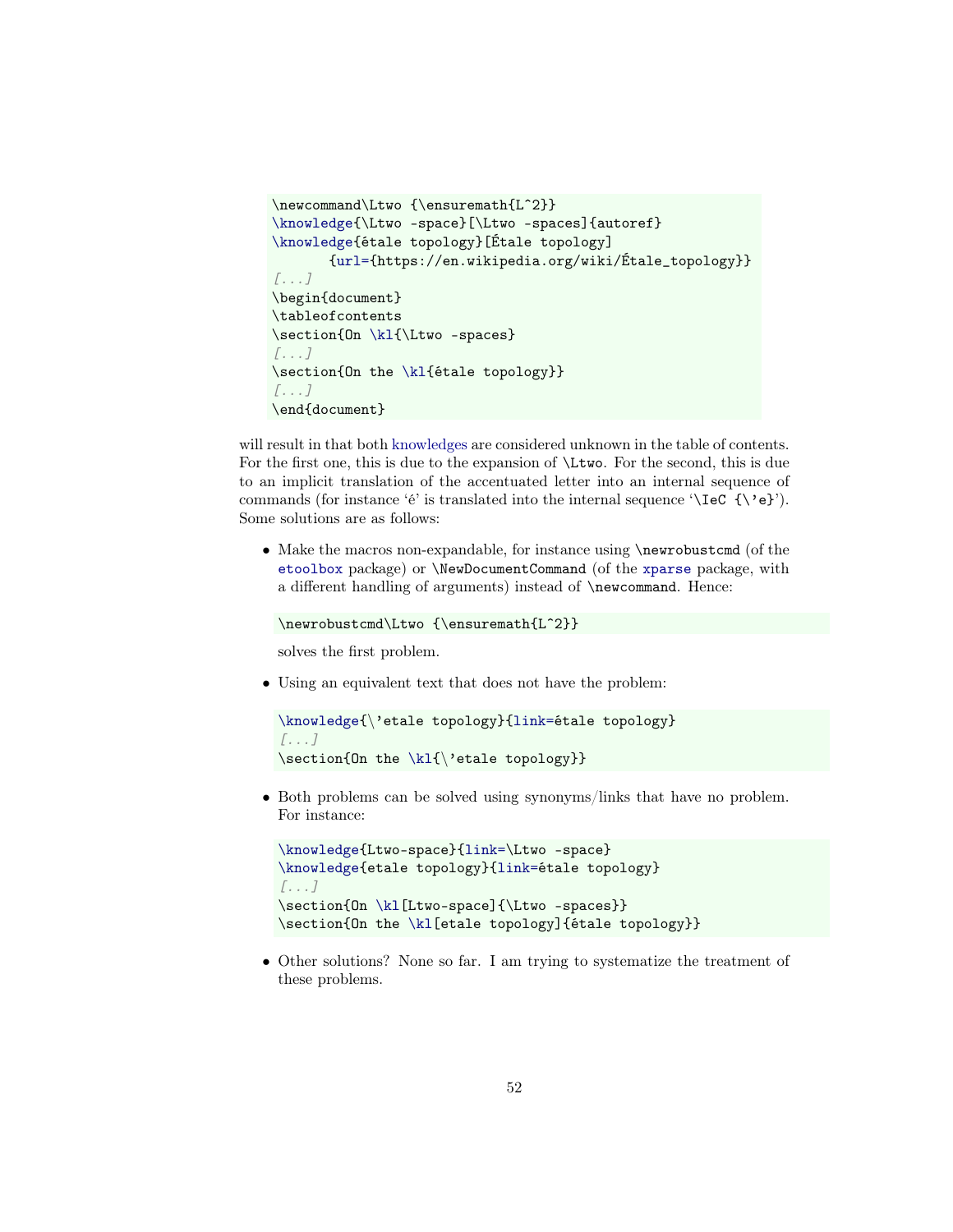Using [\intro](#page-38-0) in a section title causes introducing the knowledge twice. Do not use [\intro](#page-38-0) in titles, but rather [\reintro](#page-39-1). If you want the section to be the target of the [knowledge,](#page-17-1) then put after the section a \pantomintro command.

| \section{On \intro{topology}} | \section{On \reintro{topology}}<br>\phantomintro{topology} |
|-------------------------------|------------------------------------------------------------|
| <i>Problematic code</i>       | A solution                                                 |

# <span id="page-52-0"></span>4.4 Problems with [tikzcd](https://www.ctan.org/pkg/tikz-cd) and other issues with the [quota](#page-24-2)[tion notation](#page-24-2)

The package [tikzcd](https://www.ctan.org/pkg/tikz-cd) uses (heavily) the quotes. Thus, it conflicts with the [quotation](#page-24-2) [notation.](#page-24-2) Some other packages may do the same. For solving this issue, the only things to do are:

- be sure to load these packages before [knowledge](#page-0-0), or at least be sure that the [quotation notation](#page-24-2) is not active when you do so, and
- to temporarily deactivate the [quotation notation](#page-24-2) when in a context where the package may use the quotes.

This can be done either explicitly using before each figure:

[\knowledgeconfigure{](#page-16-0)[quotation=](#page-24-2)false}

and after the figure:

#### [\knowledgeconfigure{](#page-16-0)[quotation}](#page-24-2)

Another possibility is to force some environment to deactivate systematically the [quotation notation](#page-24-2) when used. For instance

```
\knowledgeconfigure{protect quotation={tikzcd}}
```
will deactivate the [quotation notation](#page-24-2) in all the **[tikzcd](#page-52-0)** environments.

# <span id="page-52-1"></span>4.5 Problems with [amsmath](https://www.ctan.org/pkg/amsmath)

The  $\int$ intro command does not work in align\* or similar environments It happens that in stared environment (i.e., unnumbered), the package [amsmath](https://www.ctan.org/pkg/amsmath) deactivates the labels. As a consequence the command [\intro](#page-38-0), which internally uses \label (at least so far), does not work. For the moment, there is no real solution, but a workaround which consists in introducing the [knowledge](#page-17-1) before the incriminated environment using [\phantomsection](#page-40-1), and then use [\reintro](#page-39-1) inside the environment. Imagine for instance a command \SomeCommand , that inside uses [\kl\[](#page-24-1)\Somecommand ], then:

| does not work                                                       | works                                                                                                                                                            |
|---------------------------------------------------------------------|------------------------------------------------------------------------------------------------------------------------------------------------------------------|
| $\begin{align*} \begin{cases} \frac{1}{g} \end{cases} \end{align*}$ | \phantomintro\SomeCommand                                                                                                                                        |
| \intro*\SomeCommand                                                 | $\begin{align*} \begin{cases} \frac{1}{\sqrt{2}} & \text{if } \frac{1}{\sqrt{2}} \\ \frac{1}{\sqrt{2}} & \text{if } \frac{1}{\sqrt{2}} \end{cases} \end{align*}$ |
| $\end{align*}$                                                      | \reintro*\SomeCommand                                                                                                                                            |
|                                                                     | $\end{align*}$                                                                                                                                                   |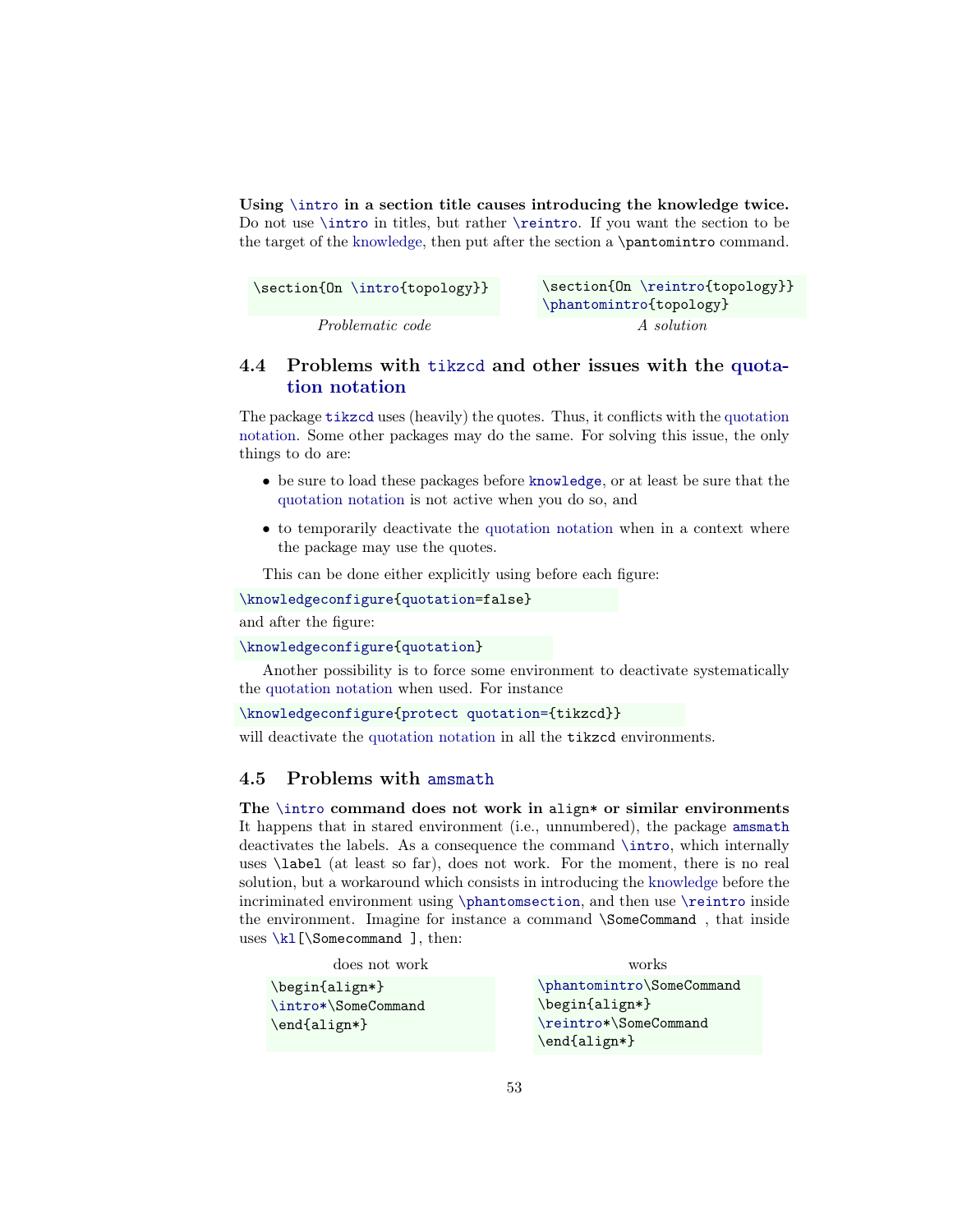# <span id="page-53-0"></span>4.6 Hyperref complains

A fatal error occurs in twocolumn mode. A workaround is to use [\knowledgeconfigure{](#page-16-0)[fix hyperref twocolumn}](#page-49-3) .

# <span id="page-53-1"></span>4.7 Name clash (eg with the [complexity](https://www.ctan.org/pkg/complexity) package)

It may happen that an already defined command is redefined by the [knowledge](#page-0-0) package. This happens in particular wen used in combination with the [complexity](https://www.ctan.org/pkg/complexity) package: both packages try to define the command [\AP](#page-40-0). For [complexity](https://www.ctan.org/pkg/complexity), this denotes a complexity class, and for [knowledge](#page-0-0), it is an [anchor point.](#page-40-1) The problem has to be resolved by hand. The two following solutions are quick hacks:

| \usepackage [] {knowledge}     |
|--------------------------------|
|                                |
|                                |
|                                |
| for using \AP from complexity, |
|                                |
|                                |

# <span id="page-53-2"></span>4.8 Incorrect display

#### <span id="page-53-3"></span>4.8.1 Incorrect breaking at the end of lines (in [arXiv](https://arxiv.org/) for instance)

It may happen that some hyperlinks generated by [knowledge](#page-0-0) are not broken properly at the end of lines. This is an issue with the [hyperref](https://www.ctan.org/pkg/hyperref) package. This happens in particular for files compiled by the [arXiv](https://arxiv.org/) system while the file on the local computer was not having any problem. A workaround is to use the breaklinks option of [hyperref](https://www.ctan.org/pkg/hyperref). If you need this for [arXiv](https://arxiv.org/), then you also have to force the use of \pdflatex (because the breaklinks option does not work if compiled via the ancestral sequence  $TEX\rightarrow DVI\rightarrow PS\rightarrow PDF$ ). This can be obtained by adding \pdfoutput=1 within the five first lines of the preamble.

The preamble thus looks like:

```
\documentclass{[...]}
\pdfoutput=1
[...]
\usepackage[breaklinks]{hyperref}
[...]
\usepackage{knowledge}
[...]
```
# <span id="page-53-4"></span>4.9 Display errors in pdf output, in particular [arXiv](https://arxiv.org/)

Again, try in the preamble:

\pdfoutput=1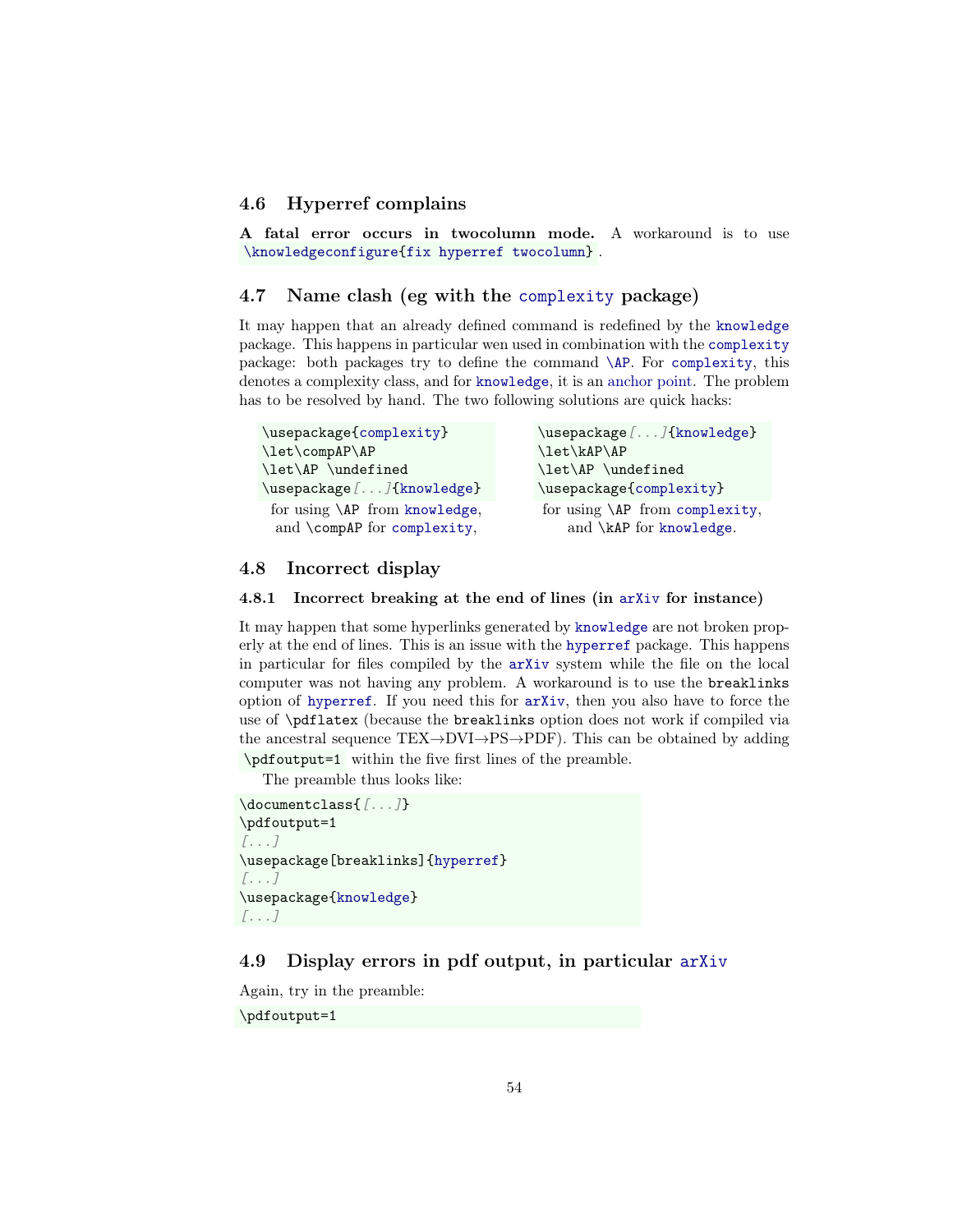### <span id="page-54-0"></span>4.9.1 Red boxes around links

This is an annoying feature of the [hyperref](https://www.ctan.org/pkg/hyperref) package to surround all links by red boxes (that may appear or not depending on the viewer). This is very heavy in document with many links. By default, this is deactivated when using the [knowledge](#page-0-0), unless the [no patch](#page-17-4) option is used when loading the package. When the [no patch](#page-17-4) option is used, the same effect can nevertheless be obtain, eg using \hypersetup{hidelinks} .

#### <span id="page-54-1"></span>4.9.2 Incorrect color for links in [paper mode](#page-14-6) (e.g. red in with [acmart](https://www.ctan.org/pkg/acmart))

Some classes, like [acmart](https://www.ctan.org/pkg/acmart), change the default color of the hyperlinks of [hyperref](https://www.ctan.org/pkg/hyperref). Since [knowledge](#page-0-0) does not apply any color to the links in [paper mode](#page-14-6), this unexpected color appears. The black color of the [paper mode](#page-14-6) can be forced by using:

```
\IfKnowledgePaperMode
\knowledgestyle{kl}{color=black}
\knowledgestyle{notion}{color=black}
\fi
```
### <span id="page-54-2"></span>4.9.3 Unexepected color in margin paragraph

This is a problem of the combination of the package [xcolor](https://www.ctan.org/pkg/xcolor) with \marginpar: when a colored text gets to be broken into separated lines and the **\marginpar** be inserted at this place, the colors leaks in to the margin text. It is independent of [knowledge](#page-0-0), but is more likely to occur when colors are often used. A correction is to force going the use of color black whenever inside a \marginpar. For instance:

```
\let\LaTeXmarginpar\marginpar
\def\marginpar#1{\LaTeXmarginpar{\textcolor{black}{#1}}}
```
## <span id="page-54-3"></span>4.10 Problems with scope

#### <span id="page-54-4"></span>4.10.1 Problems in combination with \bibitem and thebibliography

The [scope option](#page-32-2) of the package triggers some analysis of the code, and restrains the structure of the code (in particular, this is because [scopes](#page-17-2) have to be nested, and thus some not so well nested parts of LAT<sub>EX</sub> yield errors). In particular, the [scope option](#page-32-2) does not allow to have a \section command inside a list. However, this is what does the environment thebibliography, yielding a scoping error.

A simple hack to treat this situation:

```
\let\section\SUPERsection
\begin{thebibliography}
\bibitem...
[...]
\end{thebibliography}
\let\section\NEWsection
```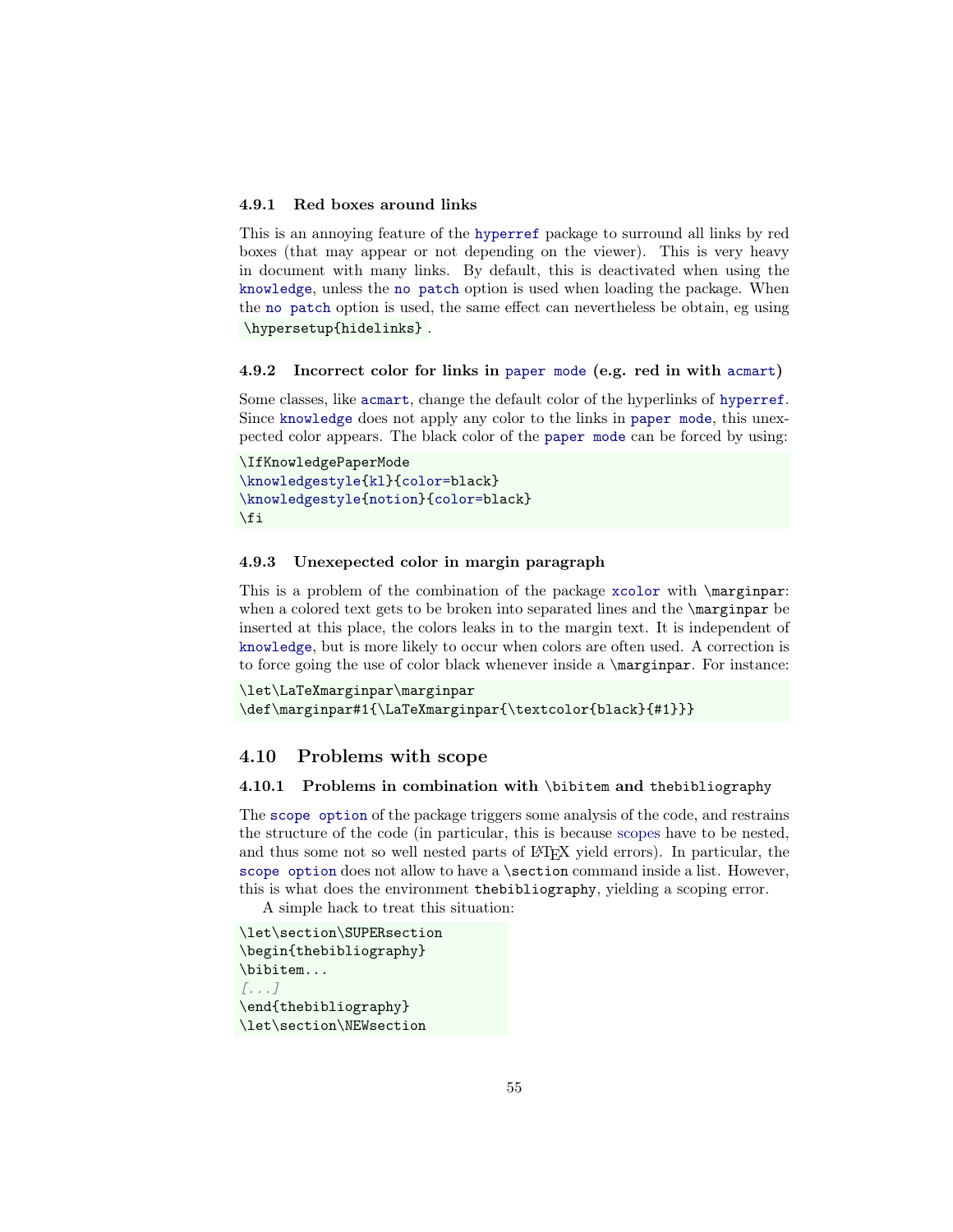The result is to revert to the original version of the macro  $\setminus$  section, which does not make any structural test, and then reactivate the modified version of the command.

Another solution is to reconfigure the environment thebibliography using in the preamble:

```
\ScopeConfigure{thebibliography}
                {push code=\let\section\SUPERsection,
                 pop code=\let\section\NEWsection}
```
# <span id="page-55-0"></span>4.11 Editors

#### <span id="page-55-1"></span>4.11.1 Emacs editor and [quotes](#page-24-2)

The AucTex mode in Emacs binds the quote symbol to other characters, cycling through "', ", and "". This is not convenient when using the [knowledge](#page-0-0) package. This behavior can be deactivated temporarily using:

M-x local-unset-key RET " RET

or definitively using:

```
(defun my-hook () (local-unset-key "\""))
(add-hook 'LaTeX-mode-hook 'my-hook)
```
Alternatively, this can be changed so as to cycle through ", "', and "", which is slightly more convenient than the default. This is achieved by customizing TeX-quote-after-quote:

```
M-x customize-set-variable RET TeX-quote-after-quote RET y
```
# <span id="page-55-2"></span>4.12 Others

If other kind of problems occur, report them to thomas.colcombet@irif.fr.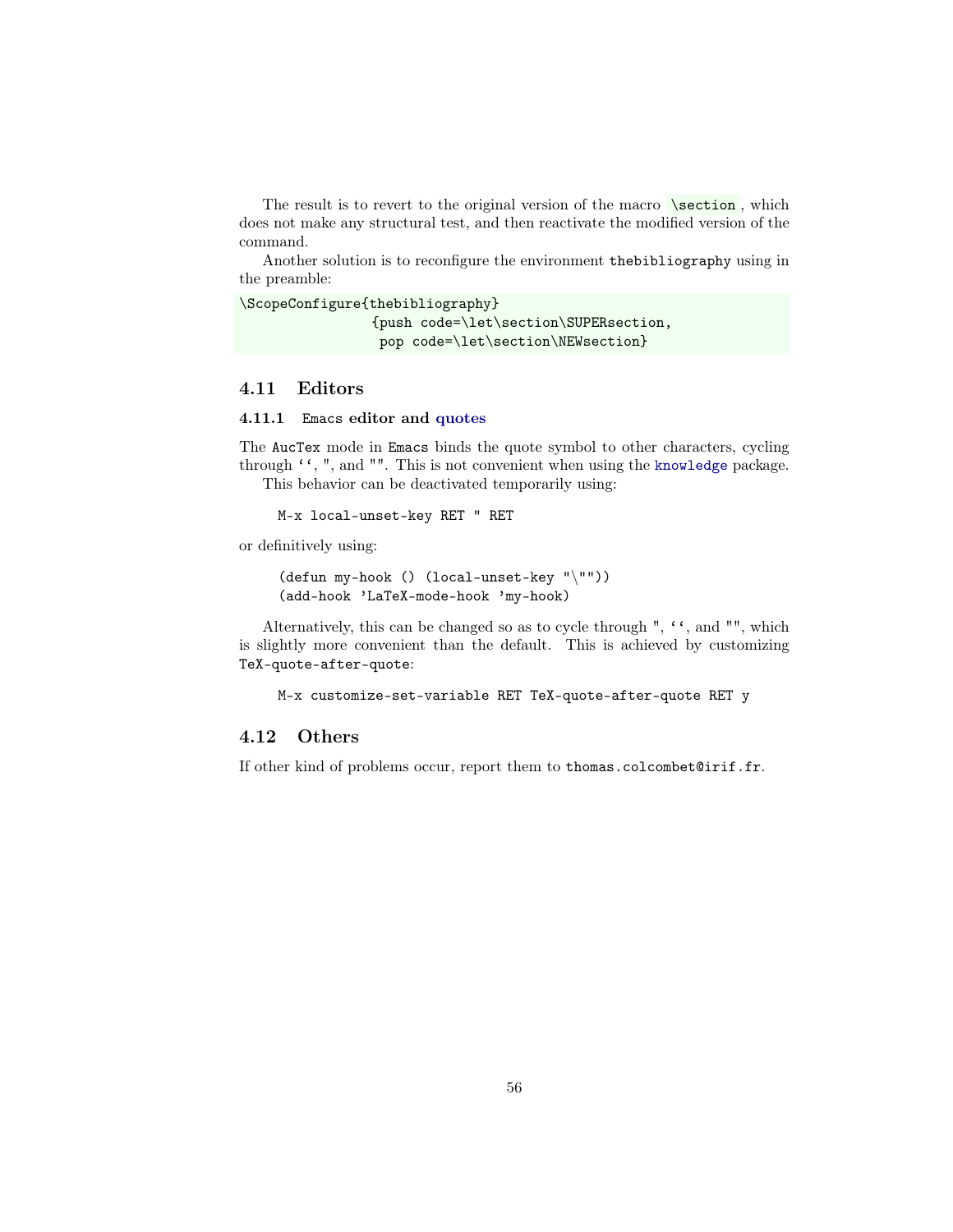# <span id="page-56-0"></span>5 Resources

# <span id="page-56-1"></span>5.1 List of commands

[\AP](#page-40-0) introduces an [anchor point.](#page-40-1)

- [\intro](#page-38-0) searches for a [knowledge](#page-17-1) and put an anchor to it (to be used with the [autoref](#page-38-0) directive).
- [\kcref](#page-43-0), [\kCref](#page-43-0), [\kcpageref](#page-43-0), [\kCpageref](#page-43-0), [\knamecref](#page-43-0), [\knameCref](#page-43-0), \knamecref and [\knameCref](#page-43-0) display some information concerning the place of introduction of a [knowledge](#page-17-1) as the \cref, \Cref, \cpageref, \Cpageref, \namecref, \nameCref, \namecref and \nameCref commands of the [cleveref](https://www.ctan.org/pkg/cleveref) package.

[\kl](#page-24-1) searches for a [knowledge](#page-17-1) and displays it accordingly.

[\knowledge](#page-18-1) defines new [knowledges.](#page-17-1)

[\knowledgeconfigure](#page-16-0) configures the package.

[\knowledgedirective](#page-22-1) defines a new [directive.](#page-18-3)

[\knowledgedefault](#page-23-1) declares the default [directives](#page-18-3) to be automatically used in [\knowledge](#page-18-1) commands.

[\knowledgeimport](#page-34-2) gives access to [knowledges](#page-17-1) existing in other scopes.

[\knowledgenewvariant](#page-26-2) defines a new [variant of](#page-26-1) [\kl](#page-24-1).

[\knowledgesetvariant](#page-26-2) configures a [variant of](#page-26-1) [\kl](#page-24-1).

[\knowledgestyle](#page-22-2) defines a new [style.](#page-22-0)

[\knowledgevariantmodifier](#page-27-3) declares a meaning of \* in [variants of](#page-26-1) [\kl](#page-24-1).

[\kpageref](#page-26-4) displays the page number of a reference,

[\kref](#page-26-3) displays the number associated to a reference introduction.

[\nointro](#page-39-3) declares that the knowledge will never be introduced (does not work properly yet).

[\phantomintro](#page-39-0) performs an invisible [\intro](#page-38-0).

[\reintro](#page-39-1) uses the [display style](#page-22-0) of [\intro](#page-38-0) without introducing an anchor.

### <span id="page-56-2"></span>5.2 List of environments

export (not implemented) requires exportation of the content. import (not implemented) declares external resources. [scope](#page-32-3) Defines a [scope](#page-17-2) in which [knowledges](#page-17-1) are internal.

# <span id="page-56-3"></span>5.3 List of directives (to use with [\knowledge](#page-18-1))

[autoref](#page-38-0) Activates the [\intro](#page-38-0) feature. [autoref link](#page-40-5) activates an hyperlink to the target. [autoref target](#page-40-6) puts a target for a hyperlink. [autorefhere](#page-40-3) creates an [anchor point](#page-40-1) that points to the [\knowledge](#page-18-1) command (Requires the [hyperref option](#page-37-6)). [boldface](#page-20-4) Displays the knowledge in boldface. [color=](#page-37-7) Displays the [knowledge](#page-17-1) is the given color (resquires [xcolor](#page-37-1)).

[colorbox=](#page-37-8) Displays the [knowledge](#page-17-1) in a box of the given color (requires [xcolor](#page-37-1)).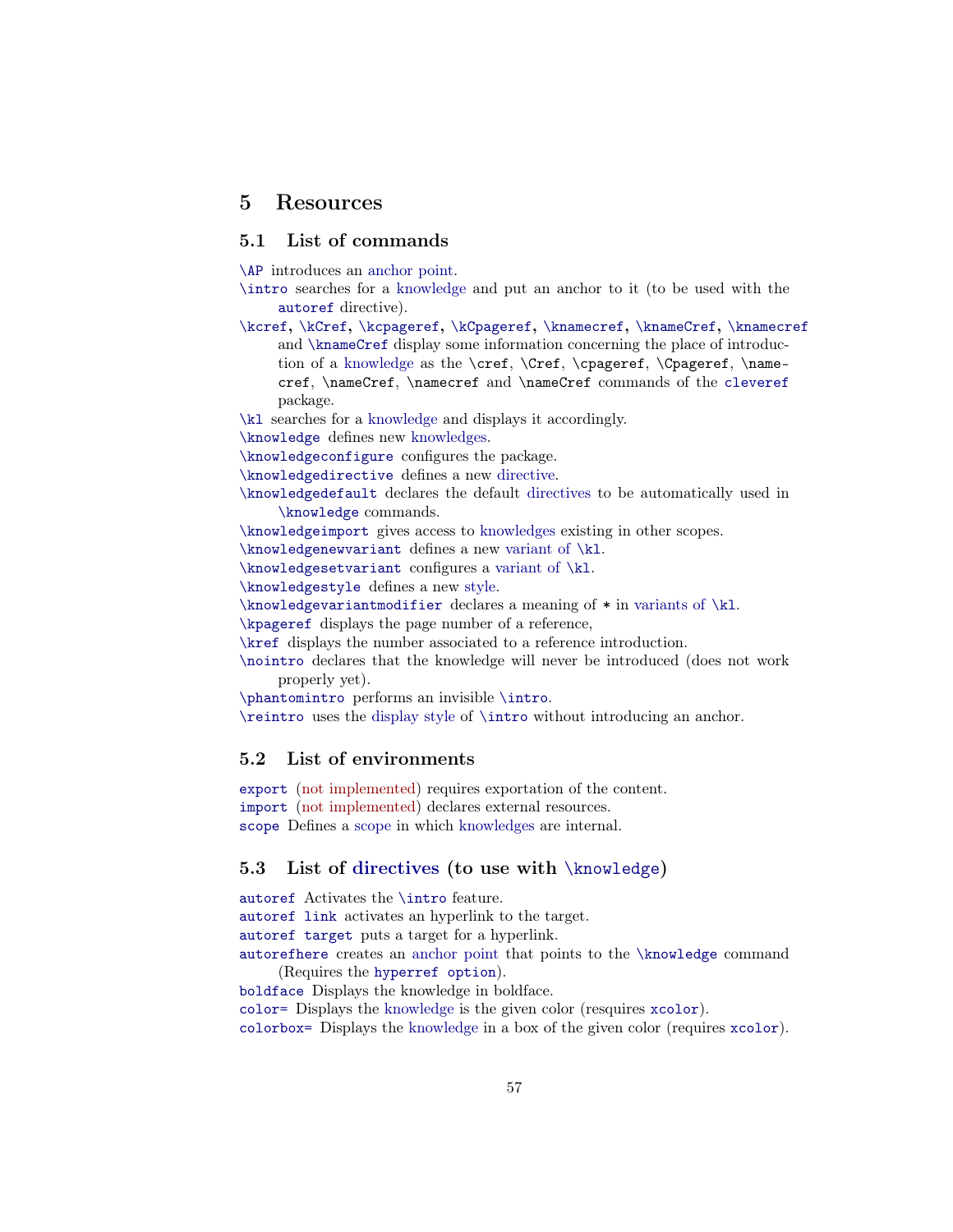[cyclic color](#page-37-4) Displays in a color among a cyclic list (requires [xcolor](#page-37-1)). [detokenize](#page-21-6) Avoids evaluation of the text. [emphasize](#page-20-3) Emphasizes the displayed output. [ensuretext](#page-20-7) Guarantees that the output will be displayed in text mode. [ensuremath](#page-20-8) Guarantees that the output will be displayed in math mode. [export=](#page-19-3) (not implemented) [invisible=](#page-21-5) no display [italic=](#page-20-2) displays in italic [fbox](#page-20-9) Surround the text with a box. [md](#page-20-4) Removes boldface typesetting. [notion](#page-49-7) [index=](#page-42-4) Chooses the text to be displayed in the [index=](#page-42-4). [index key=](#page-42-5) the key used to choose the place in the index. [index name=](#page-42-3) the name of the index (requires [imakeidx](#page-42-1)). [index style=](#page-42-6) the [style](#page-22-0) to be used to display in the index. [index parent key=](#page-42-7) the parent key in the index. [intro style=](#page-40-4) Chooses the typesetting in case of an intro. [italic](#page-20-2) Typesets the output in italic. [link=](#page-21-2) Follow with the search the linked knowledge. [link scope=](#page-21-8) Follow the search in the corresponding scope, using the same key, or the one provided by [link=](#page-21-2) if present. [lowercase](#page-21-9) Put all letters of the output in lowercase. [mathord](#page-20-10), [mathop](#page-20-10), [mathbin](#page-20-10), [mathrel](#page-20-10), [mathopen](#page-20-10), [mathclose](#page-20-10), [mathpunct](#page-20-10) Selects a spacing behaviour in math mode. [no index](#page-42-2) avoids the indexing of the term. [protect link](#page-38-1) Disables the hyperlinks inside the link. [ref=](#page-38-1) Links to a label inside the document. [scope=](#page-19-0) Choose the [scope](#page-17-2) of the definition. [smallcaps](#page-20-1) Forces the use of small capitals. [style=](#page-21-4) Links to a style. [synonym](#page-21-0) Is a synonym of the lastly defined [knowledge.](#page-17-1) [text=](#page-21-1) Changes the output text. [remove space](#page-21-7) removes the spaces from the input [typewriter](#page-20-5) Typeset in as with \texttt. [underline](#page-20-11) Underlines the text. [up](#page-20-2) Removes italic typesetting. [uppercase](#page-21-10) Put all letters of the output in uppercase. [url=](#page-38-1) An url to point to (uses the [hyperref](https://www.ctan.org/pkg/hyperref)). [wrap=](#page-21-3) A macro used to process the displayed text.

# <span id="page-57-0"></span>5.4 List of [configuration directives](#page-16-0)

The following directives can be used as options when loading the package, or later using [\knowledgeconfigure](#page-16-0).

[anchor point color=](#page-41-2)color changes the color of [anchor point,](#page-40-1)

[anchor point shape=](#page-41-1)shape changes the shape of [anchor points,](#page-40-1) in which shape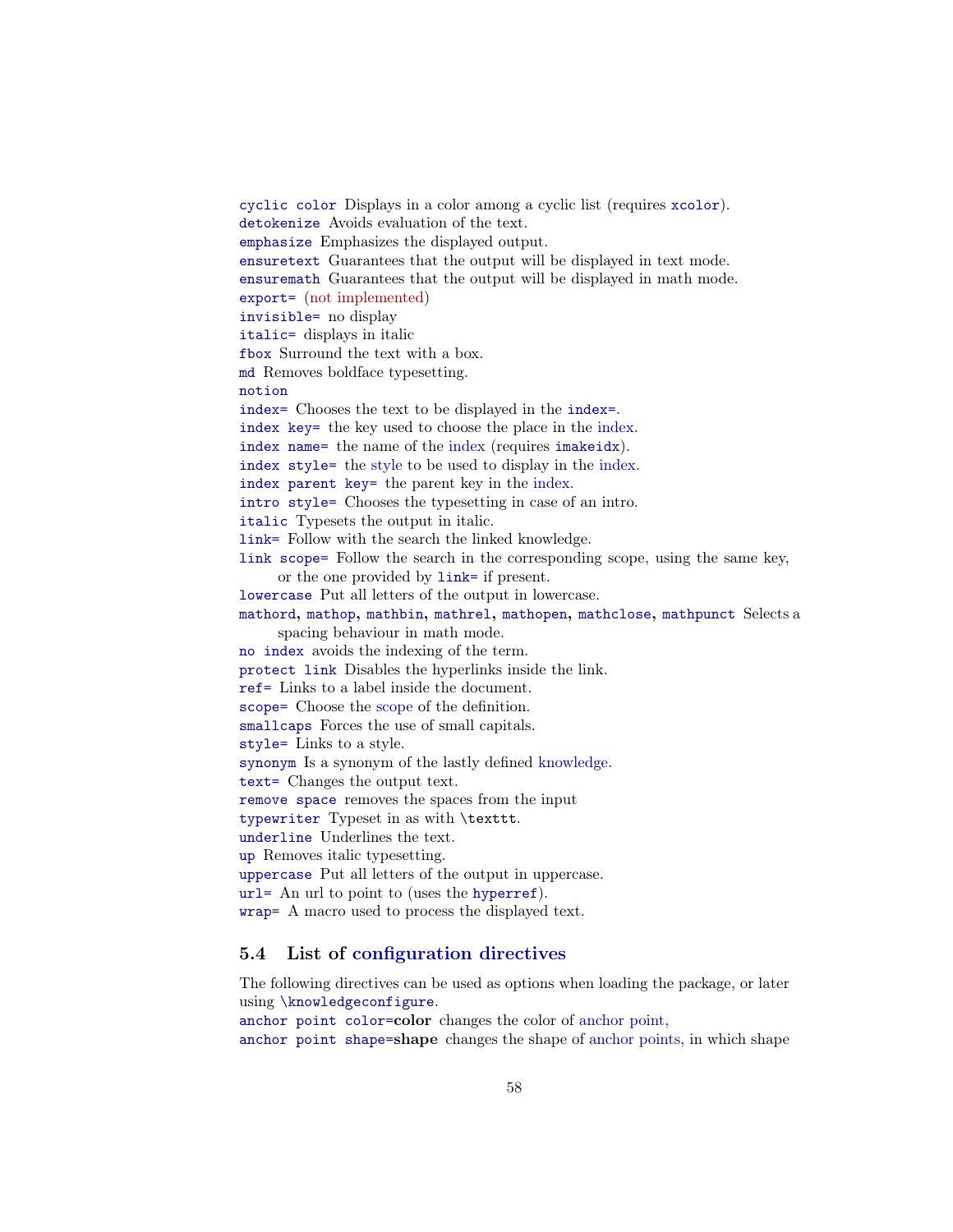can be tiny corner, small corner, corner, large corner, tiny cross, small cross, cross, large cross, or some code to be execute in the picture environment,

[anchor point shift=](#page-41-1) $\{x,y\}$  shifts the [anchor point](#page-40-1) (in em unit),

[diagnose bar=](#page-37-5){true,false} activates the ['|'-notation](#page-18-4) in the [diagnose file](#page-36-0) (default is false)

[composition](#page-14-4) switches to [composition mode](#page-14-4),

[cyclic colors=](#page-37-4) fixes the cyclic list of colors used by the directive [cyclic color](#page-37-4).

[diagnose line=](#page-37-3){true,false} activates or deactivates the line numbering in the [diagnose file.](#page-36-0)

[electronic](#page-14-5) switches to [electronic mode](#page-14-5).

[fix hyperref twocolumn](#page-49-3) fixes a known problem between [hyperref](https://www.ctan.org/pkg/hyperref) and the two column mode.

[hyperlinks=](#page-38-2){true,false} activates or deactivates the hyperlinks.

[no patch](#page-17-4) deactivates the default patches made to other packages.

[notion](#page-49-4) activates the [notion](#page-49-7) directive.

[paper](#page-14-6) switches to [paper mode](#page-14-6).

[label scope=](#page-33-1){true,false} enables or disables the redefined \label command, which helps automatically define scopes (default is true).

[protect link](#page-16-1) and [unprotect link](#page-16-1) starts and ends respectively a zone in which the [knowledge](#page-0-0) package does not create hyperlinks.

[protect quotation=](#page-25-4){environment list} declares a list of environment in which the [quotation notation](#page-24-2) should be deactivated.

[quotation=](#page-24-2){true,false} activates or deactivates the [quotation notation.](#page-24-2)

[silent](#page-17-5) is a Boolean option which, when activated, switches off all warnings during the compilation, but the recap ones at the end.

[strict](#page-17-3) is a Boolean which, when true, makes the compilation more restrictive by turning some of the warnings into errors (in particular in case of redefinition of knowledges).

[visible anchor points=](#page-41-0){true,false} makes the [anchor points](#page-40-1) either visible or invisible.